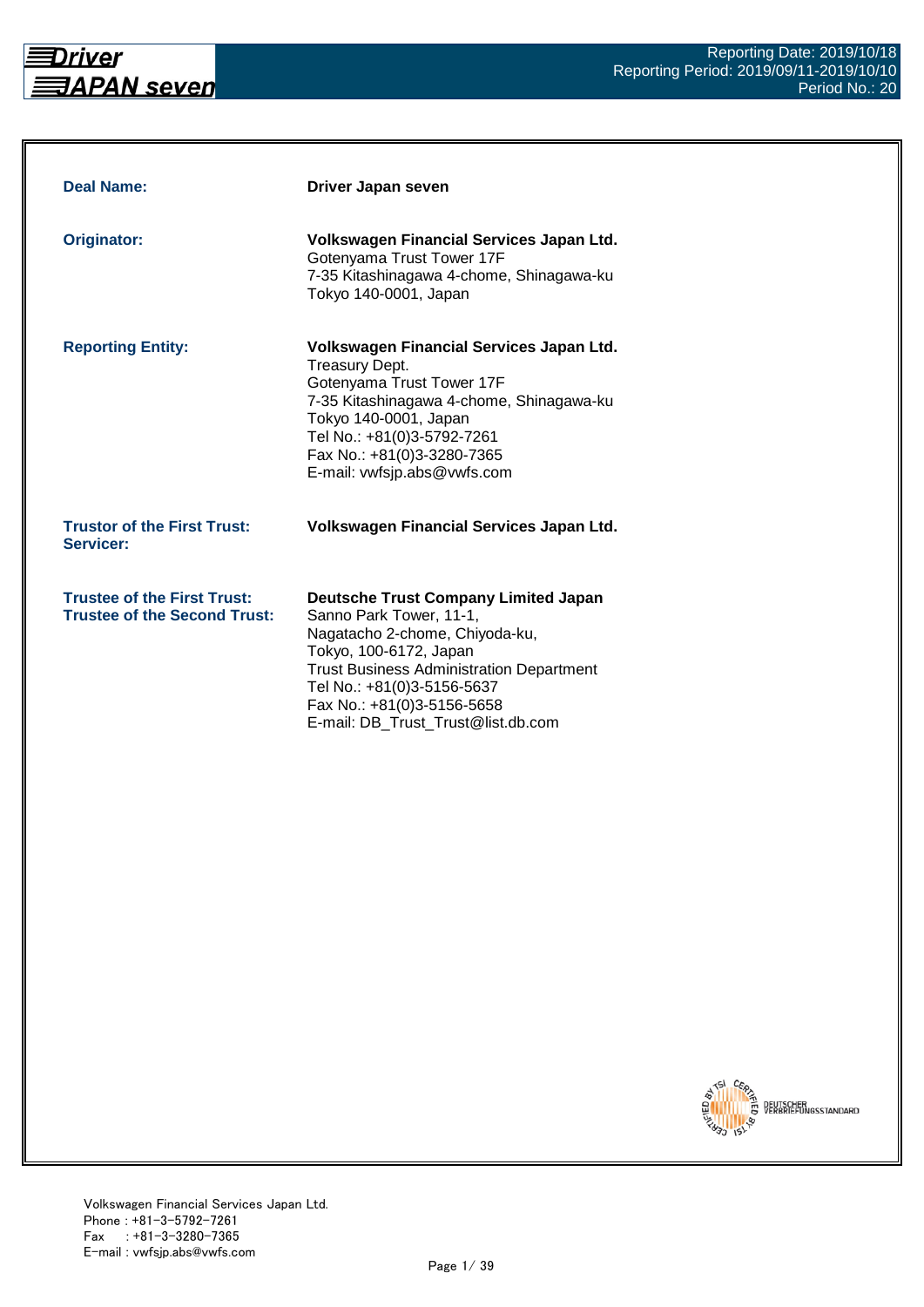#### **Contents**

| <b>Page</b> Tables of Contents                               |
|--------------------------------------------------------------|
| 1 Front Page                                                 |
| 2 Contents                                                   |
| <b>3 Deal Overview</b>                                       |
| 4 Deal Overview: Counterparties                              |
| <b>5 Deal Overview: Counterparties II</b>                    |
| 6 Information regarding the TBI and ABL to the Second Trust  |
| <b>7</b> Pool Information                                    |
| <b>8 Available Distribution</b>                              |
| 9 Waterfall                                                  |
| <b>10 Credit Enhancement</b>                                 |
| 11 Cumulative Gross Loss Ratio & Performance Trigger         |
| 12 Cumulative Gross Loss Ratio & Performance Trigger (Chart) |
| 13 Default & Delinquencies                                   |
| 14 Run Out Schedule (Previous)                               |
| 15 Run Out Schedule                                          |
| <b>16 Expected Amortization to the Second Trust</b>          |
| 17 Sub-Servicer                                              |
| 18 Brand                                                     |
| 19 New and Used                                              |
| 20 Product Type                                              |
| $21$ RV                                                      |
| 22 Brand New and Used                                        |
| 23 Customer Type                                             |
| <b>24 Outstanding Discounted Principal Balance</b>           |
| <b>25 Original Principal Amount</b>                          |
| 26 Interest Rate paid by the Obligor                         |
| 27 Original Term                                             |
| 28 Remaining Term                                            |
| 29 Seasoning                                                 |
| 30 Type of Car                                               |
| 31 Brand and Model                                           |
| 32 Geographic Dist. by Prefecture                            |
| 33 Obligor Concentration                                     |
| <b>34 Contract Start Month</b>                               |
| <b>35 Contract End Month</b>                                 |
| <b>36 Monthly payment</b>                                    |
| 37 Bonus payment                                             |
| 38 Mortor Type                                               |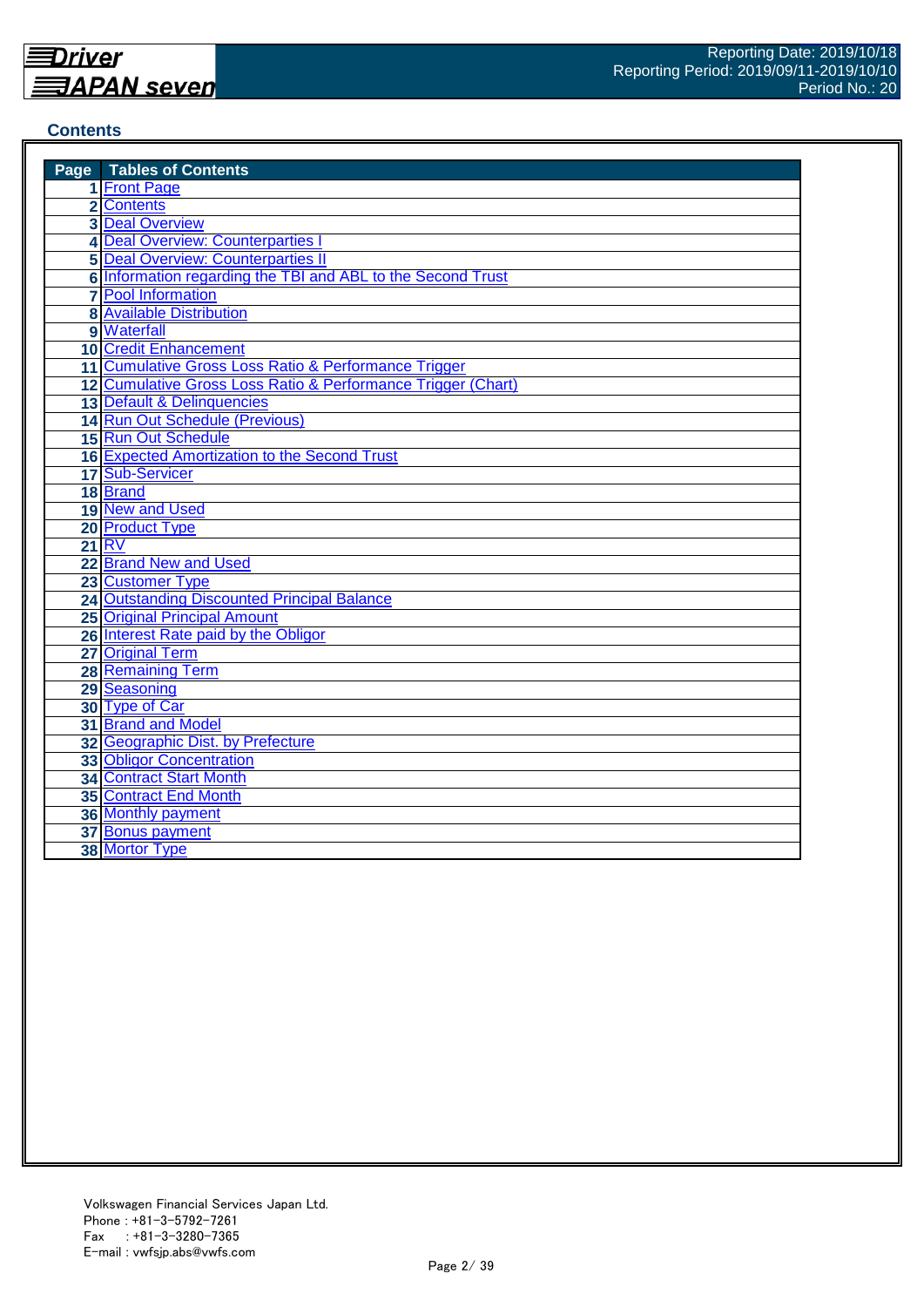#### **Deal Overview**

| <b>Cut Off Date:</b>                | 2018/02/10 |    |                                           |            |
|-------------------------------------|------------|----|-------------------------------------------|------------|
| <b>Trust Commencement Date:</b>     | 2018/02/23 |    | <b>Legal Maturity of the First Trust:</b> | 2026/06/26 |
| <b>Monthly Period:</b>              | 2019/09/11 | to | 2019/10/10                                |            |
| <b>Reporting Date:</b>              | 2019/10/18 |    |                                           |            |
| <b>Reporting Frequency:</b>         | monthly    |    |                                           |            |
| <b>Period No.:</b>                  | 20         |    |                                           |            |
| <b>Remittance Date:</b>             | 2019/10/21 |    |                                           |            |
| <b>Advance Payment Date:</b>        | 2019/10/21 |    |                                           |            |
| <b>Cash Adjustment Date:</b>        | 2019/10/21 |    |                                           |            |
| <b>Additional Entrustment Date:</b> | 2019/10/24 |    |                                           |            |
| <b>Trust Calculation Date:</b>      | 2019/10/24 |    |                                           |            |
| <b>Trust Calculation Period:</b>    | 2019/09/27 | to | 2019/10/24                                |            |
| <b>First Trust Payment Date:</b>    | 2019/10/25 |    |                                           |            |
| <b>Second Trust Payment Date:</b>   | 2019/10/28 |    |                                           |            |
| <b>Interest Calculation Period:</b> | 2019/10/01 | to | 2019/10/28                                |            |
| <b>Next Reporting Date:</b>         | 2019/11/15 |    |                                           |            |

| Pool information at the Initial Cut off Date |                     |  |
|----------------------------------------------|---------------------|--|
|                                              | Number of Outstandi |  |

|                         | <b>Contracts</b> | Number of Outstanding Discounted<br><b>Principal Balance</b> | <b>Outstanding Nominal</b><br><b>Balance</b> |
|-------------------------|------------------|--------------------------------------------------------------|----------------------------------------------|
| <b>Outstanding Pool</b> | 25,466           | 58,823,742,157 JPY                                           | 61,652,388,600 JPY                           |

| <b>Credit Type</b>    | of Loans    | <b>Percentage Outstanding Discounted</b><br><b>Principal Balance</b> | <b>Percentage of Balance</b> |
|-----------------------|-------------|----------------------------------------------------------------------|------------------------------|
| <b>Balloon</b>        | 79.91 %     | 52,580,850,830 JPY                                                   | 89.39 %                      |
| Equal Instalment Loan | 20.09 %     | 6,242,891,327 JPY                                                    | 10.61 %                      |
| <b>Total</b>          | $100.00 \%$ | 58,823,742,157 JPY                                                   | 100.00 %                     |

| <b>Type of Car</b> | of Loans | <b>Percentage Outstanding Discounted</b><br><b>Principal Balance</b> | <b>Percentage of Balance</b> |
|--------------------|----------|----------------------------------------------------------------------|------------------------------|
| <b>New</b>         | 65.02 %  | 44,831,636,726 JPY                                                   | 76.21 %                      |
| Used               | 34.98 %  | 13,992,105,431 JPY                                                   | 23.79 %                      |
| <b>Total</b>       | 100.00 % | 58,823,742,157 JPY                                                   | 100.00%                      |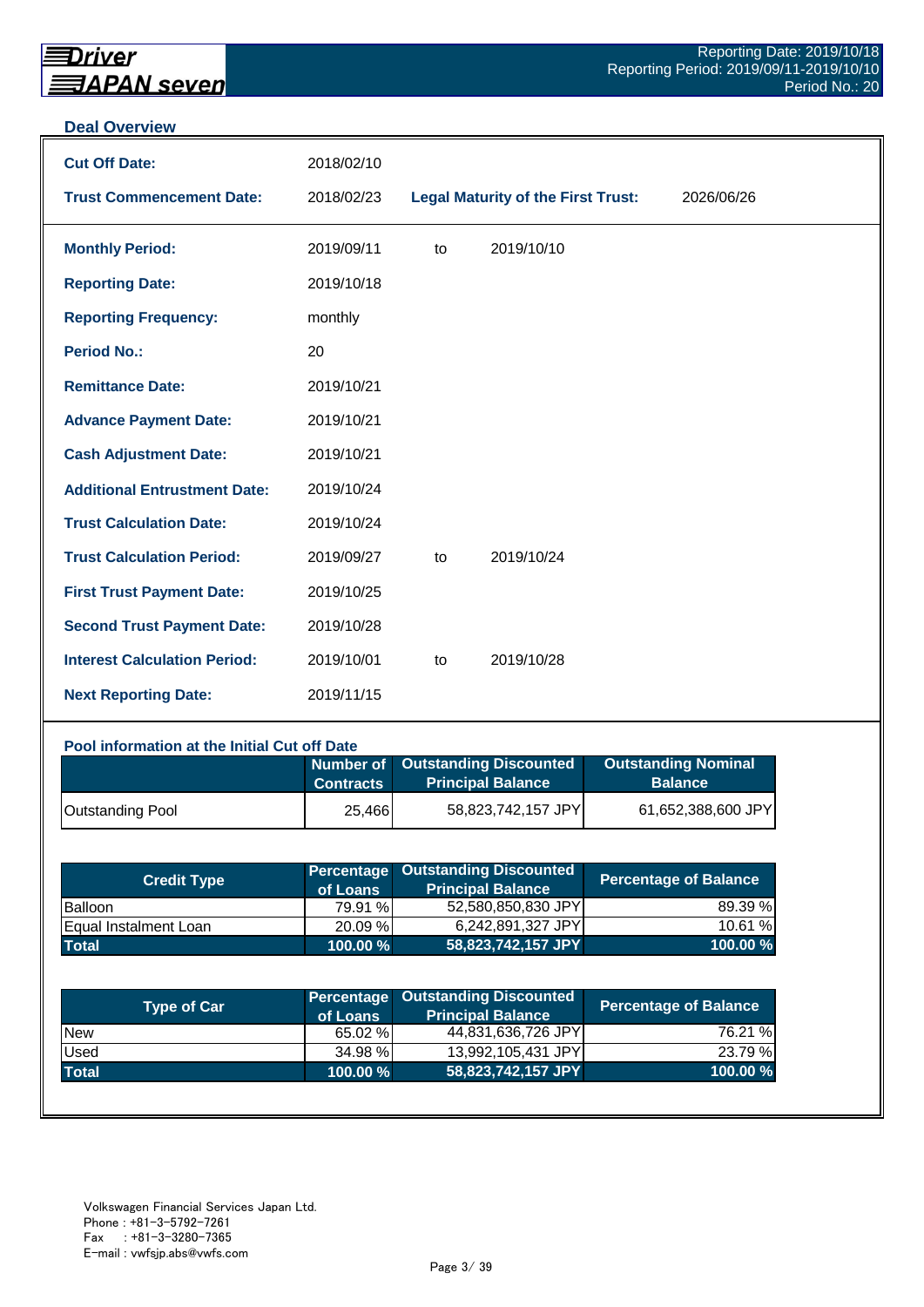## **Deal Overview: Counterparties I**

|                                                                                                                                             | Rating         |                |               |              |                |               |              |               |               |
|---------------------------------------------------------------------------------------------------------------------------------------------|----------------|----------------|---------------|--------------|----------------|---------------|--------------|---------------|---------------|
|                                                                                                                                             |                | <b>Moody's</b> |               | <b>Fitch</b> |                |               | R&I          |               |               |
| <b>Joint Lead Managers:</b>                                                                                                                 | Long<br>Term   | Short<br>Term  | Outlook       | Long<br>Term | Short<br>Term  | Outlook       | Long<br>Term | Short<br>Term | Outlook       |
| Mizuho Securities Co., Ltd.<br>Otemachi Tower, 5-5,<br>Otemachi 1-chome,<br>Chiyoda-ku,<br>Tokyo 100-8176, Japan                            | A <sub>1</sub> | $P-1$          | <b>Stable</b> | n.a.         | n.a.           | n.a.          | AA-          | $a-1+$        | <b>Stable</b> |
| <b>BNP Paribas Securities (Japan) Limited</b><br>GranTokyo North Tower, 9-1,<br>Marunouchi 1-chome,<br>Chiyoda-ku,<br>Tokyo 100-6740, Japan | n.a.           | n.a.           | n.a.          | n.a.         | n.a.           | n.a.          | n.a.         | n.a.          | n.a.          |
| <b>Trust Management Account Bank:</b><br><b>MUFG Bank, Ltd.</b><br>4-2 Toranomon 1-chome,<br>Minato-ku<br>Tokyo 105-0001, Japan             | A <sub>1</sub> | $P-1$          | <b>Stable</b> | A            | F <sub>1</sub> | <b>Stable</b> | AA-          | $a-1+$        | <b>Stable</b> |

#### **Originator: Trustor of the First Trust: Servicer: Volkswagen Financial Services Japan Ltd.** Gotenyama Trust Tower 17F 7-35 Kitashinagawa 4-chome, Shinagawa-ku Tokyo 140-0001, Japan

#### **Trustee of the First Trust:**

**Trustee of the Second Trust: Deutsche Trust Company Limited Japan** Attn.: Driver Japan Seven Trust Business Administration Department

#### **ABL Lender to the First Trust:**

**Trustor of the Second Trust:** Mizuho Securities Co., Ltd.

#### **Seller of the Trust Beneficial**

**Interest of the Second Trust** Mizuho Securities Co., Ltd. BNP Paribas Securities (Japan) Limited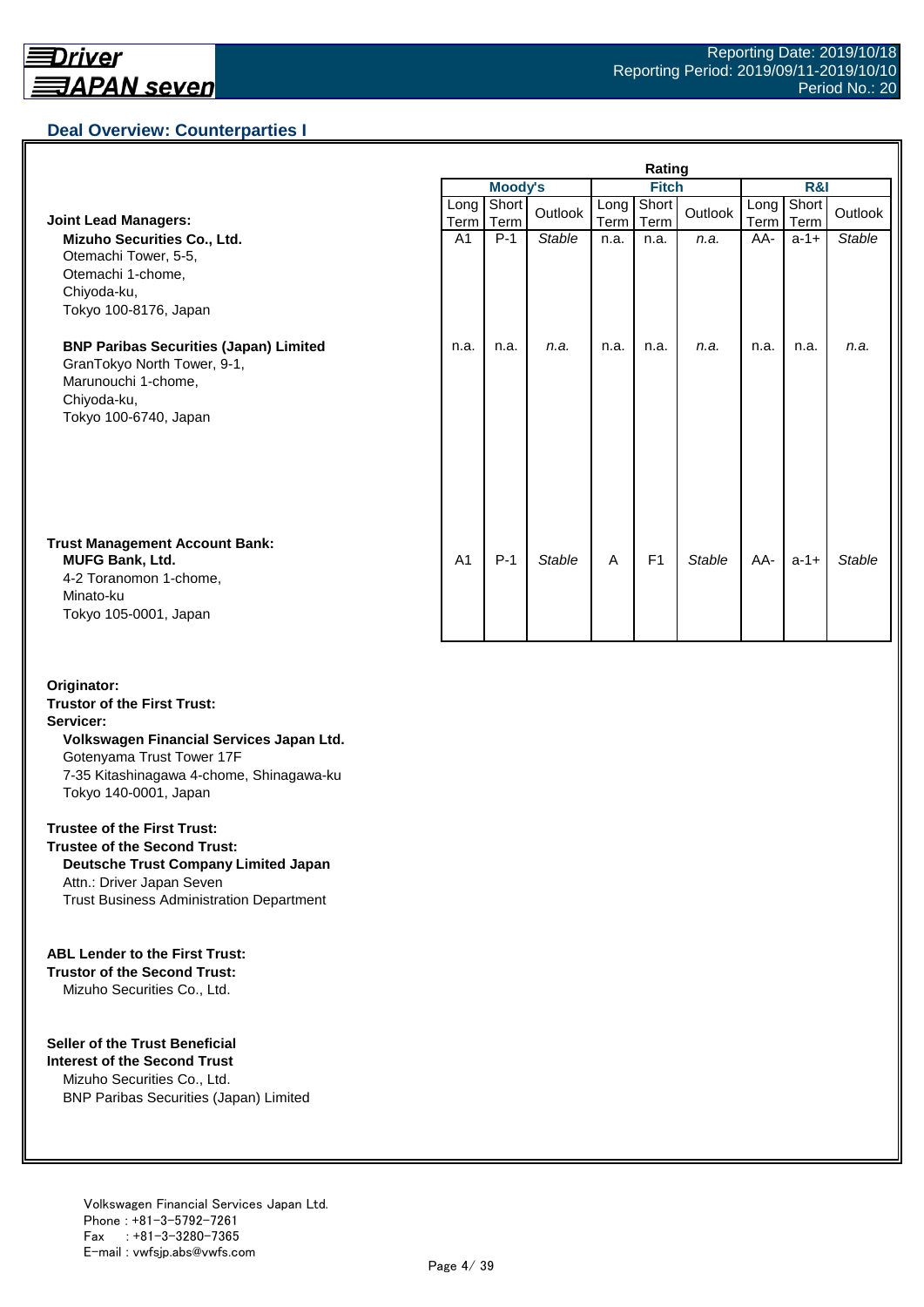#### **Deal Overview: Counterparties II**

#### **Rating Agencies:**

**Moody's SF Japan K.K.** Attn.: Driver Japan seven Structure Finance Group Monitoring Division 5-1 Atago 2-chome, Minato-ku Tokyo 105-6220, Japan E-mail: monitor.msfj@moodys.com

#### **Fitch Ratings Japan Limited**

Attn.: Driver Japan seven Structured Finance Kojimachi Crystal City East Wing 3rd Floor, 4-8 Kōjimachi, Chiyoda-ku, Tokyo 102-0083, Japan E-mail: tokyo.surveillance@fitchratings.com

#### **Rating and Investment Information, Inc.**

Attn.: Monitoring Group Department: Structured Finance Department TERRACE SQUARE, 3-22, Kanda Nishikicho, Chiyoda-ku, Tokyo 101-0054, Japan E-mail: sfmonitor@r-i.co.jp

|                                         | Rating  |        |               |               |      |               |       |      |         |  |  |
|-----------------------------------------|---------|--------|---------------|---------------|------|---------------|-------|------|---------|--|--|
| <b>Rating of VW</b>                     | Moody's |        |               | <b>Fitch</b>  |      |               | R&I   |      |         |  |  |
|                                         | Short   | Long I | Outlook       | Short         | Long | Outlook       | Short | Long | Outlook |  |  |
|                                         | Term    | Term   |               | Term<br>Term. |      |               |       | Term |         |  |  |
|                                         |         |        |               |               |      |               |       |      |         |  |  |
| <b>Volkswagen Financial Services AG</b> | $P-2$   | A3     | <b>Stable</b> | n.a.          | n.a. | n.a.          | n.a.  | n.a. | n.a.    |  |  |
|                                         |         |        |               |               |      |               |       |      |         |  |  |
| Volkswagen AG                           | $P-2$   | A3     | Stable        | F1            | BBB+ | <b>Stable</b> | n.a.  | n.a. | n.a.    |  |  |
|                                         |         |        |               |               |      |               |       |      |         |  |  |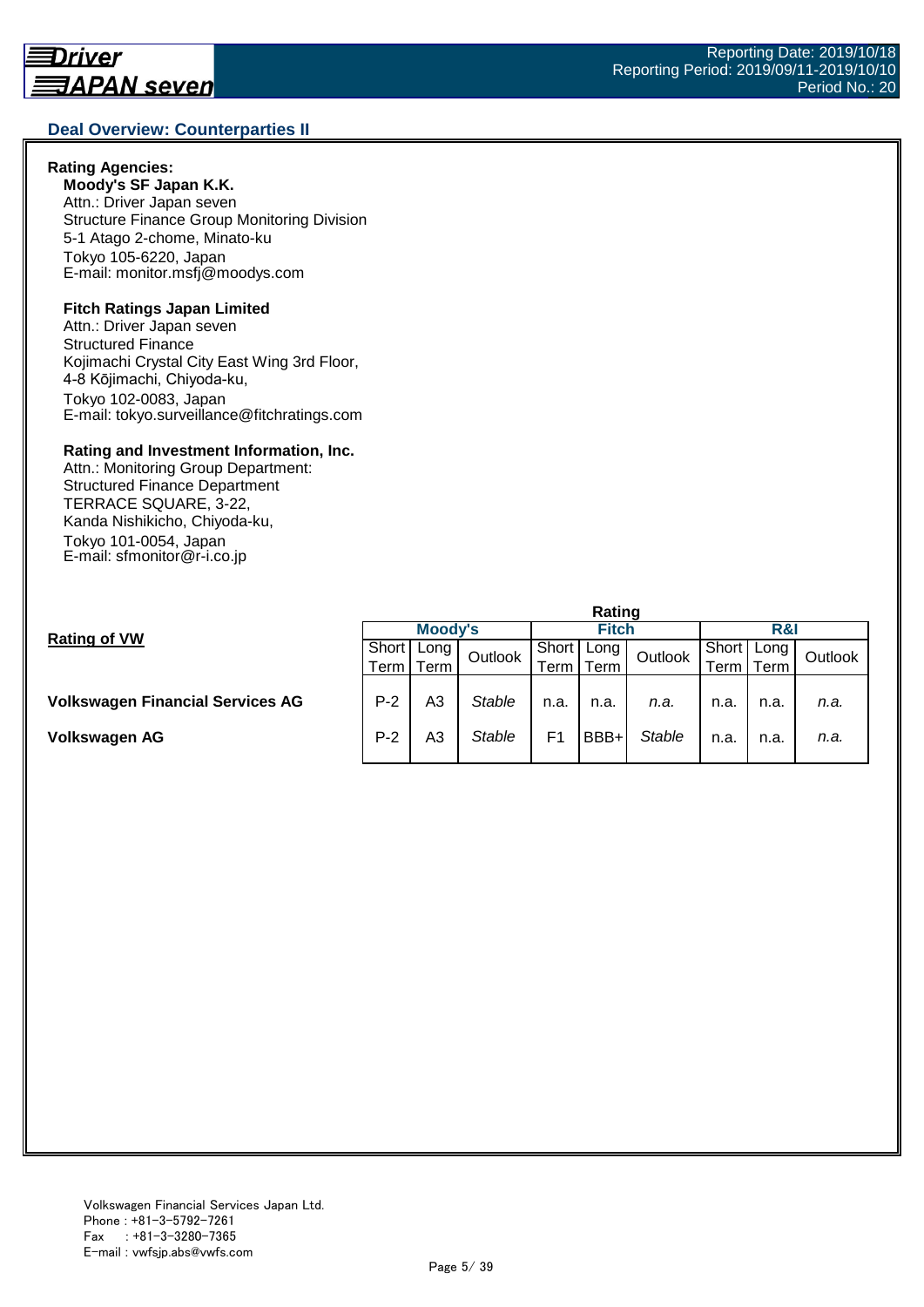# Driver

## **ヨAPAN seven**

## **Information regarding Trust Beneficial Interest of the Second Trust & Asset Backed Loan to the Second Trust**

| <b>Rating Details</b>               | <b>TBI</b>                | <b>ABL</b>                            |
|-------------------------------------|---------------------------|---------------------------------------|
| <b>Rating at Issue Date</b>         |                           |                                       |
| Moody's<br>Fitch                    | Aaa(sf)<br>AAAsf          | Aaa(sf)<br>AAAsf                      |
| R&I                                 | AAA                       | <b>AAA</b>                            |
|                                     |                           |                                       |
| <b>Current Rating</b>               |                           |                                       |
| Moody's                             | Aaa(sf)                   | Aaa(sf)                               |
| Fitch                               | AAAsf                     | AAAsf                                 |
| R&I                                 | AAA                       | AAA                                   |
| <b>Information on TBI &amp; ABL</b> | <b>TBI</b>                | <b>ABL</b>                            |
| <b>Initial Balance</b>              |                           | 41,500,000,000 JPY 13,500,000,000 JPY |
| <b>Expected Maturity Date</b>       | 2022/06/28                | 2022/06/28                            |
| Legal Maturity of the Second Trust  | 2026/06/29                | 2026/06/29                            |
| <b>Payment Dates</b>                | 28th                      | 28th                                  |
| <b>Business Day Convention</b>      | <b>Modified Following</b> | <b>Modified Following</b>             |
| Listing                             | <b>None</b>               |                                       |
| <b>Information on Interest</b>      | TBI                       | <b>ABL</b>                            |
| Fixed/Floating                      | Fixed                     | Fixed                                 |
| <b>Current Coupon</b>               | 0.17%                     | 0.17%                                 |
| Day Count Convention                | 30/360                    | 30/360                                |

## **Selling Restriction**

The holders of the Beneficial Interest and the ABL Lenders\* are prohibited from dividing, assigning, pledging or creating any other security interest over any of the Beneficial Interest and the Asset Backed Loans without the prior written approval of the Trustee of the Second Trust.

(\*)The holders of the Beneficial Interest and the ABL Lenders are limited to specified investors (*tokutei toushika* ) as defined under Paragraph 31 of Article 2 of the Financial Instruments and Exchange Act (Law no.25 of 1948 as amended).

#### **Clean-Up Call**

VWFS Japan as the Trustor of the First Trust has a right at its option to exercise a clean-up call to repurchase of all, but not part, of the outstanding Auto Loan Receivables from the Trustee of the First Trust on any Trust Calculation Date, the Discounted Principal Balance of all outstanding Auto Loan Receivables is expected to be less than ten percent (10%) of the Discounted Principal Balance of the Initial Auto Loan Receivables as of the Initial Cut-off Date after the distribution pursuant to Article 18.1 of the First Trust Agreement on the immediately following First Trust Payment Date.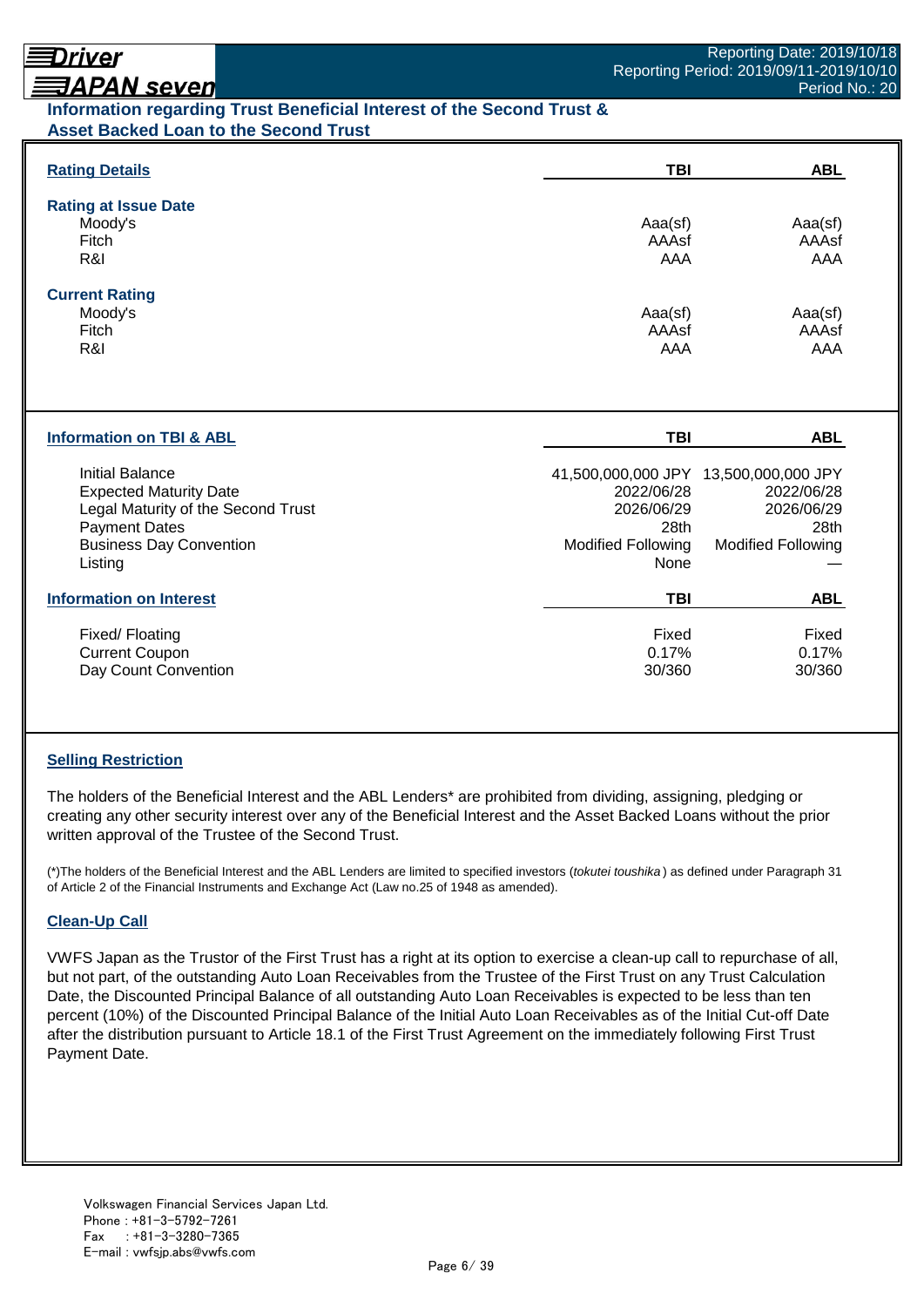### **Pool Information**

#### **Pool Balance on Initial Cut-Off Date**

| <b>Status</b>                | <b>Number of</b><br><b>Contracts</b> | <b>Outstanding</b><br><b>Discounted</b><br><b>Principal Balance</b> |
|------------------------------|--------------------------------------|---------------------------------------------------------------------|
| Normal                       | 25,466                               | 58,823,742,157 JPY                                                  |
| Cancellation                 | O                                    | 0 JPY                                                               |
| Early Termination            | 0                                    | 0 JPY                                                               |
| <b>Defaulted Receivables</b> | 0                                    | 0 JPY                                                               |
| Matured                      | 0                                    | 0 JPY                                                               |
| <b>Refinance Option</b>      | 0                                    | 0 JPY                                                               |
| Repurchase                   | ი                                    | 0 JPY                                                               |
| <b>Total</b>                 | 25.466                               | 58,823,742,157 JPY                                                  |

#### **Pool Balance before entrustment of Additional Auto Loan Receivables**

| <b>Status</b>                | <b>Number of</b><br><b>Contracts</b><br>on previous EoP | <b>Outstanding</b><br><b>Discounted</b><br><b>Principal Balance</b><br>on previous EoP | <b>Number of</b><br><b>Contracts</b><br>"as Collections"<br>during the<br>Period* | <b>Outstanding</b><br><b>Discounted</b><br><b>Principal Balance</b><br>"as Collections"<br>relevant Monthly during the relevant<br><b>Monthly Period*</b> | Number of<br><b>Contracts</b><br><b>EoP</b> before<br>entrustment of<br><b>Additional Auto</b><br>Loan<br><b>Receivables</b> | <b>Outstanding</b><br><b>Discounted</b><br><b>Principal Balance</b><br><b>EoP</b> before<br>entrustment of<br><b>Additional Auto</b><br><b>Loan Receivables</b> |
|------------------------------|---------------------------------------------------------|----------------------------------------------------------------------------------------|-----------------------------------------------------------------------------------|-----------------------------------------------------------------------------------------------------------------------------------------------------------|------------------------------------------------------------------------------------------------------------------------------|-----------------------------------------------------------------------------------------------------------------------------------------------------------------|
| Normal                       | 25.804                                                  | 46.391.722.397 JPY                                                                     | 25.129                                                                            | 849,522,569 JPY                                                                                                                                           | 25,129                                                                                                                       | 44.676.044.959 JPY                                                                                                                                              |
| Cancellation                 |                                                         | 0 JPY                                                                                  |                                                                                   | 0 JPY                                                                                                                                                     |                                                                                                                              | 0 JPY                                                                                                                                                           |
| <b>Early Termination</b>     |                                                         | 0 JPY                                                                                  | 350                                                                               | 621,178,086 JPY                                                                                                                                           |                                                                                                                              | 0 JPY                                                                                                                                                           |
| <b>Defaulted Receivables</b> |                                                         | 0 JPY                                                                                  |                                                                                   | 22,820,687 JPY                                                                                                                                            |                                                                                                                              | 0 JPY                                                                                                                                                           |
| Matured                      |                                                         | 0 JPY                                                                                  | 271                                                                               | 140,864,969 JPY                                                                                                                                           |                                                                                                                              | 0 JPY                                                                                                                                                           |
| <b>Refinance Option</b>      |                                                         | 0 JPY                                                                                  | 47                                                                                | 81.291.127 JPY                                                                                                                                            |                                                                                                                              | 0 JPY                                                                                                                                                           |
| Repurchase                   |                                                         | 0 JPY                                                                                  | $\Omega$                                                                          | 0 JPY                                                                                                                                                     |                                                                                                                              | 0 JPY                                                                                                                                                           |
| <b>Total</b>                 | 25.804                                                  | 46,391,722,397 JPY                                                                     | 25,804                                                                            | 1,715,677,438 JPY                                                                                                                                         | 25,129                                                                                                                       | 44,676,044,959 JPY                                                                                                                                              |

#### **Pool Balance after entrustment of Additional Auto Loan Receivables**

| <b>Status</b>            | <b>Number of</b><br><b>Contracts</b><br>EoP before<br>entrustment of<br><b>Additional Auto</b><br>Loan<br><b>Receivables</b> | <b>Outstanding</b><br><b>Discounted</b><br><b>Principal Balance</b><br><b>EoP</b> before<br>entrustment of<br><b>Additional Auto</b><br><b>Loan Receivables</b> | Number of<br><b>Contracts</b><br>of Additional<br><b>Auto Loan</b><br><b>Receivables</b> | <b>Outstanding</b><br><b>Discounted</b><br><b>Principal Balance</b><br>of Additional Auto<br><b>Loan Receivables</b> | <b>Number of</b><br><b>Contracts EoP</b><br>after<br>entrustment of<br><b>Additional Auto</b><br>Loan<br><b>Receivables</b> | <b>Outstanding</b><br><b>Discounted</b><br><b>Principal Balance</b><br><b>EoP</b> after<br>entrustment of<br><b>Additional Auto</b><br><b>Loan Receivables</b> |
|--------------------------|------------------------------------------------------------------------------------------------------------------------------|-----------------------------------------------------------------------------------------------------------------------------------------------------------------|------------------------------------------------------------------------------------------|----------------------------------------------------------------------------------------------------------------------|-----------------------------------------------------------------------------------------------------------------------------|----------------------------------------------------------------------------------------------------------------------------------------------------------------|
| Normal                   | 25.129                                                                                                                       | 44.676.044.959 JPY                                                                                                                                              |                                                                                          | 0 JPY                                                                                                                | 25.129                                                                                                                      | 44.676.044.959 JPY                                                                                                                                             |
| Cancellation             |                                                                                                                              | 0 JPY                                                                                                                                                           |                                                                                          | 0 JPY                                                                                                                |                                                                                                                             | 0 JPY                                                                                                                                                          |
| <b>Early Termination</b> |                                                                                                                              | 0 JPY                                                                                                                                                           |                                                                                          | 0 JPY                                                                                                                |                                                                                                                             | 0 JPY                                                                                                                                                          |
| Defaulted Receivables    |                                                                                                                              | 0 JPY                                                                                                                                                           |                                                                                          | 0 JPY                                                                                                                |                                                                                                                             | 0 JPY                                                                                                                                                          |
| Matured                  |                                                                                                                              | 0 JPY                                                                                                                                                           |                                                                                          | 0 JPY                                                                                                                |                                                                                                                             | 0 JPY                                                                                                                                                          |
| <b>Refinance Option</b>  |                                                                                                                              | 0 JPY                                                                                                                                                           |                                                                                          | 0 JPY                                                                                                                |                                                                                                                             | 0 JPY                                                                                                                                                          |
| Repurchase               |                                                                                                                              | 0 JPY                                                                                                                                                           |                                                                                          | 0 JPY                                                                                                                |                                                                                                                             | 0 JPY                                                                                                                                                          |
| <b>Total</b>             | 25.129                                                                                                                       | 44,676,044,959 JPY                                                                                                                                              | $\bf{0}$                                                                                 | 0 JPY                                                                                                                |                                                                                                                             | 25,129 44,676,044,959 JPY                                                                                                                                      |

#### **Limits on Eligibility Criteria**

| <b>Status Limits on Eligibility</b><br>Criteria (v) (including<br><b>Additional Entrustment)</b> | <b>Current</b><br><b>Exposure in %</b> | Limits in % of the<br>aggregate<br><b>Discounted</b><br><b>Principal Balance</b><br>of the Auto Loan<br><b>Receivables</b><br>outstanding | <b>Status</b> |
|--------------------------------------------------------------------------------------------------|----------------------------------------|-------------------------------------------------------------------------------------------------------------------------------------------|---------------|
| on Used Purchased Vehicle                                                                        | 21.28 %                                | 35 %                                                                                                                                      | _*            |
| on Non-VW Vehicles                                                                               | 0.02%                                  | 5 %                                                                                                                                       | $\cdot^*$     |
| on Balloon Payment                                                                               | 50.05 %                                | 50 %                                                                                                                                      | $\star$       |

(\*) not applicable since the Revolving Period ended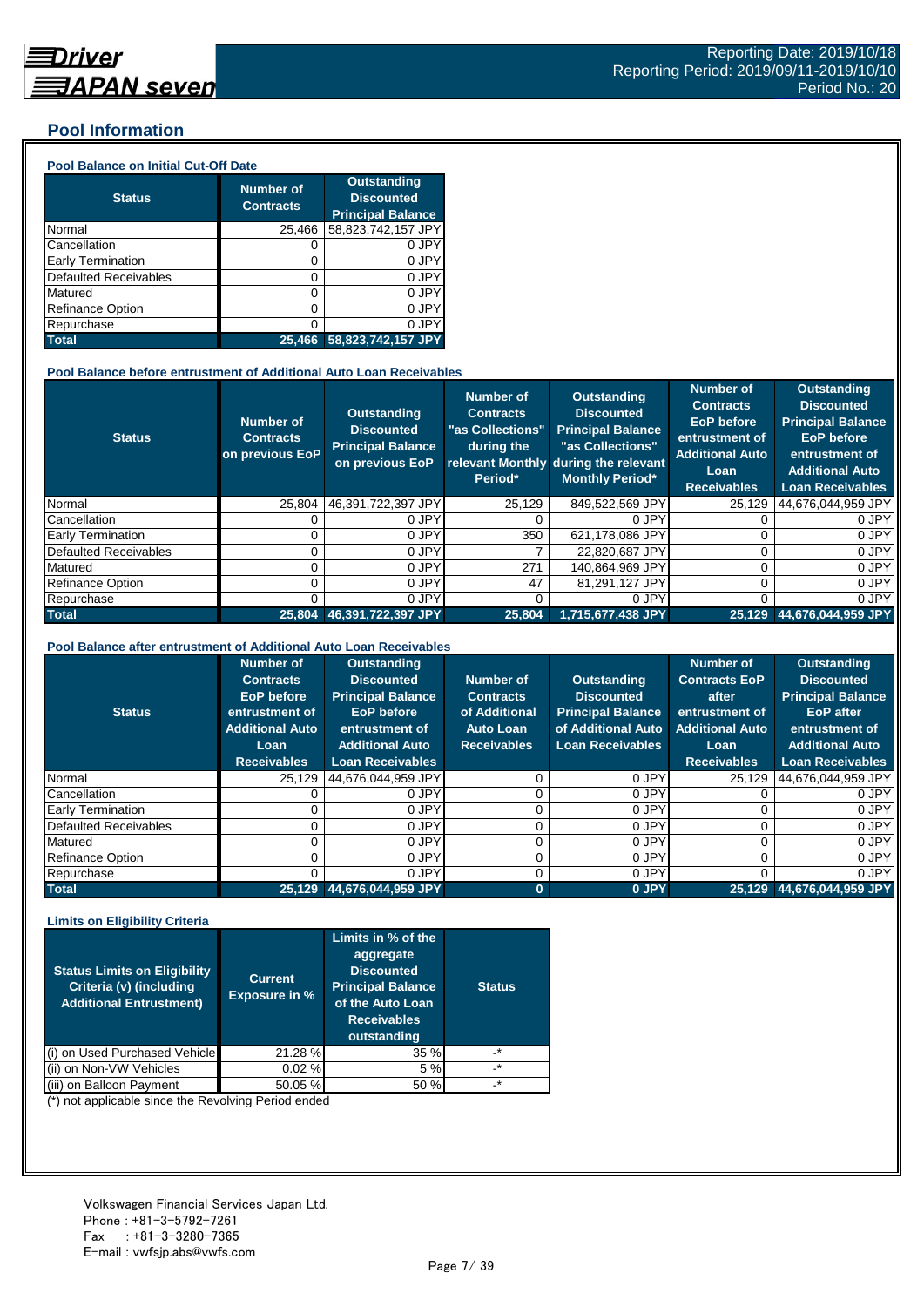

# **Driver** <u> 司APAN seven</u>

#### **Outstanding Balances**

| <b>Monthly Period:</b>         | from       | 2019/09/11 to | 2019/10/10 |
|--------------------------------|------------|---------------|------------|
| <b>Reporting Date:</b>         | 2019/10/18 |               |            |
| <b>Trust Calculation Date:</b> | 2019/10/24 |               |            |

### **Outstanding Balances**

|                                                                              | <b>Number of</b><br><b>Contracts</b> | <b>Aggregate Amount</b><br>of the Discounted<br><b>Principal Balance</b> | <b>Aggregate Amount</b><br>of the Nominal<br><b>Balance</b> |
|------------------------------------------------------------------------------|--------------------------------------|--------------------------------------------------------------------------|-------------------------------------------------------------|
| Balance on the previous EoP                                                  |                                      |                                                                          | 25,804 46,391,722,397 JPY 48,007,728,200 JPY                |
| Balance after counting on the Collections during the relevant Monthly Period |                                      |                                                                          | 25,129 44,676,044,959 JPY 46,190,870,500 JPY                |
| Balance of Additional Auto Loan Receivables                                  |                                      | 0.JPY                                                                    | 0.JPY                                                       |
| Aggregate Amount of Auto Loan Receivables                                    |                                      | 25,129 44,676,044,959 JPY 46,190,870,500 JPY                             |                                                             |

#### **Collections**

|                                                | <b>Number of</b><br><b>Contracts</b> | <b>Aggregate Amount</b><br>of the Discounted<br><b>Principal Balance</b> | <b>Aggregate Amount</b><br>of the Nominal<br><b>Balance</b> |
|------------------------------------------------|--------------------------------------|--------------------------------------------------------------------------|-------------------------------------------------------------|
| Collections: Amortization of current contracts | 25,129                               | 849,522,569 JPY                                                          | 933,464,600 JPY                                             |
| Collections: Cancellation                      |                                      | 0 JPY                                                                    | 0.JPY                                                       |
| <b>Collections: Early Termination</b>          | 350                                  | 621,178,086 JPY                                                          | 621,800,269 JPY                                             |
| <b>Collections: Defaulted Receivables</b>      |                                      | 22,820,687 JPY                                                           | 22,894,576 JPY                                              |
| <b>Collections: Matured</b>                    | 271                                  | 140,864,969 JPY                                                          | 141,066,000 JPY                                             |
| <b>Collections: Refinance Option</b>           | 47                                   | 81,291,127 JPY                                                           | 81,400,000 JPY                                              |
| Collections: Repurchase                        |                                      | 0 JPY                                                                    | 0 JPY                                                       |
| <b>Sum</b>                                     | 25,804                               | 1,715,677,438 JPY                                                        | 1,800,625,445 <u>JPY</u>                                    |

#### **Available Distribution Amount**

|     |                                                               | <b>Number of</b><br><b>Contracts</b> | <b>Aggregate Amount</b><br>of the Nominal<br><b>Balance</b> |
|-----|---------------------------------------------------------------|--------------------------------------|-------------------------------------------------------------|
| (a) | the Collections for the Monthly Period with respect to such   |                                      |                                                             |
|     | <b>Trust Calculation Date</b>                                 | 25,804                               | 1,800,625,445 JPY                                           |
| (b) | drawings from the Cash Collateral Ledger in accordance with   |                                      |                                                             |
|     | Article 18.3 of the First Trust Agreement                     |                                      | 0 JPY                                                       |
| (c) | net investment earnings from Eligible Investments             |                                      | 0 JPY                                                       |
| (d) | net proceeds from the sale or disposal of the Trust Assets of |                                      |                                                             |
|     | the First Trust                                               |                                      | 0 JPY                                                       |
| (e) | any amount which is carried over from the immediately         |                                      |                                                             |
|     | preceding Trust Calculation Date                              |                                      | 0 JPY                                                       |
|     | Sum                                                           | 25,804                               | 1.800.625.445 JPY                                           |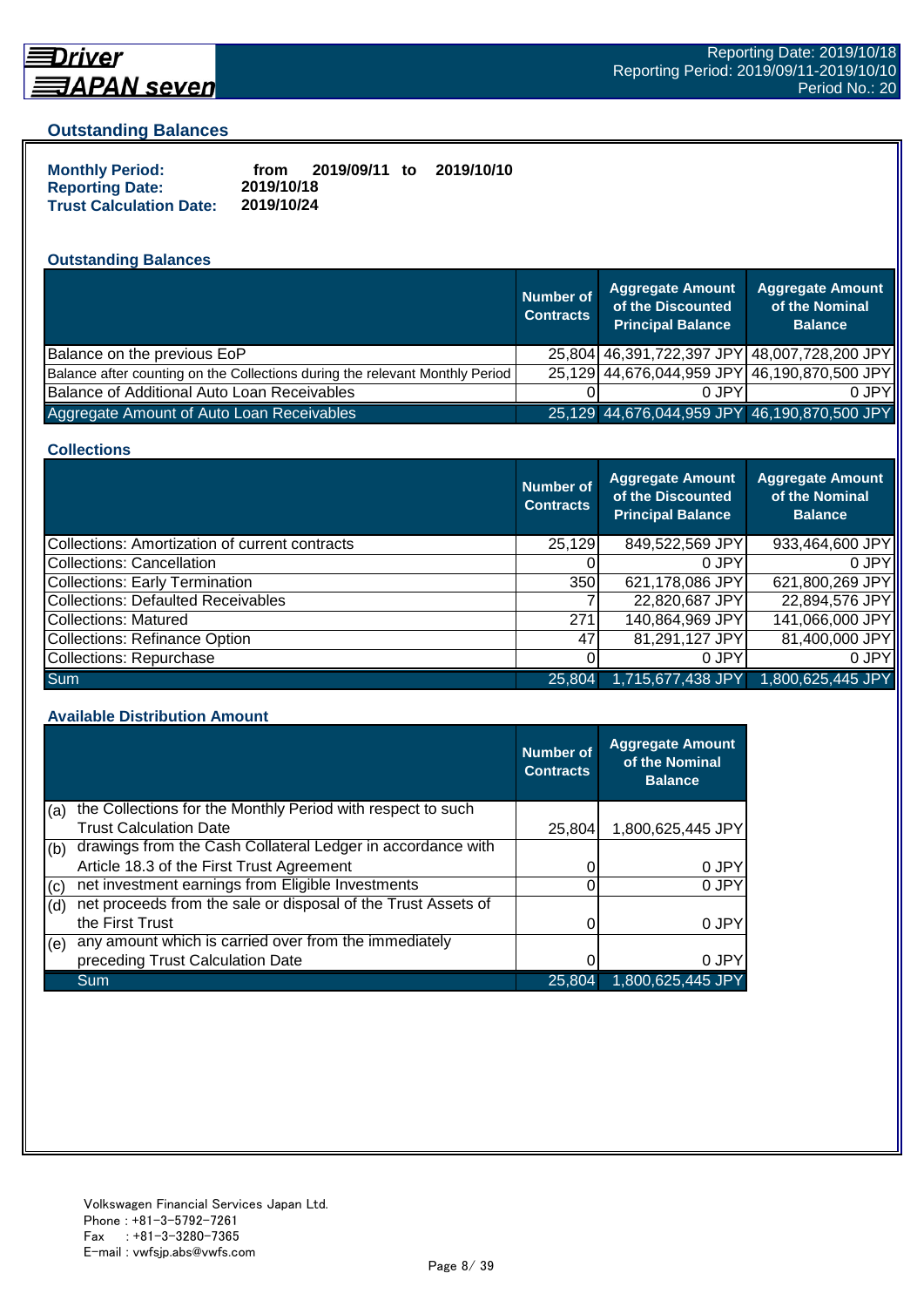## **Waterfall**

|     | There is no distinction between principal and interest, and all collections go through a single priority of payments                                                                                                                                                                                                                                                                                                                                                                                                                                                    |      |                   |                         |
|-----|-------------------------------------------------------------------------------------------------------------------------------------------------------------------------------------------------------------------------------------------------------------------------------------------------------------------------------------------------------------------------------------------------------------------------------------------------------------------------------------------------------------------------------------------------------------------------|------|-------------------|-------------------------|
|     |                                                                                                                                                                                                                                                                                                                                                                                                                                                                                                                                                                         |      | <b>Payment</b>    | <b>Remaining Amount</b> |
|     | Available Distribution Amount                                                                                                                                                                                                                                                                                                                                                                                                                                                                                                                                           | plus | 1,800,625,445 JPY | 1,800,625,445 JPY       |
| (a) | an amount necessary for the payment of all taxes and public charges to be paid to the<br>relevant public authority by the immediately following First Trust Payment Date.                                                                                                                                                                                                                                                                                                                                                                                               | less | 0 JPY             | 1,800,625,445 JPY       |
| (b) | an amount necessary for the payment of all Fees for the Trustee of the First Trust to be<br>paid to the Trustee of the First Trust by the immediately following First Trust Payment<br>Date.                                                                                                                                                                                                                                                                                                                                                                            | less | 424,151 JPY       | 1,800,201,294 JPY       |
| (c) | an amount necessary for the payment of the Servicing Fee to be paid to the Servicer<br>by the immediately following First Trust Payment Date.                                                                                                                                                                                                                                                                                                                                                                                                                           | less | 42,010,280 JPY    | 1,758,191,014 JPY       |
| (d) | an amount necessary for the payment of the Trust Expenses of the First Trust as<br>provided in Article 23.1 (including the Rating Fees, Costs of the Second Trust and<br>those fees not otherwise covered by (b) or (c) above) to be paid to the relevant party by<br>the immediately following First Trust Payment Date (including any amounts advanced<br>by the Trustee of the First Trust pursuant to Article23.3)                                                                                                                                                  | less | 439,313 JPY       | 1,757,751,701 JPY       |
| (e) | an amount necessary for the payment of overdue and unpaid interest on the Asset<br>Backed Loans to the First Trust (if any) to be paid to the Trustee of the Second Trust<br>by the immediately following First Trust Payment Date.                                                                                                                                                                                                                                                                                                                                     | less | 0 JPY             | 1,757,751,701 JPY       |
| (f) | an amount necessary for the payment to the Trustee of the Second Trust of interest on<br>the Asset Backed Loan to the First Trust accruing during the relevant Interest<br><b>Calculation Period</b>                                                                                                                                                                                                                                                                                                                                                                    | less | 5,816,362 JPY     | 1,751,935,339 JPY       |
| (g) | an amount necessary to top up the balance thereof until it is equal to the Cash<br><b>Collateral Ledger Target Balance</b>                                                                                                                                                                                                                                                                                                                                                                                                                                              | less | 0 JPY             | 1,751,935,339 JPY       |
| (h) | (i)<br>prior to the expiration of the Revolving Period: an amount necessary for the<br>redemption of any Additional Senior Beneficial Interest;                                                                                                                                                                                                                                                                                                                                                                                                                         |      |                   |                         |
|     | (ii)<br>following the expiration of the Revolving Period and prior to the occurrence of an<br>Early Amortization Event, an amount necessary for the payment to the Trustee of<br>the Second Trust of the Asset Backed Loan Principal Payment Amount for the<br>relevant First Trust Payment Date.                                                                                                                                                                                                                                                                       | less | 1,518,374,533 JPY | 233,560,806 JPY         |
|     | (iii) following the occurrence of the Early Amortization Event, an amount necessary for<br>the payment to the Trustee of the Second Trust of the remaining principal balance<br>of the Asset Backed Loan to the First Trust.                                                                                                                                                                                                                                                                                                                                            |      |                   |                         |
| (i) | an amount necessary for the payment to the Trustee of the First Trust of any<br>Indemnified Amounts which are not compensated by the Trustor of the First Trust                                                                                                                                                                                                                                                                                                                                                                                                         | less | 0 JPY             | 233,560,806 JPY         |
| (j) | an amount necessary for the payment to the Subordinated Beneficiary of the<br>Subordinated Beneficial Principal Payment Amount for the relevant First Trust Payment<br>Date.                                                                                                                                                                                                                                                                                                                                                                                            | less | 197,302,905 JPY   | 36,257,901 JPY          |
| (k) | (i)<br>prior to the expiration of the Revolving Period, then (x) if a transfer is made under<br>(j) above, such remaining amount will be transferred to the Expenses Distribution<br>Ledger for payment to the Subordinated Beneficiary as a payment of earnings on<br>the Subordinated Beneficial Interest, and such payment shall be made on the First<br>Trust Payment Date immediately following such Trust Calculation Date or (y) if no<br>transfer is made under (j) above, such remaining amount will be carried forward to<br>the next Trust Calculation Date. |      |                   |                         |
|     | (ii)<br>following the expiration of the Revolving Period and prior to the occurrence of an<br>Early Amortization Event, then such remaining amount will be transferred to the<br>Expenses Distribution Ledger for payment to the Subordinated Beneficiary as a<br>payment of earnings on the Subordinated Beneficial Interest, and such payment<br>shall be made on the First Trust Payment Date immediately following such Trust<br>Calculation Date.                                                                                                                  | less | 36,257,901 JPY    | 0 JPY                   |
|     | (iii)<br>following the occurrence of an Early Amortization Event, the remaining amount in<br>the Trust Collection Ledger will be carried forward to the next Trust Calculation<br>Date.                                                                                                                                                                                                                                                                                                                                                                                 |      |                   |                         |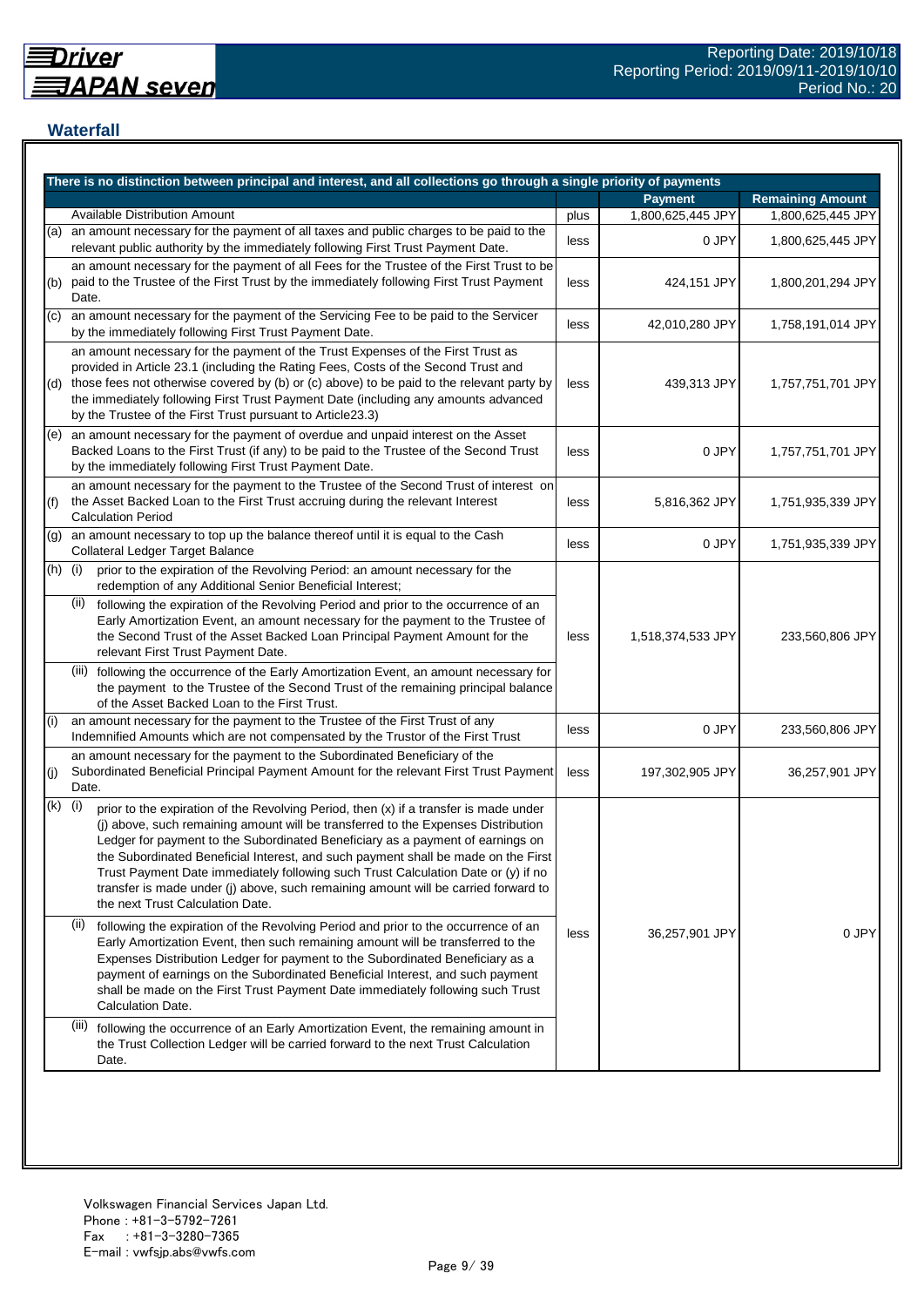#### **Credit Enhancement**

| Subordinated Principal Balance as of the relevant First Trust Payment Date                                                                              |                                                                                    |                                                      |       |                                  |                                                      |
|---------------------------------------------------------------------------------------------------------------------------------------------------------|------------------------------------------------------------------------------------|------------------------------------------------------|-------|----------------------------------|------------------------------------------------------|
|                                                                                                                                                         | Percentage of<br><b>Aggregate</b><br><b>Discounted</b><br><b>Principal Balance</b> | <b>Value</b>                                         |       |                                  |                                                      |
| the aggregate amount of the<br>(i)<br><b>Discounted Principal Balance</b><br>of all Auto Loan Receivables<br>outstanding                                |                                                                                    | 44,676,044,959 JPY                                   |       |                                  |                                                      |
| (ii) Asset Backed Loan Principal<br>Balance on the relevant First<br><b>Trust Payment Date</b>                                                          |                                                                                    | 39,538,299,788 JPY                                   |       |                                  |                                                      |
| Overcollateralization $( = (i) - (ii))$                                                                                                                 | 11.50 %                                                                            | 5,137,745,171 JPY                                    |       |                                  |                                                      |
| Trust Collection Ledger which is<br>carried over from the immediately<br>preceding Trust Calculation Date                                               | 0.00%                                                                              | 0 JPY                                                |       |                                  |                                                      |
| The amount in the Cash Collateral<br>Ledger                                                                                                             | 0.69%                                                                              | 307,000,000 JPY                                      |       |                                  |                                                      |
| <b>Subordinated Principal Balance</b>                                                                                                                   | 12.19 %                                                                            | 5,444,745,171 JPY                                    |       |                                  |                                                      |
|                                                                                                                                                         |                                                                                    |                                                      |       |                                  |                                                      |
| <b>Trust Management Account (TMA)</b>                                                                                                                   |                                                                                    | in JPY                                               | $+/-$ |                                  | in JPY (previous)                                    |
| Initial Balance on Cash Entrustment Date                                                                                                                |                                                                                    | 307,000,000 JPY                                      |       |                                  |                                                      |
| <b>Outstanding Balance on First Trust Payment Date</b><br>(a) Expenses Distribution Ledger<br>(b) Trust Collection Ledger<br>(c) Cash Collateral Ledger |                                                                                    | 307,000,000 JPY<br>0 JPY<br>0 JPY<br>307,000,000 JPY |       | 0 JPY<br>0 JPY<br>0 JPY<br>0 JPY | 307,000,000 JPY<br>0 JPY<br>0 JPY<br>307,000,000 JPY |
| <b>Cash Collateral Ledger Target Balance</b>                                                                                                            |                                                                                    | 307,000,000 JPY                                      |       |                                  |                                                      |

#### **Calculation of Credit Enhancement**

Driver Japan seven's Credit Enhancement consists of the items listed above in the Subordinated Principal Balance as of the relevant date of determination (immediately following the First Trust Payment Date). The result provides an absolute value, which will be applied to the (amortized) Aggregate Discounted Principal Balance as of the end of the relevant date.

The transaction has a Revolving Period of 12 months until February 2019.

Asset Backed Loan Overcollateralization Percentage is (i) prior to the expiration of the Revolving Period, 8.5%, and (ii) following the expiration of the Revolving Period, 11.5%; provided, in each case no Credit Enhancement Increase Condition shall be in effect. After a Level 1 Credit Enhancement Increase Condition in effect, 17% and after a Level 2 Credit Enhancement Increase Condition is in effect, 100%.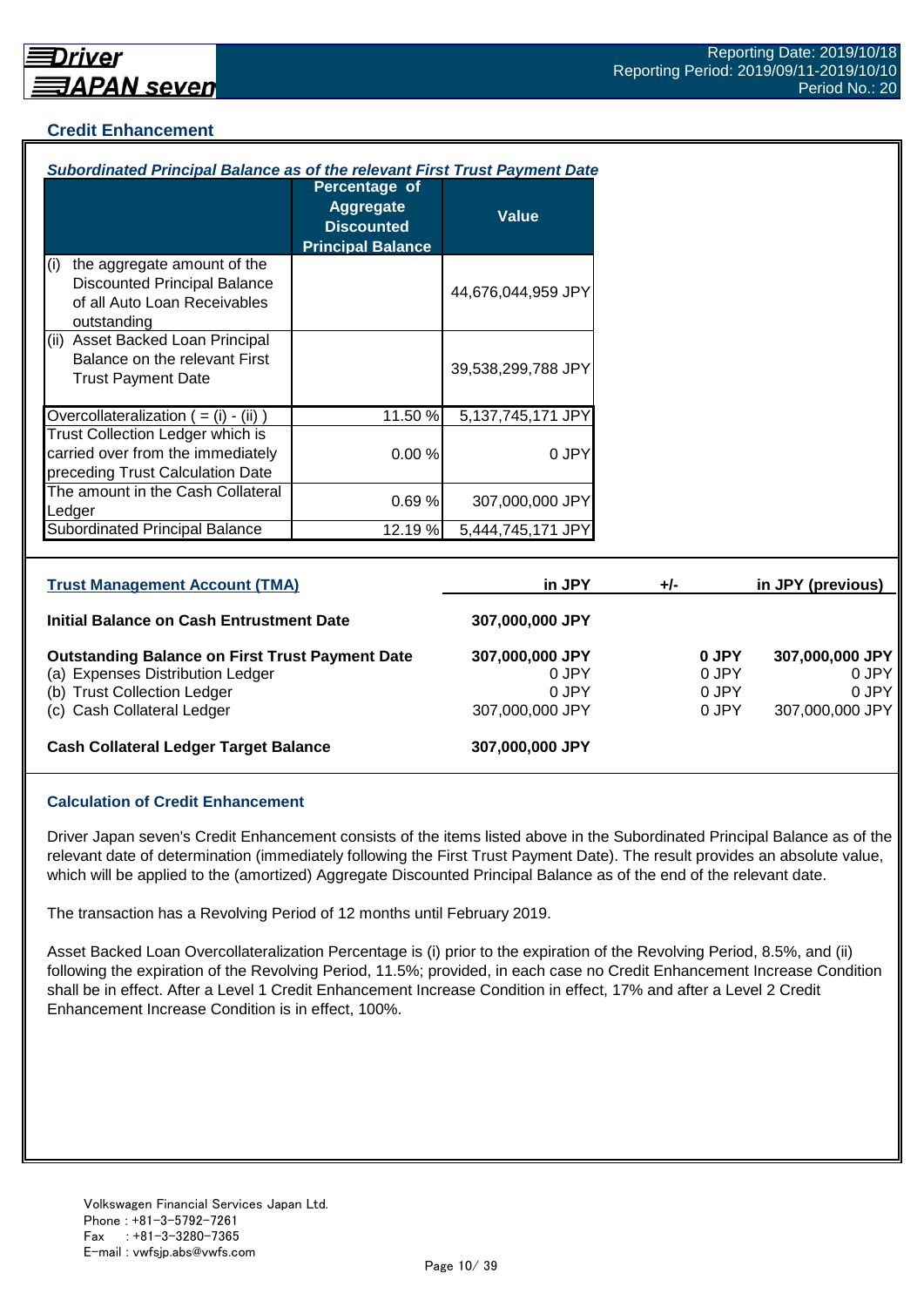#### **Cumulative Gross Loss & Cumulative Repurchased Receivables**

|                                                                                                                                                                                                                                                                                                                                                              | Number of<br><b>Contracts</b> | <b>Write Offs</b>  |
|--------------------------------------------------------------------------------------------------------------------------------------------------------------------------------------------------------------------------------------------------------------------------------------------------------------------------------------------------------------|-------------------------------|--------------------|
| <b>Beginning of Period</b>                                                                                                                                                                                                                                                                                                                                   | 69                            | 166,633,095 JPY    |
| <b>Defaulted Receivables</b>                                                                                                                                                                                                                                                                                                                                 |                               | 22,820,687 JPY     |
| <b>End of Period</b>                                                                                                                                                                                                                                                                                                                                         | 76                            | 189,453,782 JPY    |
| <b>Cumulative Gross Loss Ratio</b><br>The sum of the Discounted Principal Balance of all Auto Loan<br>Receivables that have become Defaulted Receivables from the Initial<br>Cut-off Date through to the end of Monthly Period immediately<br>preceding the relevant Trust Calculation Date                                                                  |                               | 189,453,782 JPY    |
| The sum of (i) the aggregate Discounted Principal Balance of the Initial<br>Auto Loan Receivables as of the Initial Cut-off Date and (ii) the<br>aggregate Discounted Principal Balance as of the relevant Trust<br>Calculation Date of all Additional Auto Loan Receivables (if any)<br>entrusted on the Additional Entrustment Dates which fall six months |                               | 80,527,331,322 JPY |

#### **Performance Triggers**

Asset Backed Loan Overcollateralization Percentage was implemented to assure on a monthly basis that no cash is paid to lower steps in the waterfall unless there is sufficient Overcollateralization to support the transaction. The performance trigger in form of a Credit Enhancement Increase Condition will be activated when the Cumulative Gross

Loss Ratio exceeds the defined limits. In this case the Overcollateralization will be increased accordingly.

| <b>Levels</b> | <b>Credit Enhancement increase condition</b>                  | <b>Credit Enhancement</b><br>increase condition in<br>place? |  |
|---------------|---------------------------------------------------------------|--------------------------------------------------------------|--|
|               | Cumulative Gross Loss Ratio exceeds 0.5% for any First Trust  |                                                              |  |
| Level 1 (i)   | Payment Date on or prior to August 2018                       | no                                                           |  |
| Level 1 (ii)  | Cumulative Gross Loss Ratio exceeds 0.8% for any First Trust  |                                                              |  |
|               | Payment Date from September 2018 to May 2019                  | no                                                           |  |
|               | Cumulative Gross Loss Ratio exceeds 1.15% for any First Trust |                                                              |  |
| Level 1 (iii) | Payment Date from June 2019 to February 2020                  | no                                                           |  |
| Level 2       | Cumulative Gross Loss Ratio exceeds 1.6% for any First Trust  |                                                              |  |
|               | <b>Payment Date</b>                                           | no                                                           |  |

|                                                                    | <b>Asset Backed Loan</b><br>Overcollateralization<br>Percentage |
|--------------------------------------------------------------------|-----------------------------------------------------------------|
| Prior to the expiration of the Revolving Period                    | 8.50%                                                           |
| (No Credit Enhancement Increase Condition is in effect)            |                                                                 |
| Following the expiration of Revolving Period                       |                                                                 |
| (No Credit Enhancement Increase Condition is in effect)            | 11.50 %                                                         |
| After a Level 1 Credit Enhancement Increase Condition is in effect | 17.00 %                                                         |
| After a Level 2 Credit Enhancement Increase Condition is in effect | 100.00 %                                                        |
| <b>Current Asset Backed Loan Overcollateralization Percentage</b>  | 11.50 %                                                         |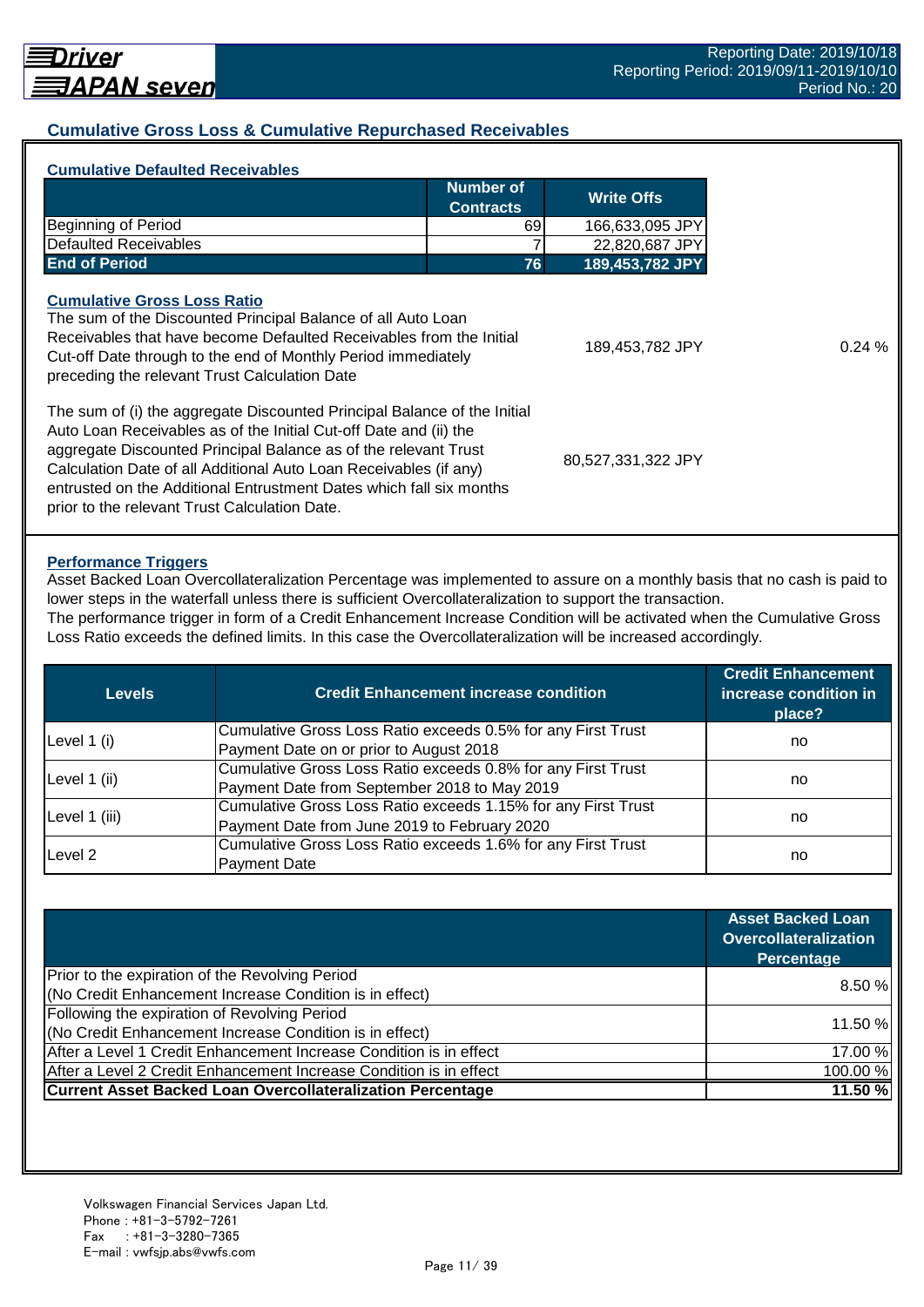

#### **Cumulative Gross Loss & Cumulative Repurchased Receivables**

### **Performance Pool vis-a-vis Triggers**



#### **Cumulative Repurchased Receivables**

|                         | Number of<br><b>Contracts</b> | <b>Repurchase Price</b> |
|-------------------------|-------------------------------|-------------------------|
| Beginning of Period     |                               | 0 JPY                   |
| Repurchased Receivables |                               | 0.JPY                   |
| <b>End of Period</b>    |                               | 0 JPY                   |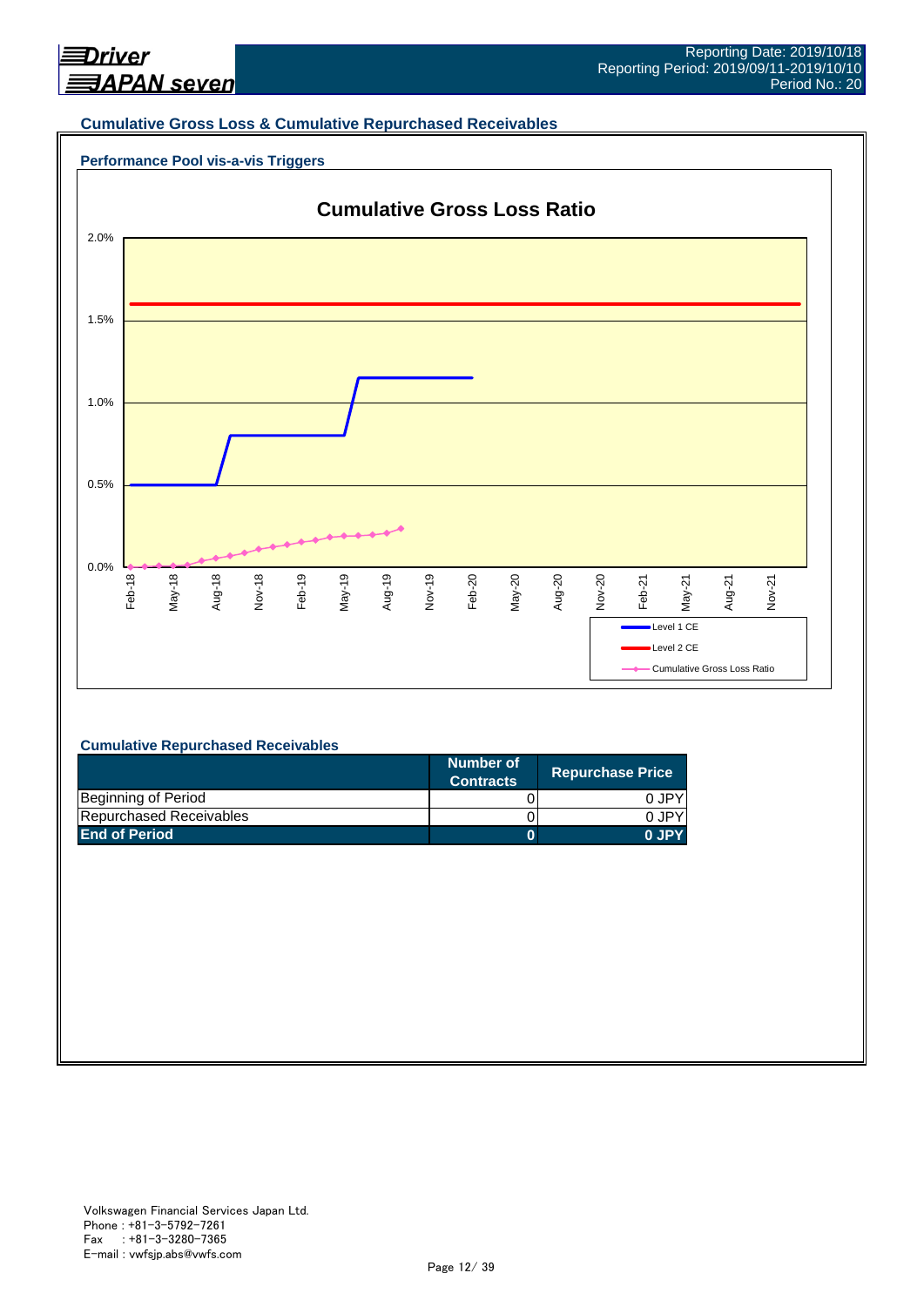## **Defaulted and Delinquent Contracts**

| <b>Information of Delinguencies and Defaults</b> |                  |                         |                             |              |                                                            |                    |  |  |
|--------------------------------------------------|------------------|-------------------------|-----------------------------|--------------|------------------------------------------------------------|--------------------|--|--|
| <b>Current</b>                                   |                  | Number of Percentage of | Outstanding                 | Percentage   | <b>Outstanding Nominal</b>                                 | <b>Percentage</b>  |  |  |
| Reporting                                        | <b>Contracts</b> | Contracts (*)           | <b>Discounted Principal</b> | of Principal | <b>Balance</b>                                             | of Nominal         |  |  |
| <b>Period</b>                                    |                  |                         | <b>Balance</b>              | Balance (*)  |                                                            | <b>Balance (*)</b> |  |  |
| Delinquent                                       | 294              | 1.14%                   | 523,025,168 JPY             | 1.13%        | 542,684,100 JPY                                            | 1.13%              |  |  |
| Default                                          |                  | 0.03%                   | 22,820,687 JPY              | 0.05%        | 22,894,576 JPY                                             | 0.05%              |  |  |
|                                                  |                  |                         |                             |              | $\binom{*}{k}$ Desain an the provision $\Gamma_{\alpha}$ D |                    |  |  |

(\*) Based on the previous EoP

|                           | <b>Delinquency Profile (Information Purpose Only)</b> |                                             |                                                                     |                                                     |                                              |                                                   |  |  |
|---------------------------|-------------------------------------------------------|---------------------------------------------|---------------------------------------------------------------------|-----------------------------------------------------|----------------------------------------------|---------------------------------------------------|--|--|
| Days in<br><b>Arrears</b> | <b>Contracts</b>                                      | Number of Percentage of<br><b>Contracts</b> | <b>Outstanding</b><br><b>Discounted Principal</b><br><b>Balance</b> | <b>Percentage</b><br>of Principal<br><b>Balance</b> | <b>Outstanding Nominal</b><br><b>Balance</b> | <b>Percentage</b><br>of Nominal<br><b>Balance</b> |  |  |
|                           | 271                                                   | $1.08 \%$                                   | 475,265,342 JPY                                                     | 1.06%                                               | 493,421,100 JPY                              | 1.07%                                             |  |  |
|                           | 13 <sub>l</sub>                                       | $0.05 \%$                                   | 25,179,107 JPY                                                      | 0.06%                                               | 25,859,700 JPY                               | 0.06%                                             |  |  |
|                           | 10I                                                   | 0.04%                                       | 22,580,719 JPY                                                      | 0.05%                                               | 23,403,300 JPY                               | 0.05%                                             |  |  |
| <b>Total</b>              | 294                                                   | 1.17%                                       | 523,025,168 JPY                                                     | 1.17%                                               | 542,684,100 JPY                              | 1.17 %                                            |  |  |

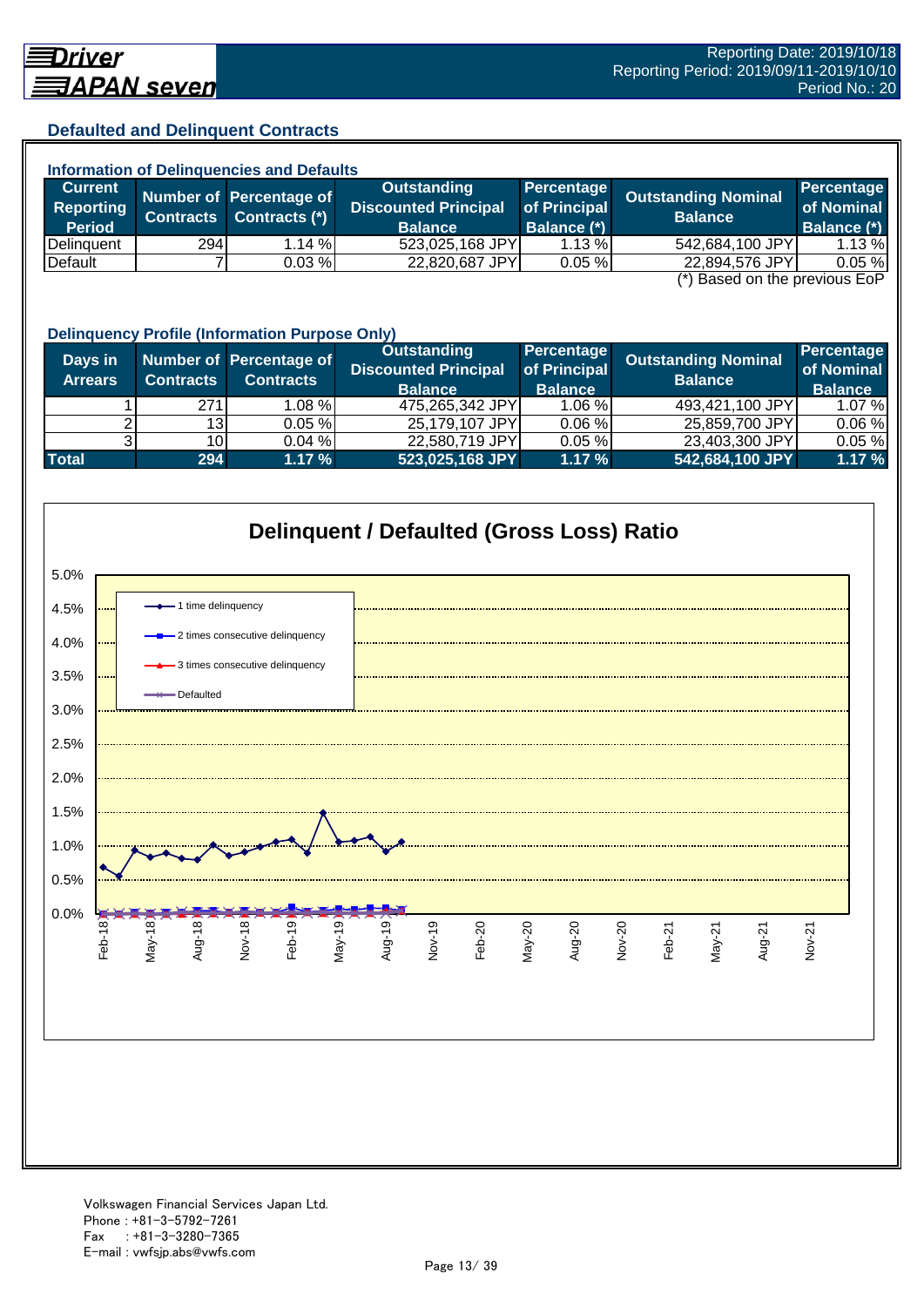## **Run Out Schedule**

| <b>Next Payment</b> | Number of        | ROS on the previous EoP on 2019/09/10<br><b>ABS Outstanding</b> | <b>ABS Outstanding Interest</b>        |                                          |                                        |                                  | <b>ABS Remaining</b>                   |
|---------------------|------------------|-----------------------------------------------------------------|----------------------------------------|------------------------------------------|----------------------------------------|----------------------------------|----------------------------------------|
| <b>Month</b>        | <b>Contracts</b> | <b>Principal</b>                                                |                                        | <b>Outstanding Installment</b>           | <b>ABS Remaining Principal</b>         | <b>ABS Remaining Interest</b>    | <b>Installment</b>                     |
| 08.2019             | 25,804           | 46,391,722,397 JPY                                              | 1,616,005,803 JPY                      | 48,007,728,200 JPY                       | 0 JPY                                  | 0 JPY                            | 0 JPY                                  |
| 09.2019             | 25,804           | 45,306,666,322 JPY                                              | 1,530,655,678 JPY                      | 46,837,322,000 JPY                       | 1,085,056,075 JPY                      | 85,350,125 JPY                   | 1,170,406,200 JPY                      |
| 10.2019<br>11.2019  | 25,486<br>25,249 | 44,293,312,657 JPY<br>43,213,519,267 JPY                        | 1,447,233,343 JPY<br>1,365,640,733 JPY | 45,740,546,000 JPY<br>44,579,160,000 JPY | 1,013,353,665 JPY<br>1,079,793,390 JPY | 83,422,335 JPY<br>81,592,610 JPY | 1,096,776,000 JPY<br>1,161,386,000 JPY |
| 12.2019             | 24,946           | 41,085,164,288 JPY                                              | 1,285,975,612 JPY                      | 42,371,139,900 JPY                       | 2,128,354,979 JPY                      | 79,665,121 JPY                   | 2,208,020,100 JPY                      |
| 01.2020             | 24,495           | 39,534,560,186 JPY                                              | 1,210,048,614 JPY                      | 40,744,608,800 JPY                       | 1,550,604,102 JPY                      | 75,926,998 JPY                   | 1,626,531,100 JPY                      |
| 02.2020             | 24,020           | 37,963,635,716 JPY                                              | 1,136,788,984 JPY                      | 39,100,424,700 JPY                       | 1,570,924,470 JPY                      | 73,259,630 JPY                   | 1,644,184,100 JPY                      |
| 03.2020             | 23,371           | 35,906,057,648 JPY                                              | 1,066,138,152 JPY                      | 36,972,195,800 JPY                       | 2,057,578,068 JPY                      | 70,650,832 JPY                   | 2,128,228,900 JPY                      |
| 04.2020             | 22,273           | 34,724,439,060 JPY                                              | 998,674,940 JPY                        | 35,723,114,000 JPY                       | 1,181,618,588 JPY                      | 67,463,212 JPY                   | 1,249,081,800 JPY                      |
| 05.2020             | 21,888           | 33,289,104,158 JPY                                              | 933,255,042 JPY                        | 34,222,359,200 JPY                       | 1,435,334,902 JPY                      | 65,419,898 JPY                   | 1,500,754,800 JPY                      |
| 06.2020             | 21,280           | 31,297,073,658 JPY                                              | 870,171,642 JPY                        | 32,167,245,300 JPY<br>30,302,584,300 JPY | 1,992,030,500 JPY                      | 63,083,400 JPY                   | 2,055,113,900 JPY<br>1,864,661,000 JPY |
| 07.2020<br>08.2020  | 20,492<br>19,903 | 29,492,104,195 JPY<br>27,869,140,360 JPY                        | 810,480,105 JPY<br>754,011,640 JPY     | 28,623,152,000 JPY                       | 1,804,969,463 JPY<br>1,622,963,835 JPY | 59,691,537 JPY<br>56,468,465 JPY | 1,679,432,300 JPY                      |
| 09.2020             | 19,194           | 25,861,340,891 JPY                                              | 700,313,009 JPY                        | 26,561,653,900 JPY                       | 2,007,799,469 JPY                      | 53,698,631 JPY                   | 2,061,498,100 JPY                      |
| 10.2020             | 18,132           | 24,369,736,366 JPY                                              | 649,863,234 JPY                        | 25,019,599,600 JPY                       | 1,491,604,525 JPY                      | 50,449,775 JPY                   | 1,542,054,300 JPY                      |
| 11.2020             | 17,447           | 22,514,493,071 JPY                                              | 602,105,529 JPY                        | 23,116,598,600 JPY                       | 1,855,243,295 JPY                      | 47,757,705 JPY                   | 1,903,001,000 JPY                      |
| 12.2020             | 16,480           | 20,963,719,672 JPY                                              | 557,521,028 JPY                        | 21,521,240,700 JPY                       | 1,550,773,399 JPY                      | 44,584,501 JPY                   | 1,595,357,900 JPY                      |
| 01.2021             | 16,031           | 19,898,686,238 JPY                                              | 515,851,162 JPY                        | 20,414,537,400 JPY                       | 1,065,033,434 JPY                      | 41,669,866 JPY                   | 1,106,703,300 JPY                      |
| 02.2021             | 15,660           | 18,938,695,748 JPY                                              | 476,228,252 JPY                        | 19,414,924,000 JPY                       | 959,990,490 JPY                        | 39,622,910 JPY                   | 999,613,400 JPY                        |
| 03.2021             | 15,170           | 17,673,604,723 JPY                                              | 438,437,577 JPY                        | 18,112,042,300 JPY<br>17,383,148,200 JPY | 1,265,091,025 JPY<br>693,388,572 JPY   | 37,790,675 JPY                   | 1,302,881,700 JPY<br>728,894,100 JPY   |
| 04.2021<br>05.2021  | 14,409<br>14,130 | 16,980,216,151 JPY<br>16,201,327,571 JPY                        | 402,932,049 JPY<br>368,780,529 JPY     | 16,570,108,100 JPY                       | 778,888,580 JPY                        | 35,505,528 JPY<br>34,151,520 JPY | 813,040,100 JPY                        |
| 06.2021             | 13,727           | 15,214,532,285 JPY                                              | 336, 125, 815 JPY                      | 15,550,658,100 JPY                       | 986,795,286 JPY                        | 32,654,714 JPY                   | 1,019,450,000 JPY                      |
| 07.2021             | 13,312           | 14,263,369,442 JPY                                              | 305,357,358 JPY                        | 14,568,726,800 JPY                       | 951,162,843 JPY                        | 30,768,457 JPY                   | 981,931,300 JPY                        |
| 08.2021             | 12,989           | 13,511,382,403 JPY                                              | 276,452,397 JPY                        | 13,787,834,800 JPY                       | 751,987,039 JPY                        | 28,904,961 JPY                   | 780,892,000 JPY                        |
| 09.2021             | 12,607           | 12,731,404,551 JPY                                              | 248,996,349 JPY                        | 12,980,400,900 JPY                       | 779,977,852 JPY                        | 27,456,048 JPY                   | 807,433,900 JPY                        |
| 10.2021             | 12,081           | 12,160,179,213 JPY                                              | 223,017,487 JPY                        | 12,383,196,700 JPY                       | 571,225,338 JPY                        | 25,978,862 JPY                   | 597,204,200 JPY                        |
| 11.2021             | 11,768           | 11,547,886,253 JPY                                              | 198,154,047 JPY                        | 11,746,040,300 JPY                       | 612,292,960 JPY                        | 24,863,440 JPY                   | 637,156,400 JPY                        |
| 12.2021             | 11,383           | 10,488,838,575 JPY                                              | 174,485,525 JPY                        | 10,663,324,100 JPY                       | 1,059,047,678 JPY                      | 23,668,522 JPY                   | 1,082,716,200 JPY                      |
| 01.2022<br>02.2022  | 10,855           | 9,735,052,931 JPY<br>8,958,300,448 JPY                          | 152,938,369 JPY                        | 9,887,991,300 JPY<br>9,091,192,400 JPY   | 753,785,644 JPY<br>776,752,483 JPY     | 21,547,156 JPY<br>20,046,417 JPY | 775,332,800 JPY<br>796,798,900 JPY     |
| 03.2022             | 10,401<br>9,717  | 7,847,968,552 JPY                                               | 132,891,952 JPY<br>114,356,948 JPY     | 7,962,325,500 JPY                        | 1,110,331,896 JPY                      | 18,535,004 JPY                   | 1,128,866,900 JPY                      |
| 04.2022             | 8,507            | 7,253,558,440 JPY                                               | 97,898,360 JPY                         | 7,351,456,800 JPY                        | 594,410,112 JPY                        | 16,458,588 JPY                   | 610,868,700 JPY                        |
| 05.2022             | 7,972            | 6,577,606,891 JPY                                               | 82,624,909 JPY                         | 6,660,231,800 JPY                        | 675,951,549 JPY                        | 15,273,451 JPY                   | 691,225,000 JPY                        |
| 06.2022             | 7,281            | 5,666,177,295 JPY                                               | 68,664,305 JPY                         | 5,734,841,600 JPY                        | 911,429,596 JPY                        | 13,960,604 JPY                   | 925,390,200 JPY                        |
| 07.2022             | 6,378            | 4,954,641,712 JPY                                               | 56,468,988 JPY                         | 5,011,110,700 JPY                        | 711,535,583 JPY                        | 12,195,317 JPY                   | 723,730,900 JPY                        |
| 08.2022             | 5,791            | 4,260,038,466 JPY                                               | 45,764,434 JPY                         | 4,305,802,900 JPY                        | 694,603,246 JPY                        | 10,704,554 JPY                   | 705,307,800 JPY                        |
| 09.2022             | 5,100            | 3,323,894,189 JPY                                               | 36,522,311 JPY                         | 3,360,416,500 JPY                        | 936,144,277 JPY                        | 9,242,123 JPY                    | 945,386,400 JPY                        |
| 10.2022             | 3,986            | 2,744,643,739 JPY                                               | 29,187,161 JPY                         | 2,773,830,900 JPY                        | 579,250,450 JPY                        | 7,335,150 JPY                    | 586,585,600 JPY                        |
| 11.202<br>12.2022   | 3,308<br>2,468   | 2,052,045,596 JPY<br>1,696,331,976 JPY                          | 23,115,004 JPY<br>18,541,324 JPY       | 2,075,160,600 JPY<br>1,714,873,300 JPY   | 692,598,143 JPY<br>355,713,620 JPY     | 6,072,157 JPY<br>4,573,680 JPY   | 698,670,300 JPY<br>360,287,300 JPY     |
| 01.2023             | 2,164            | 1,472,779,729 JPY                                               | 14,733,771 JPY                         | 1,487,513,500 JPY                        | 223,552,247 JPY                        | 3,807,553 JPY                    | 227,359,800 JPY                        |
| 02.2023             | 1,940            | 1,239,606,744 JPY                                               | 11,439,556 JPY                         | 1,251,046,300 JPY                        | 233,172,985 JPY                        | 3,294,215 JPY                    | 236,467,200 JPY                        |
| 03.2023             | 1,676            | 943,315,970 JPY                                                 | 8,683,130 JPY                          | 951,999,100 JPY                          | 296,290,774 JPY                        | 2,756,426 JPY                    | 299,047,200 JPY                        |
| 04.2023             | 1,307            | 784,945,966 JPY                                                 | 6,599,434 JPY                          | 791,545,400 JPY                          | 158,370,004 JPY                        | 2,083,696 JPY                    | 160,453,700 JPY                        |
| 05.2023             | 1,113            | 620,406,489 JPY                                                 | 4,868,911 JPY                          | 625,275,400 JPY                          | 164,539,477 JPY                        | 1,730,523 JPY                    | 166,270,000 JPY                        |
| 06.2023             | 900              | 433,566,222 JPY                                                 | 3,505,378 JPY                          | 437,071,600 JPY                          | 186,840,267 JPY                        | 1,363,533 JPY                    | 188,203,800 JPY                        |
| 07.2023             | 677              | 312,964,031 JPY                                                 | 2,546,169 JPY                          | 315,510,200 JPY                          | 120,602,191 JPY                        | 959,209 JPY                      | 121,561,400 JPY                        |
| 08.2023<br>09.2023  | 547<br>423       | 231,201,224 JPY<br>135,137,099 JPY                              | 1,854,476 JPY<br>1,341,801 JPY         | 233,055,700 JPY<br>136,478,900 JPY       | 81,762,807 JPY<br>96,064,125 JPY       | 691,693 JPY<br>512,675 JPY       | 82,454,500 JPY<br>96,576,800 JPY       |
| 10.2023             | 284              | 72,078,471 JPY                                                  | 1,019,129 JPY                          | 73,097,600 JPY                           | 63,058,628 JPY                         | 322,672 JPY                      | 63,381,300 JPY                         |
| 11.2023             | 187              | 48,244,901 JPY                                                  | 822,799 JPY                            | 49,067,700 JPY                           | 23,833,570 JPY                         | 196,330 JPY                      | 24,029,900 JPY                         |
| 12.2023             | 133              | 39,149,603 JPY                                                  | 676,897 JPY                            | 39,826,500 JPY                           | 9,095,298 JPY                          | 145,902 JPY                      | 9,241,200 JPY                          |
| 01.2024             | 125              | 32,287,952 JPY                                                  | 557,648 JPY                            | 32,845,600 JPY                           | 6,861,651 JPY                          | 119,249 JPY                      | 6,980,900 JPY                          |
| 02.2024             | 108              | 28,210,828 JPY                                                  | 458,672 JPY                            | 28,669,500 JPY                           | 4,077,124 JPY                          | 98,976 JPY                       | 4,176,100 JPY                          |
| 03.2024             | 100              | 24,440,790 JPY                                                  | 371,910 JPY                            | 24,812,700 JPY                           | 3,770,038 JPY                          | 86,762 JPY                       | 3,856,800 JPY                          |
| 04.2024             | 84               | 21,136,311 JPY                                                  | 296,489 JPY                            | 21,432,800 JPY                           | 3,304,479 JPY                          | 75,421 JPY                       | 3,379,900 JPY                          |
| 05.2024             | 79               | 18,002,251 JPY                                                  | 231,049 JPY                            | 18,233,300 JPY                           | 3,134,060 JPY                          | 65,440 JPY                       | 3,199,500 JPY                          |
| 06.2024<br>07.2024  | 73<br>57         | 14,391,718 JPY<br>9,687,634 JPY                                 | 175,082 JPY<br>130,066 JPY             | 14,566,800 JPY<br>9,817,700 JPY          | 3,610,533 JPY<br>4,704,084 JPY         | 55,967 JPY<br>45,016 JPY         | 3,666,500 JPY<br>4,749,100 JPY         |
| 08.2024             | 49               | 7,405,542 JPY                                                   | 99,558 JPY                             | 7,505,100 JPY                            | 2,282,092 JPY                          | 30,508 JPY                       | 2,312,600 JPY                          |
| 09.2024             | 41               | 5,632,397 JPY                                                   | 76,103 JPY                             | 5,708,500 JPY                            | 1,773,145 JPY                          | 23,455 JPY                       | 1,796,600 JPY                          |
| 10.2024             | 27               | 4,496,137 JPY                                                   | 58,163 JPY                             | 4,554,300 JPY                            | 1,136,260 JPY                          | 17,940 JPY                       | 1.154.200 JPY                          |
| 11.2024             | 21               | 3,632,260 JPY                                                   | 43,840 JPY                             | 3,676,100 JPY                            | 863,877 JPY                            | 14,323 JPY                       | 878,200 JPY                            |
| 12.2024             | 14               | 2,497,128 JPY                                                   | 32,272 JPY                             | 2,529,400 JPY                            | 1,135,132 JPY                          | 11,568 JPY                       | 1,146,700 JPY                          |
| 01.2025             | 12               | 1,989,683 JPY                                                   | 24,317 JPY                             | 2,014,000 JPY                            | 507,445 JPY                            | 7,955 JPY                        | 515,400 JPY                            |
| 02.2025             | 10               | 1,641,220 JPY                                                   | 17,980 JPY                             | 1,659,200 JPY                            | 348,463 JPY                            | 6,337 JPY                        | 354,800 JPY                            |
| 03.2025             | 8                | 1.350.748 JPY                                                   | 12,752 JPY                             | 1,363,500 JPY                            | 290,472 JPY                            | 5,228 JPY                        | 295,700 JPY                            |
| 04.2025<br>05.2025  | 8<br>8           | 1,059,349 JPY<br>767,022 JPY                                    | 8,451 JPY<br>5,078 JPY                 | 1,067,800 JPY<br>772,100 JPY             | 291,399 JPY<br>292,327 JPY             | 4,301 JPY<br>3,373 JPY           | 295,700 JPY<br>295,700 JPY             |
| 06.2025             | 6                | 543,365 JPY                                                     | 2,635 JPY                              | 546,000 JPY                              | 223,657 JPY                            | 2,443 JPY                        | 226,100 JPY                            |
| 07.2025             |                  | 154,596 JPY                                                     | 904 JPY                                | 155,500 JPY                              | 388,769 JPY                            | 1,731 JPY                        | 390,500 JPY                            |
| 08.2025             |                  | 86,188 JPY                                                      | 412 JPY                                | 86,600 JPY                               | 68,408 JPY                             | 492 JPY                          | 68,900 JPY                             |
| 09.2025             |                  | 43,163 JPY                                                      | 137 JPY                                | 43,300 JPY                               | 43,025 JPY                             | 275 JPY                          | 43,300 JPY                             |
| 10.2025             |                  | 0 JPY                                                           | 0 JPY                                  | 0 JPY                                    | 43,163 JPY                             | 137 JPY                          | 43,300 JPY                             |
|                     |                  |                                                                 |                                        |                                          |                                        |                                  |                                        |

###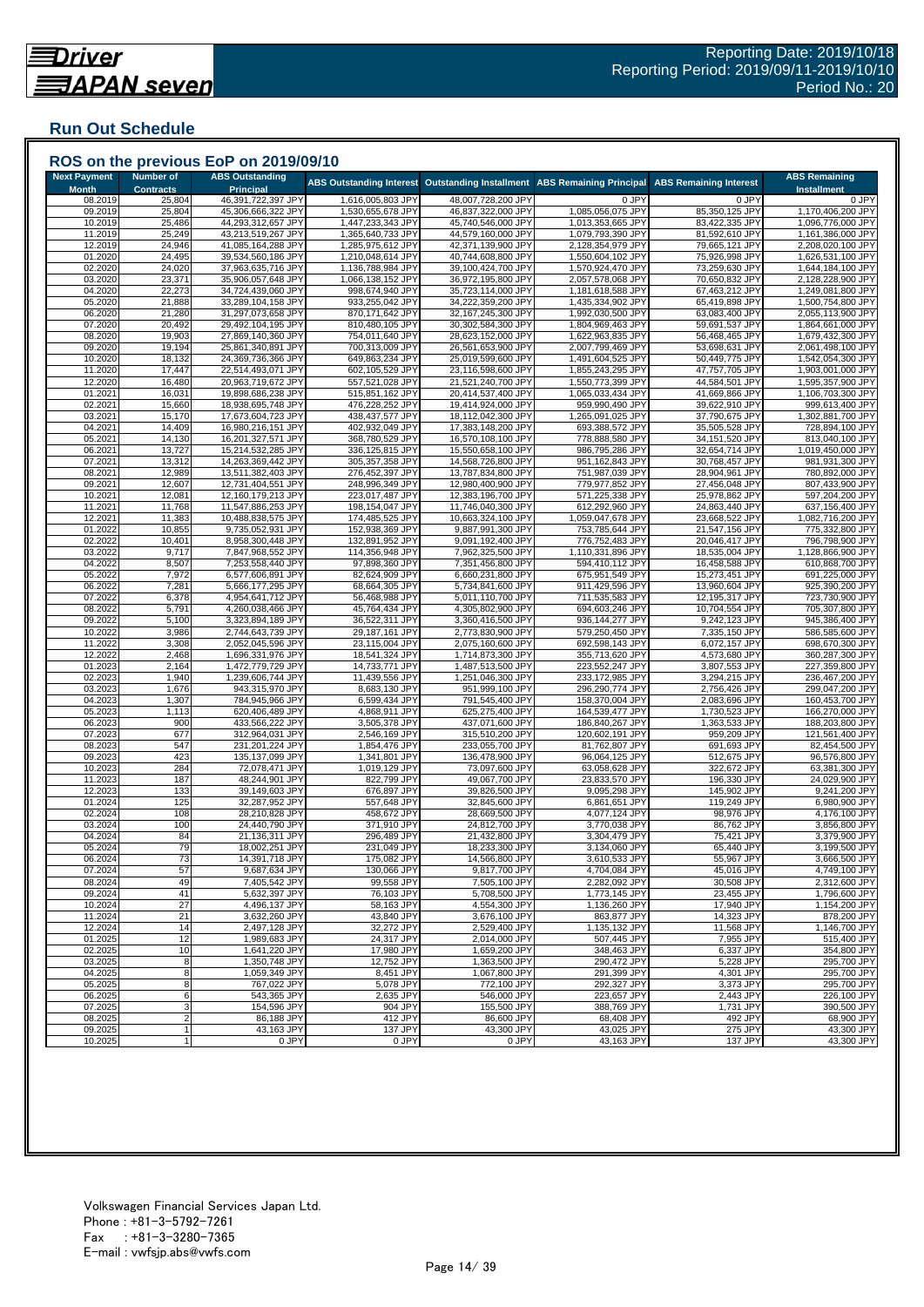## **Run Out Schedule**

|                                     | <b>Number of</b> | ROS on the relevant EoP on 2019/10/10<br><b>ABS Outstanding</b> |                                    |                                          |                                        |                                  | <b>ABS Remaining</b>                   |
|-------------------------------------|------------------|-----------------------------------------------------------------|------------------------------------|------------------------------------------|----------------------------------------|----------------------------------|----------------------------------------|
| <b>Next Payment</b><br><b>Month</b> | <b>Contracts</b> | <b>Principal</b>                                                | <b>ABS Outstanding Interest</b>    | <b>Outstanding Installment</b>           | <b>ABS Remaining Principal</b>         | <b>ABS Remaining Interest</b>    | <b>Installment</b>                     |
| 09.2019                             | 25,129           | 44,676,044,959 JPY                                              | 1,514,825,541 JPY                  | 46,190,870,500 JPY                       | 0 JPY                                  | 0 JPY                            | 0 JPY                                  |
| 10.2019                             | 25,129           | 43,689,270,653 JPY                                              | 1,432,477,547 JPY                  | 45,121,748,200 JPY                       | 986,774,306 JPY                        | 82,347,994 JPY                   | 1,069,122,300 JPY                      |
| 11.2019                             | 24,905           | 42,642,016,553 JPY                                              | 1,351,918,747 JPY                  | 43,993,935,300 JPY                       | 1,047,254,100 JPY                      | 80,558,800 JPY                   | 1,127,812,900 JPY                      |
| 12.2019                             | 24,615           | 40,559,854,876 JPY                                              | 1,273,244,824 JP\                  | 41,833,099,700 JPY                       | 2,082,161,677 JPY                      | 78,673,923 JPY                   | 2,160,835,600 JPY                      |
| 01.2020                             | 24,181           | 39,050,996,275 JPY                                              | 1,198,231,325 JPY                  | 40,249,227,600 JPY                       | 1,508,858,601 JPY                      | 75,013,499 JPY                   | 1,583,872,100 JPY                      |
| 02.2020                             | 23,723           | 37,521,936,721 JPY                                              | 1,125,823,879 JP\                  | 38,647,760,600 JPY                       | 1,529,059,554 JPY                      | 72,407,446 JPY                   | 1,601,467,000 JPY                      |
| 03.2020                             | 23,092           | 35,513,658,256 JPY                                              | 1,055,964,344 JPY                  | 36,569,622,600 JPY                       | 2,008,278,465 JPY                      | 69,859,535 JPY                   | 2,078,138,000 JPY                      |
| 04.2020                             | 22,018           | 34,350,673,690 JPY                                              | 989,220,410 JPY                    | 35,339,894,100 JPY                       | 1,162,984,566 JPY                      | 66,743,934 JPY                   | 1,229,728,500 JPY                      |
| 05.2020                             | 21,641           | 32,937,266,092 JPY                                              | 924,489,808 JPY                    | 33,861,755,900 JPY                       | 1,413,407,598 JPY                      | 64,730,602 JPY                   | 1,478,138,200 JPY                      |
| 06.2020                             | 21,042           | 30,966,324,178 JPY                                              | 862,062,722 JPY                    | 31,828,386,900 JPY                       | 1,970,941,914 JPY                      | 62,427,086 JPY                   | 2,033,369,000 JPY                      |
| 07.2020                             | 20,266           | 29,185,241,407 JPY                                              | 802,992,293 JPY                    | 29,988,233,700 JPY                       | 1,781,082,771 JPY                      | 59,070,429 JPY                   | 1,840,153,200 JPY                      |
| 08.2020<br>09.2020                  | 19,684<br>18,988 | 27,584,225,325 JPY<br>25,600,844,410 JPY                        | 747,106,275 JPY<br>693,947,890 JPY | 28,331,331,600 JPY<br>26,294,792,300 JPY | 1,601,016,082 JPY<br>1,983,380,915 JPY | 55,886,018 JPY<br>53,158,385 JPY | 1,656,902,100 JPY<br>2,036,539,300 JPY |
| 10.2020                             | 17,940           | 24,125,641,017 JPY                                              | 643,998,783 JPY                    | 24,769,639,800 JPY                       | 1,475,203,393 JPY                      | 49,949,107 JPY                   | 1,525,152,500 JPY                      |
| 11.2020                             | 17,264           | 22,292,460,297 JPY                                              | 596,709,903 JPY                    | 22,889,170,200 JPY                       | 1,833,180,720 JPY                      | 47,288,880 JPY                   | 1,880,469,600 JPY                      |
| 12.2020                             | 16,309           | 20,759,551,588 JPY                                              | 552,560,112 JPY                    | 21,312,111,700 JPY                       | 1,532,908,709 JPY                      | 44,149,791 JPY                   | 1,577,058,500 JPY                      |
| 01.2021                             | 15,868           | 19,703,276,504 JPY                                              | 511,293,496 JPY                    | 20,214,570,000 JPY                       | 1,056,275,084 JPY                      | 41,266,616 JPY                   | 1,097,541,700 JPY                      |
| 02.2021                             | 15,500           | 18,755,173,773 JPY                                              | 472,056,527 JPY                    | 19,227,230,300 JPY                       | 948,102,731 JPY                        | 39,236,969 JPY                   | 987,339,700 JPY                        |
| 03.2021                             | 15,017           | 17,498,924,285 JPY                                              | 434,629,215 JPY                    | 17,933,553,500 JPY                       | 1,256,249,488 JPY                      | 37,427,312 JPY                   | 1,293,676,800 JPY                      |
| 04.2021                             | 14,261           | 16,811,591,935 JPY                                              | 399,469,865 JPY                    | 17,211,061,800 JPY                       | 687,332,350 JPY                        | 35,159,350 JPY                   | 722,491,700 JPY                        |
| 05.2021                             | 13,984           | 16,038,681,000 JPY                                              | 365,652,700 JPY                    | 16,404,333,700 JPY                       | 772,910,935 JPY                        | 33,817,165 JPY                   | 806,728,100 JPY                        |
| 06.2021                             | 13,583           | 15,059,887,230 JPY                                              | 333,320,270 JPY                    | 15,393,207,500 JPY                       | 978,793,770 JPY                        | 32,332,430 JPY                   | 1,011,126,200 JPY                      |
| 07.2021                             | 13,171           | 14,119,472,800 JPY                                              | 302,858,700 JPY                    | 14,422,331,500 JPY                       | 940,414,430 JPY                        | 30,461,570 JPY                   | 970,876,000 JPY                        |
| 08.2021                             | 12,851           | 13,378,568,664 JPY                                              | 274,240,236 JPY                    | 13,652,808,900 JPY                       | 740,904,136 JPY                        | 28,618,464 JPY                   | 769,522,600 JPY                        |
| 09.2021                             | 12,474           | 12,608,793,314 JPY                                              | 247,048,786 JPY                    | 12,855,842,100 JPY                       | 769,775,350 JPY                        | 27,191,450 JPY                   | 796,966,800 JPY                        |
| 10.2021                             | 11,959           | 12,042,349,901 JPY                                              | 221,313,599 JPY                    | 12,263,663,500 JPY                       | 566,443,413 JPY                        | 25,735,187 JPY                   | 592,178,600 JPY                        |
| 11.2021                             | 11,650           | 11,438,385,298 JPY                                              | 196,684,102 JPY                    | 11,635,069,400 JPY                       | 603,964,603 JPY<br>1,048,611,869 JPY   | 24,629,497 JPY                   | 628,594,100 JPY                        |
| 12.2021<br>01.2022                  | 11,272<br>10,749 | 10,389,773,429 JPY<br>9,649,436,105 JPY                         | 173,234,471 JPY<br>151,884,995 JPY | 10,563,007,900 JPY<br>9,801,321,100 JPY  | 740,337,324 JPY                        | 23,449,631 JPY<br>21,349,476 JPY | 1,072,061,500 JPY<br>761,686,800 JPY   |
| 02.2022                             | 10,304           | 8,882,883,591 JPY                                               | 132,007,609 JPY                    | 9,014,891,200 JPY                        | 766,552,514 JPY                        | 19,877,386 JPY                   | 786,429,900 JPY                        |
| 03.2022                             | 9,629            | 7,783,903,625 JPY                                               | 113,623,575 JPY                    | 7,897,527,200 JPY                        | 1,098,979,966 JPY                      | 18,384,034 JPY                   | 1,117,364,000 JPY                      |
| 04.2022                             | 8,430            | 7,193,020,715 JPY                                               | 97,291,885 JPY                     | 7,290,312,600 JPY                        | 590,882,910 JPY                        | 16,331,690 JPY                   | 607,214,600 JPY                        |
| 05.2022                             | 7,898            | 6,528,267,891 JPY                                               | 82,138,709 JPY                     | 6,610,406,600 JPY                        | 664,752,824 JPY                        | 15,153,176 JPY                   | 679,906,000 JPY                        |
| 06.2022                             | 7,220            | 5,626,249,162 JPY                                               | 68,278,838 JPY                     | 5,694,528,000 JPY                        | 902,018,729 JPY                        | 13,859,871 JPY                   | 915,878,600 JPY                        |
| 07.2022                             | 6,327            | 4,922,868,844 JPY                                               | 56,166,256 JPY                     | 4,979,035,100 JPY                        | 703,380,318 JPY                        | 12,112,582 JPY                   | 715,492,900 JPY                        |
| 08.2022                             | 5,750            | 4,236,607,338 JPY                                               | 45,526,562 JPY                     | 4,282,133,900 JPY                        | 686,261,506 JPY                        | 10,639,694 JPY                   | 696,901,200 JPY                        |
| 09.2022                             | 5,064            | 3,308,734,547 JPY                                               | 36,334,953 JPY                     | 3,345,069,500 JPY                        | 927,872,791 JPY                        | 9,191,609 JPY                    | 937,064,400 JPY                        |
| 10.2022                             | 3,959            | 2,732,167,520 JPY                                               | 29,035,180 JPY                     | 2,761,202,700 JPY                        | 576,567,027 JPY                        | 7,299,773 JPY                    | 583,866,800 JPY                        |
| 11.2022                             | 3,285            | 2,040,697,327 JPY                                               | 22,991,873 JPY                     | 2,063,689,200 JPY                        | 691,470,193 JPY                        | 6,043,307 JPY                    | 697,513,500 JPY                        |
| 12.2022                             | 2,448            | 1,686,053,010 JPY                                               | 18,444,390 JPY                     | 1,704,497,400 JPY                        | 354,644,317 JPY                        | 4,547,483 JPY                    | 359,191,800 JPY                        |
| 01.2023                             | 2,147            | 1,464,423,792 JPY                                               | 14,660,608 JPY                     | 1,479,084,400 JPY                        | 221,629,218 JPY                        | 3,783,782 JPY                    | 225,413,000 JPY                        |
| 02.2023                             | 1,926            | 1,233,139,712 JPY                                               | 11,385,588 JPY                     | 1,244,525,300 JPY                        | 231,284,080 JPY                        | 3,275,020 JPY                    | 234,559,100 JPY                        |
| 03.2023                             | 1,664            | 938,743,257 JPY                                                 | 8,644,043 JPY                      | 947,387,300 JPY                          | 294,396,455 JPY                        | 2,741,545 JPY                    | 297,138,000 JPY                        |
| 04.2023                             | 1,297            | 780,712,202 JPY                                                 | 6,570,598 JPY                      | 787,282,800 JPY                          | 158,031,055 JPY                        | 2,073,445 JPY                    | 160,104,500 JPY                        |
| 05.2023<br>06.2023                  | 1,103<br>893     | 618,327,483 JPY<br>431,769,781 JPY                              | 4,849,517 JPY<br>3,490,519 JPY     | 623,177,000 JPY<br>435,260,300 JPY       | 162,384,719 JPY<br>186,557,702 JPY     | 1,721,081 JPY<br>1,358,998 JPY   | 164,105,800 JPY<br>187,916,700 JPY     |
| 07.2023                             | 670              | 311,510,733 JPY                                                 | 2,535,267 JPY                      | 314,046,000 JPY                          | 120,259,048 JPY                        | 955,252 JPY                      | 121,214,300 JPY                        |
| 08.2023                             | 540              | 229,931,873 JPY                                                 | 1,846,727 JPY                      | 231,778,600 JPY                          | 81,578,860 JPY                         | 688,540 JPY                      | 82,267,400 JPY                         |
| 09.2023                             | 417              | 134,044,452 JPY                                                 | 1,336,748 JPY                      | 135,381,200 JPY                          | 95,887,421 JPY                         | 509,979 JPY                      | 96,397,400 JPY                         |
| 10.2023                             | 280              | 71,713,165 JPY                                                  | 1,016,335 JPY                      | 72,729,500 JPY                           | 62,331,287 JPY                         | 320,413 JPY                      | 62,651,700 JPY                         |
| 11.2023                             | 184              | 47,948,206 JPY                                                  | 820,994 JPY                        | 48,769,200 JPY                           | 23,764,959 JPY                         | 195,341 JPY                      | 23,960,300 JPY                         |
| 12.2023                             | 130              | 38,971,704 JPY                                                  | 675,896 JPY                        | 39,647,600 JPY                           | 8,976,502 JPY                          | 145,098 JPY                      | 9,121,600 JPY                          |
| 01.2024                             | 122              | 32,179,171 JPY                                                  | 557,129 JPY                        | 32,736,300 JPY                           | 6,792,533 JPY                          | 118,767 JPY                      | 6,911,300 JPY                          |
| 02.2024                             | 106              | 28,146,853 JPY                                                  | 458,447 JPY                        | 28,605,300 JPY                           | 4,032,318 JPY                          | 98,682 JPY                       | 4,131,000 JPY                          |
| 03.2024                             | 98               | 24,421,742 JPY                                                  | 371,858 JPY                        | 24,793,600 JPY                           | 3,725,111 JPY                          | 86,589 JPY                       | 3,811,700 JPY                          |
| 04.2024                             | 83               | 21,136,311 JPY                                                  | 296,489 JPY                        | 21,432,800 JPY                           | 3,285,431 JPY                          | 75,369 JPY                       | 3,360,800 JPY                          |
| 05.2024                             | 79               | 18,002,251 JPY                                                  | 231,049 JPY                        | 18,233,300 JPY                           | 3,134,060 JPY                          | 65,440 JPY                       | 3,199,500 JPY                          |
| 06.2024                             | 73               | 14,391,718 JPY                                                  | 175,082 JPY                        | 14,566,800 JPY                           | 3,610,533 JPY                          | 55,967 JPY                       | 3,666,500 JPY                          |
| 07.2024                             | 57               | 9,687,634 JPY                                                   | 130,066 JPY                        | 9,817,700 JPY                            | 4,704,084 JPY                          | 45,016 JPY                       | 4,749,100 JPY                          |
| 08.2024                             | 49               | 7,405,542 JPY                                                   | 99,558 JPY                         | 7,505,100 JPY                            | 2,282,092 JPY                          | 30,508 JPY                       | 2,312,600 JPY                          |
| 09.2024                             | 41               | 5,632,397 JPY                                                   | 76,103 JPY                         | 5,708,500 JPY                            | 1,773,145 JPY                          | 23,455 JPY                       | 1,796,600 JPY                          |
| 10.2024                             | 27               | 4,496,137 JPY                                                   | 58,163 JPY                         | 4,554,300 JPY                            | 1,136,260 JPY                          | 17,940 JPY                       | 1,154,200 JPY                          |
| 11.2024<br>12.2024                  | 21<br>14         | 3,632,260 JPY<br>2,497,128 JPY                                  | 43,840 JPY<br>32,272 JPY           | 3,676,100 JPY<br>2,529,400 JPY           | 863,877 JPY<br>1,135,132 JPY           | 14,323 JPY<br>11,568 JPY         | 878,200 JPY<br>1,146,700 JPY           |
|                                     |                  |                                                                 |                                    |                                          |                                        |                                  |                                        |
| 01.2025<br>02.2025                  | 12<br>10         | 1,989,683 JPY<br>1,641,220 JPY                                  | 24,317 JPY<br>17,980 JPY           | 2,014,000 JPY<br>1,659,200 JPY           | 507,445 JPY<br>348,463 JPY             | 7,955 JPY<br>6,337 JPY           | 515,400 JPY<br>354,800 JPY             |
| 03.2025                             | 8                | 1,350,748 JPY                                                   | 12,752 JPY                         | 1,363,500 JPY                            | 290,472 JPY                            | 5,228 JPY                        | 295,700 JPY                            |
|                                     | $\overline{8}$   | 1,059,349 JPY                                                   | 8,451 JPY                          | 1,067,800 JPY                            | 291,399 JPY                            | 4,301 JPY                        | 295,700 JPY                            |
|                                     | 8                | 767,022 JPY                                                     | 5,078 JPY                          | 772,100 JPY                              | 292,327 JPY                            | 3,373 JPY                        | 295,700 JPY                            |
| 04.2025                             |                  |                                                                 |                                    |                                          |                                        |                                  |                                        |
| 05.2025                             |                  |                                                                 |                                    |                                          |                                        |                                  |                                        |
| 06.2025                             | 6                | 543,365 JPY                                                     | 2,635 JPY                          | 546,000 JPY                              | 223,657 JPY                            | 2,443 JPY                        | 226,100 JPY                            |
| 07.2025<br>08.2025                  |                  | 154,596 JPY<br>86,188 JPY                                       | 904 JPY<br>412 JPY                 | 155.500 JPY                              | 388,769 JPY<br>68,408 JPY              | 1,731 JPY<br>492 JPY             | 390,500 JPY                            |
| 09.2025                             |                  | 43,163 JPY                                                      | 137 JPY                            | 86,600 JPY<br>43,300 JPY                 | 43,025 JPY                             | 275 JPY                          | 68,900 JPY<br>43,300 JPY               |

###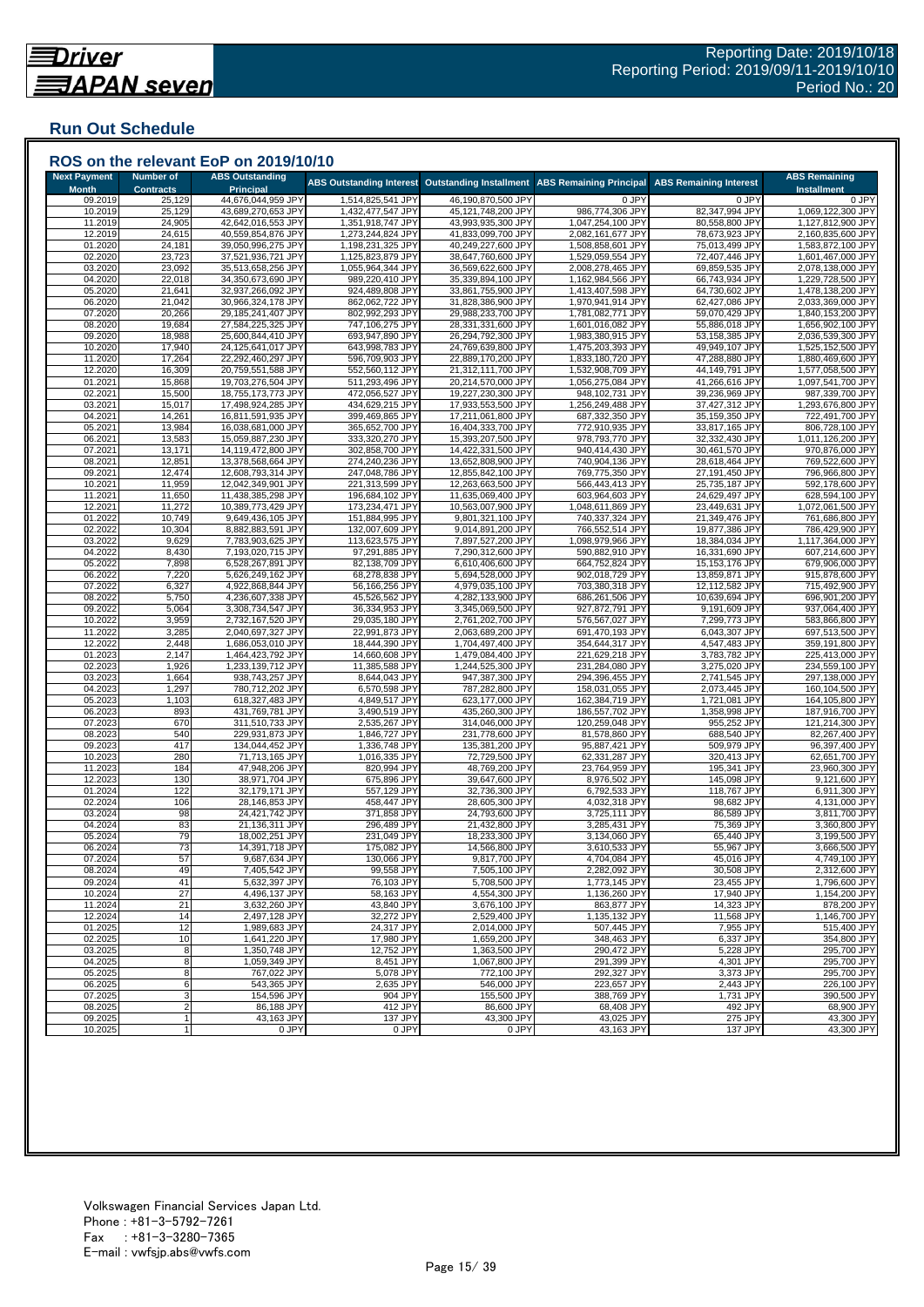

## **Expected Amortisation**

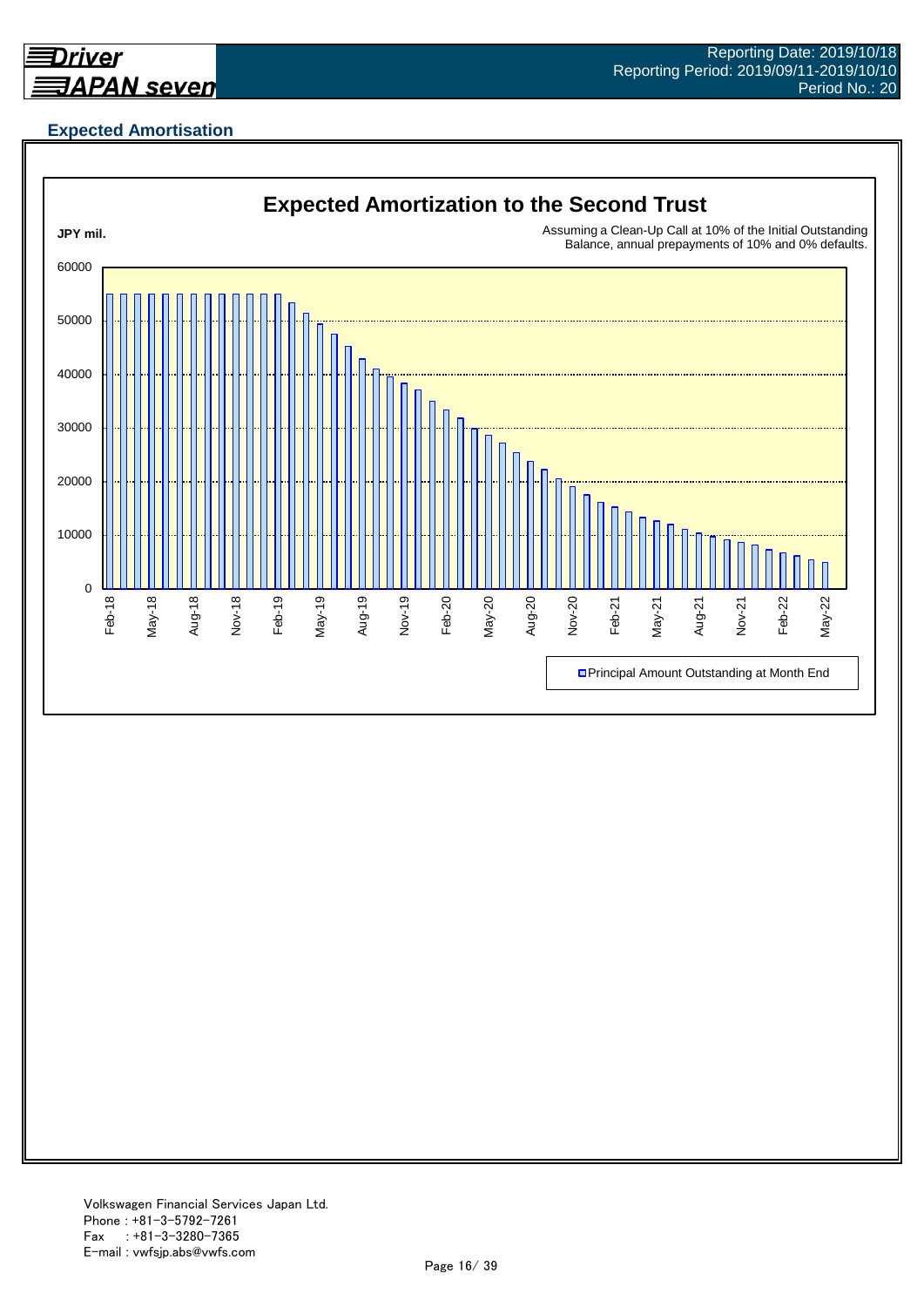## **Distribution by Sub-Servicer**

| <b>Sub-Servicer</b> | <b>Loans</b> | Number of Percentage<br>of Loans | <b>Outstanding Principal</b><br><b>Balance</b> | Percentage<br>of Balance |
|---------------------|--------------|----------------------------------|------------------------------------------------|--------------------------|
| <b>Cedyna</b>       | 14,158       | 56.34 %                          | 25,735,561,016 JPY                             | 57.60 %                  |
| Jaccs               | 10,9711      | 43.66 %                          | 18,940,483,943 JPY                             | 42.40 %                  |
| <b>Total</b>        | 25,129       | $100.00 \%$                      | 44,676,044,959 JPY                             | 100.00 %                 |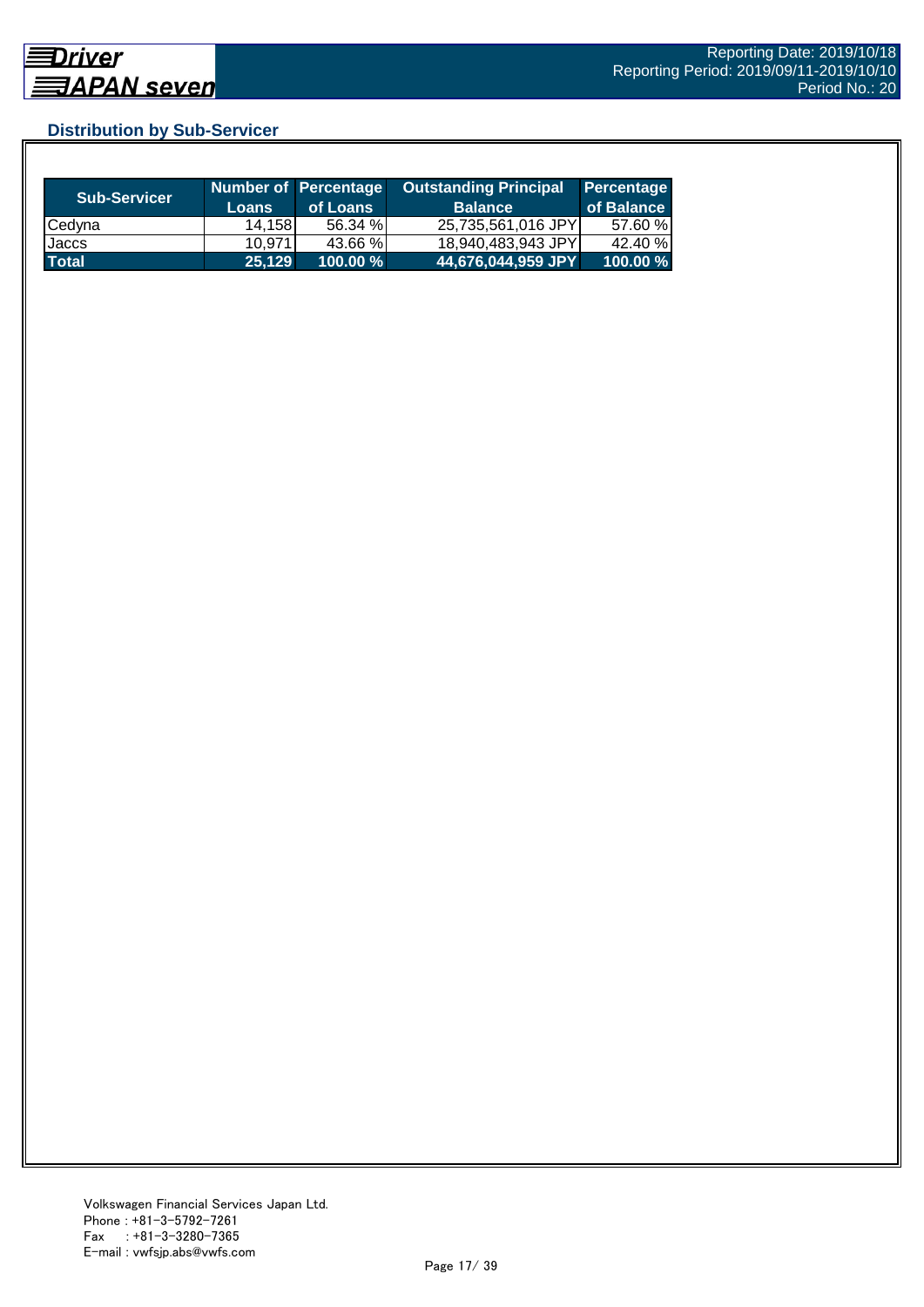## **Distribution by Brand**

| <b>Make</b>  |        |          | Number of Percentage Outstanding Discounted Percentage |            |
|--------------|--------|----------|--------------------------------------------------------|------------|
|              | Loans  | of Loans | <b>Principal Balance</b>                               | of Balance |
| <b>VW</b>    | 16,055 | 63.89 %  | 24,817,836,000 JPY                                     | 55.55 %    |
| Audi         | 9,047  | 36.00 %  | 19,764,351,923 JPY                                     | 44.24 %    |
| Bentley      | 11     | 0.04%    | 53,124,816 JPY                                         | 0.12%      |
| Lamborghini  |        | 0.02%    | 30,573,265 JPY                                         | 0.07%      |
| Other        | 10     | 0.04%    | 10,158,955 JPY                                         | 0.02%      |
| <b>Total</b> | 25,129 | 100.00%  | 44,676,044,959 JPY                                     | 100.00 %   |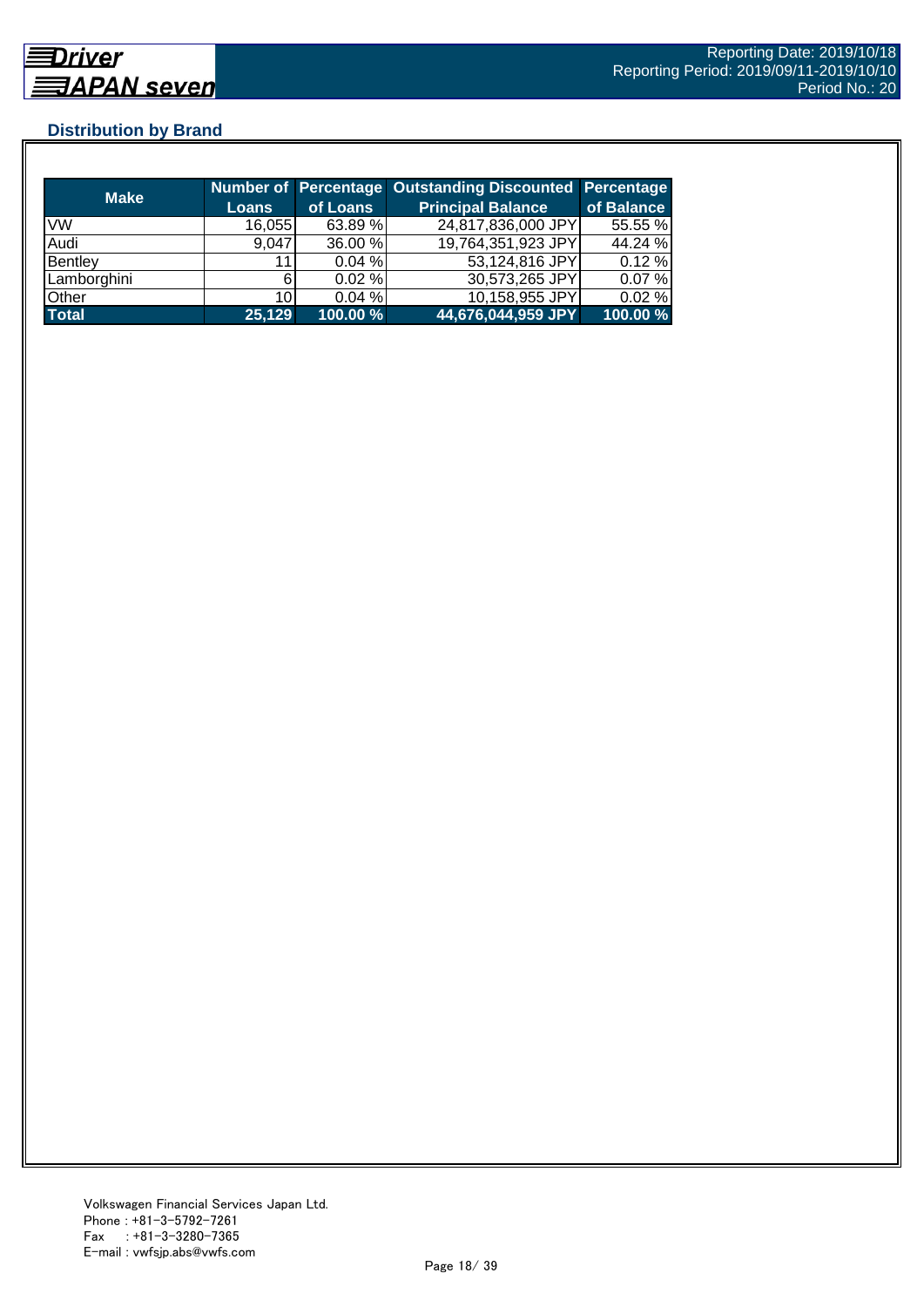#### **Distribution by New and Used**

| <b>Distribution by New and Used</b> |              |          |                                                        |            |  |  |
|-------------------------------------|--------------|----------|--------------------------------------------------------|------------|--|--|
|                                     |              |          | Number of Percentage Outstanding Discounted Percentage |            |  |  |
| <b>New or Used</b>                  | <b>Loans</b> | of Loans | <b>Principal Balance</b>                               | of Balance |  |  |
| <b>New</b>                          | 16.751       | 66.66 %  | 35,166,810,375 JPY                                     | 78.72 %    |  |  |
| Used                                | 6,979        | 27.77 %  | 8,773,271,674 JPY                                      | 19.64 %    |  |  |
| Used (Prolonged)                    | 1,399        | 5.57 %   | 735,962,910 JPY                                        | 1.65 %     |  |  |
| <b>Total</b>                        | 25,129       | 100.00 % | 44,676,044,959 JPY                                     | 100.00 %   |  |  |

#### **Distribution by Brand New and Used**

| <b>New or Used</b>         |                 |          | Number of Percentage Outstanding Discounted | <b>Percentage</b> |
|----------------------------|-----------------|----------|---------------------------------------------|-------------------|
|                            | <b>Loans</b>    | of Loans | <b>Principal Balance</b>                    | of Balance        |
| <b>VW New</b>              | 11,395          | 45.35 %  | 20,645,769,858 JPY                          | 46.21 %           |
| <b>VW Used</b>             | 3,796           | 15.11 %  | 3,871,860,004 JPY                           | 8.67%             |
| <b>VW Used (Prolonged)</b> | 864             | 3.44%    | 300,206,138 JPY                             | 0.67%             |
| <b>Audi New</b>            | 5.347           | 21.28 %  | 14,479,295,169 JPY                          | 32.41 %           |
| Audi Used                  | 3,166           | 12.60 %  | 4,851,626,115 JPY                           | 10.86 %           |
| Audi Used (Prolonged)      | 534             | 2.13%    | 433,430,639 JPY                             | $0.97 \%$         |
| <b>Other</b>               | 27 <sup>1</sup> | 0.11%    | 93,857,036 JPY                              | 0.21%             |
| <b>Total</b>               | 25,129          | 100.00 % | 44,676,044,959 JPY                          | 100.00 %          |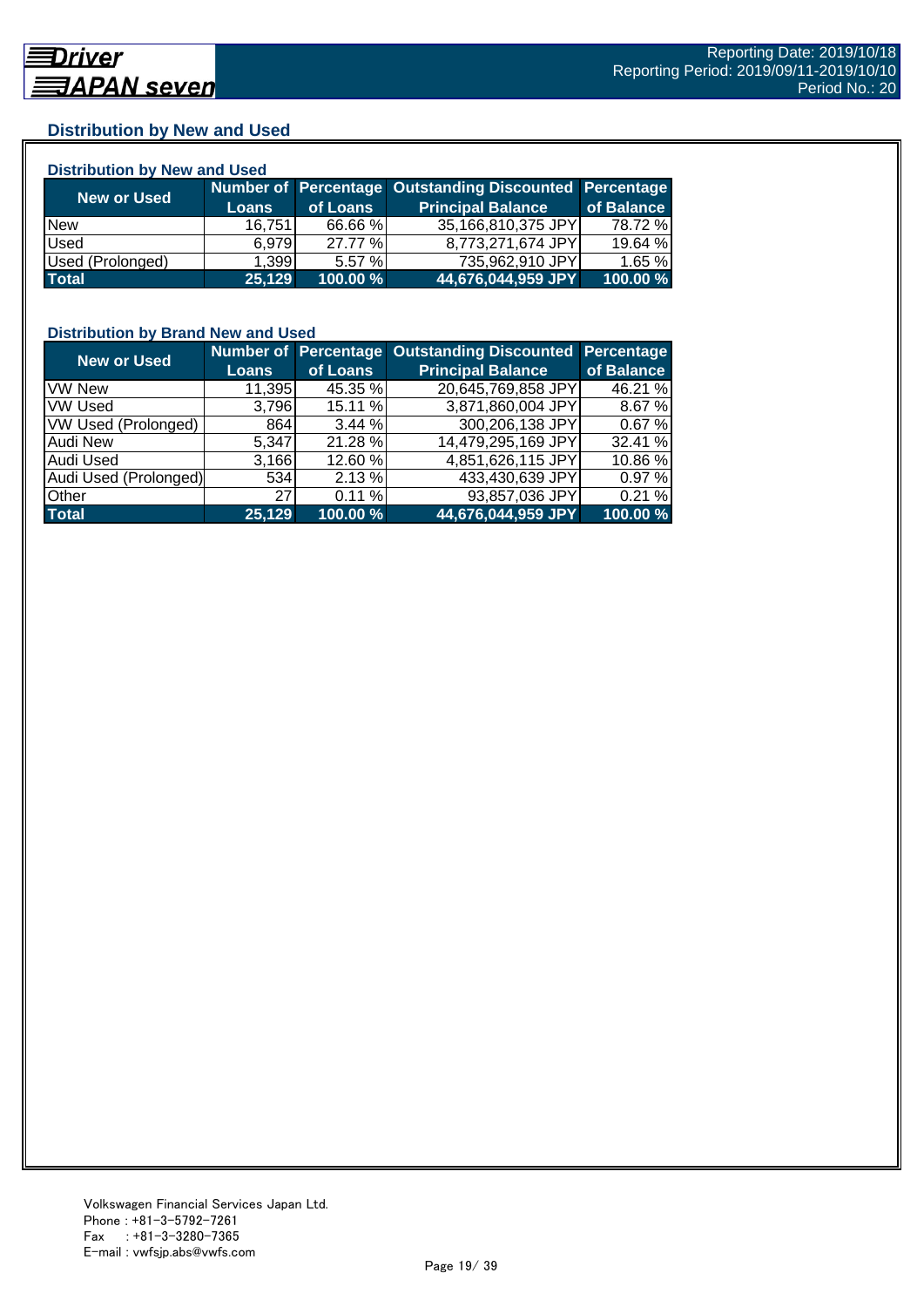#### **Distribution by Product Type**

| <b>Loan Type List</b> |                                                           |
|-----------------------|-----------------------------------------------------------|
| <b>Loan Type</b>      | <b>Description</b>                                        |
| 100                   | Volkswagen Owner's Plan                                   |
| 100                   | Audi Owner's Plan                                         |
| 100                   | Lamborghini Auto Loan                                     |
| 100                   | Bentley Auto Loan                                         |
| 101                   | Twin Loan                                                 |
| 105                   | <b>Refinanced Volkswagen Solutions</b>                    |
| 106                   | Refinanced Volkswagen Das Welt Auto with refinance option |
| 106                   | Refinanced Audi S-Loan/ S-Loan Plus                       |
| 106                   | Refinanced Lamborghini Hyper Premium Plan                 |
| 106                   | Refinanced Bentley My Flying B                            |
| 140                   | <b>Volkswagen Solutions</b>                               |
| 140                   | Audi Future Drive*                                        |
| 150                   | Volkswagen Das Welt Auto with refinance option            |
| 150                   | Audi S-Loan                                               |
| 150                   | Lamborghini Hyper Premium Plan                            |
| 150                   | Bentley My Flying B                                       |
| 151                   | Audi S-Loan Plus                                          |

(\*)Audi Future Drive is scheduled to be introduced from March 2018.

#### **Product Type**

| <b>Loan Type</b> |              |          | <b>Number of Percentage Outstanding Discounted</b> | <b>Percentage</b> |
|------------------|--------------|----------|----------------------------------------------------|-------------------|
|                  | <b>Loans</b> | of Loans | <b>Principal Balance</b>                           | of Balance        |
| 100              | 2,717        | 10.81 %  | 2,847,919,578 JPY                                  | 6.37%             |
| 101              |              | 0.00%    | 0 JPY                                              | 0.00%             |
| 105              | 834          | 3.32 %   | 297,332,871 JPY                                    | 0.67%             |
| 106              | 565          | 2.25 %   | 438,630,039 JPY                                    | 0.98%             |
| 140-VFJ          | 1,456        | 5.79 %   | 2,660,692,653 JPY                                  | 5.96 %            |
| 140-Dealer       | 9,404        | 37.42 %  | 17,590,417,698 JPY                                 | 39.37 %           |
| 150              | 9,797        | 38.99 %  | 19,935,964,783 JPY                                 | 44.62 %           |
| 151              | 356          | 1.42%    | 905,087,337 JPY                                    | 2.03 %            |
| <b>Total</b>     | 25,129       | 100.00 % | 44,676,044,959 JPY                                 | 100.00 %          |

#### **Credit Type**

| <b>Credit Type</b>         |        |             | Number of Percentage Outstanding Discounted Percentage |            |
|----------------------------|--------|-------------|--------------------------------------------------------|------------|
|                            | Loans  | of Loans    | <b>Principal Balance</b>                               | of Balance |
| <b>Balloon Type Loan</b>   | 21,013 | 83.62 %     | 41.092.162.471 JPYL                                    | 91.98%     |
| Equal Instalment Type Loan | 4,116  | 16.38 %     | 3,583,882,488 JPY                                      | $8.02\%$   |
| <b>Total</b>               | 25.129 | $100.00 \%$ | 44,676,044,959 JPY                                     | 100.00 %   |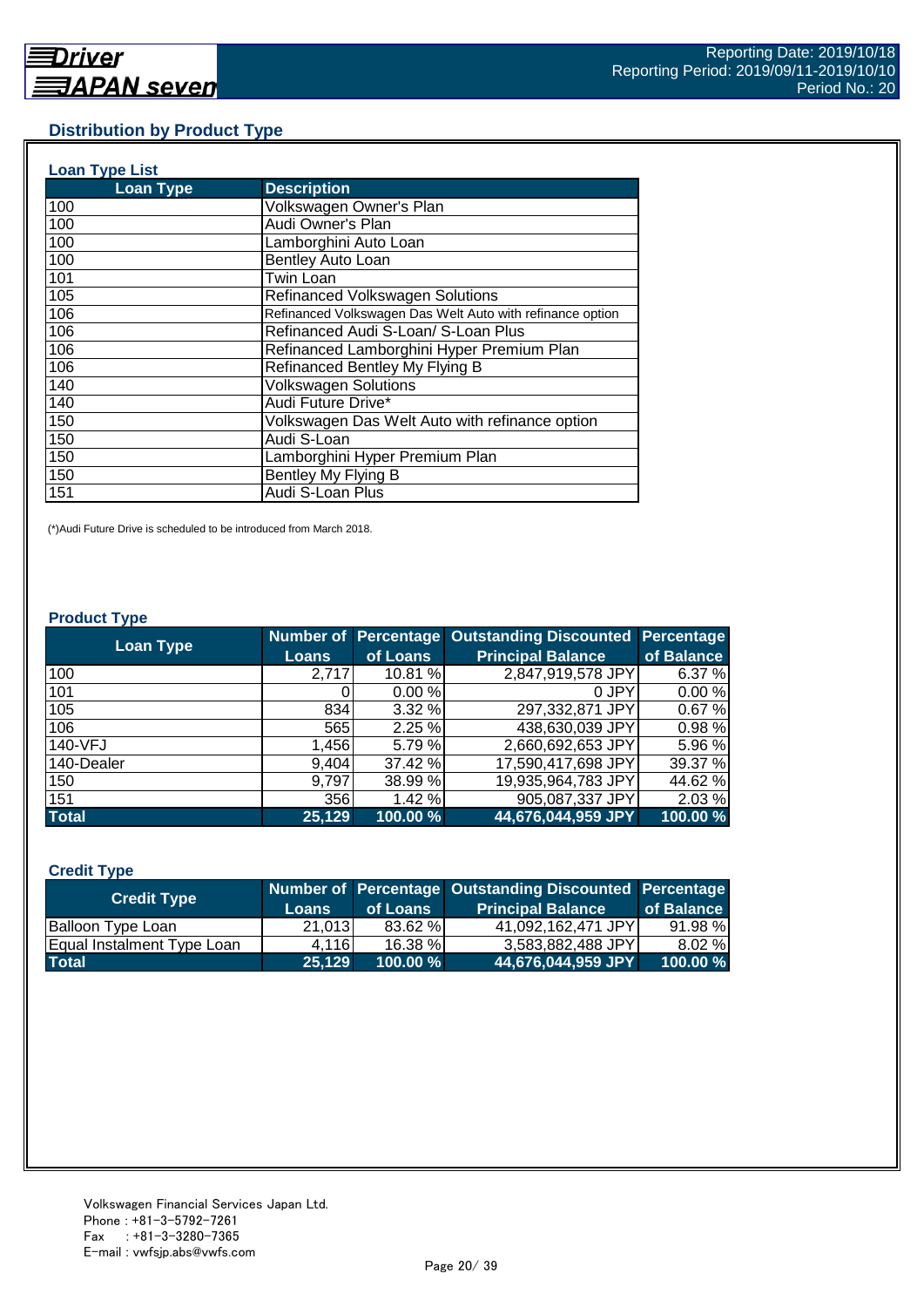## **Distribution by RV**

| <b>Loan Type</b>              | <b>Number of</b><br><b>Loans</b> | <b>Percentage</b><br>of Balance | <b>Outstanding Discounted</b><br><b>Principal Balance</b> |
|-------------------------------|----------------------------------|---------------------------------|-----------------------------------------------------------|
| 100/101/105/106               | 4,116                            | 8.02 %                          | 3,583,882,488 JPY                                         |
| 140-VFJ                       |                                  | 2.86 %                          | 1,279,959,865 JPY                                         |
| (excl. balloon)<br>140-VFJ    |                                  |                                 |                                                           |
| (balloon)                     |                                  | 3.09%                           | 1,380,732,788 JPY                                         |
| 140-VFJ                       | 1,456                            | 5.96 %                          | 2,660,692,653 JPY                                         |
| 140-Dealer                    |                                  | 19.24 %                         | 8,595,740,507 JPY                                         |
| (excl. balloon)<br>140-Dealer |                                  |                                 |                                                           |
| (balloon)                     |                                  | 20.13 %                         | 8,994,677,191 JPY                                         |
| 140-Dealer                    | 9,404                            | 39.37 %                         | 17,590,417,698 JPY                                        |
| 150<br>(excl. balloon)        |                                  | 19.37 %                         | 8,654,085,192 JPY                                         |
| 150<br>(balloon)              |                                  | 25.25 %                         | 11,281,879,591 JPY                                        |
| 150                           | 9,797                            | 44.62%                          | 19,935,964,783 JPY                                        |
| 151                           |                                  | 0.45%                           | 200,567,047 JPY                                           |
| (excl. balloon)<br>151        |                                  |                                 |                                                           |
| (balloon)                     |                                  | 1.58%                           | 704,520,290 JPY                                           |
| 151                           | 356                              | 2.03%                           | 905,087,337 JPY                                           |
| <b>Total</b>                  | 25,129                           | $100.00\%$                      | 44,676,044,959 JPY                                        |

| <b>Type of Payment Portion</b> | of Balance | <b>Percentage Outstanding Discounted</b><br><b>Principal Balance</b> |
|--------------------------------|------------|----------------------------------------------------------------------|
| Monthly Installment Portion    | 49.95 %    | 22,314,235,099 JPY                                                   |
| <b>Balloon Portion</b>         | 50.05 %    | 22,361,809,860 JPY                                                   |
| <b>Total</b>                   | 100.00 %   | 44,676,044,959 JPY                                                   |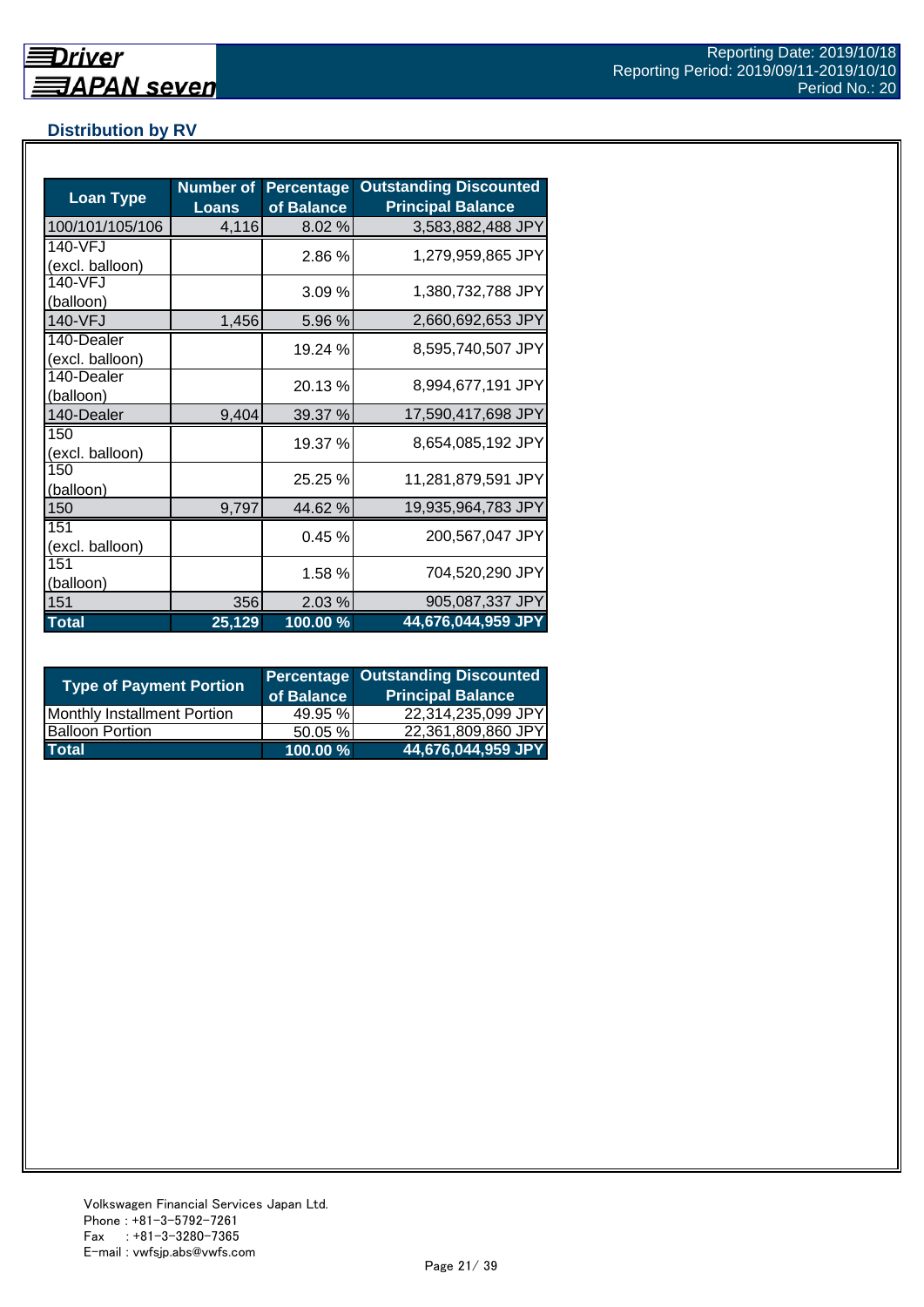## **Distribution by Brand New and Used**

| <b>Audi</b>  |              |             |                                                        |            |
|--------------|--------------|-------------|--------------------------------------------------------|------------|
| New or Used  |              |             | Number of Percentage Outstanding Discounted Percentage |            |
|              | <b>Loans</b> | of Loans    | <b>Principal Balance</b>                               | of Balance |
| <b>New</b>   | 5.347        | 59.10 %     | 14,479,295,169 JPY                                     | 73.26 %    |
| Used         | 3.700        | 40.90 %     | 5,285,056,754 JPY                                      | 26.74 %    |
| <b>Total</b> | 9,047        | $100.00 \%$ | 19,764,351,923 JPY                                     | 100.00 %   |

#### **Bentley**

| <b>New or Used</b> |                 |          | Number of Percentage Outstanding Discounted Percentage |            |
|--------------------|-----------------|----------|--------------------------------------------------------|------------|
|                    | <b>Loans</b>    | of Loans | <b>Principal Balance</b>                               | of Balance |
| <b>New</b>         |                 | 54.55 %  | 24,200,709 JPY                                         | 45.55 %    |
| <b>Used</b>        | 51              | 45.45 %  | 28,924,107 JPY                                         | 54.45 %    |
| <b>Total</b>       | 11 <sup>1</sup> | 100.00 % | 53,124,816 JPY                                         | 100.00 %   |

#### **Lamborghini**

| <b>New or Used</b> | <b>Loans</b> | of Loans | Number of Percentage Outstanding Discounted Percentage<br><b>Principal Balance</b> | of Balance |
|--------------------|--------------|----------|------------------------------------------------------------------------------------|------------|
| <b>New</b>         |              | 50.00 %  | 17,544,639 JPY                                                                     | 57.39 %    |
| <b>Used</b>        |              | 50.00 %  | 13,028,626 JPY                                                                     | 42.61 %    |
| <b>Total</b>       | 6.           | 100.00 % | 30,573,265 JPY                                                                     | 100.00 %   |

#### **VW**

| <b>New or Used</b> |              |             | Number of Percentage Outstanding Discounted Percentage |            |
|--------------------|--------------|-------------|--------------------------------------------------------|------------|
|                    | <b>Loans</b> | of Loans    | <b>Principal Balance</b>                               | of Balance |
| <b>New</b>         | 11,395       | 70.97 %     | 20,645,769,858 JPY                                     | 83.19 %    |
| <b>Used</b>        | 4.660        | 29.03 %     | 4,172,066,142 JPY                                      | 16.81 %    |
| <b>Total</b>       | 16.055       | $100.00 \%$ | 24,817,836,000 JPY                                     | 100.00 %   |

#### **OTHER**

| <b>New or Used</b> | <b>Loans</b>    | of Loans | Number of Percentage Outstanding Discounted Percentage<br><b>Principal Balance</b> | of Balance |
|--------------------|-----------------|----------|------------------------------------------------------------------------------------|------------|
| <b>New</b>         |                 | 0.00%    | 0 JPY                                                                              | $0.00 \%$  |
| Used               | 10I             | 100.00 % | 10,158,955 JPY                                                                     | 100.00 %   |
| <b>Total</b>       | 10 <sup>1</sup> | 100.00 % | 10,158,955 JPY                                                                     | 100.00 %   |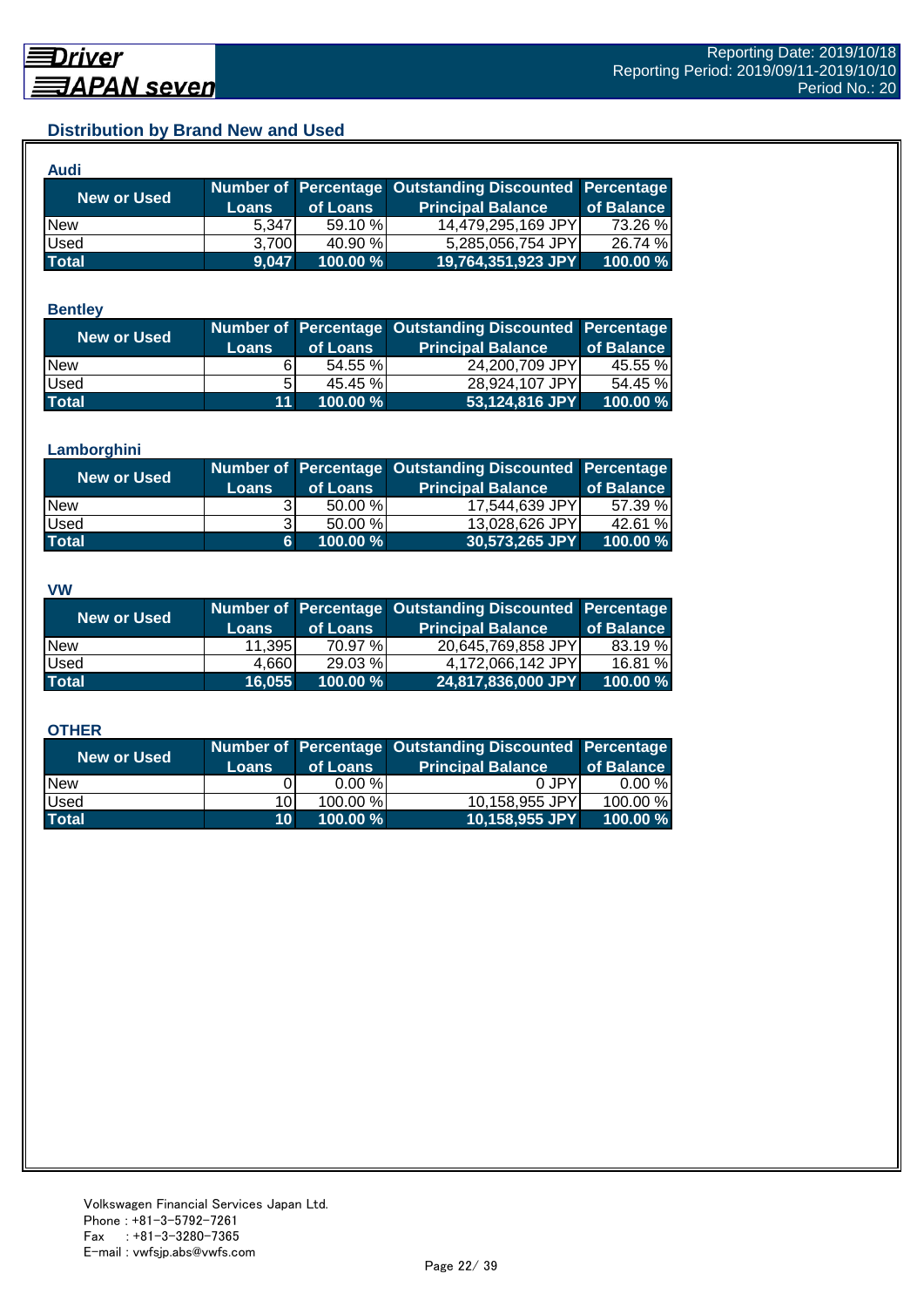## **Distribution by Customer Type**

| <b>Customer Type</b> |              |           |                                                        |            |
|----------------------|--------------|-----------|--------------------------------------------------------|------------|
|                      |              |           | Number of Percentage Outstanding Discounted Percentage |            |
| <b>Customer Type</b> | <b>Loans</b> | of Loans  | <b>Principal Balance</b>                               | of Balance |
| Retail               | 22,623       | 90.03%    | 38,458,506,850 JPY                                     | 86.08 %    |
| Corporate            | 2.506        | $9.97 \%$ | 6,217,538,109 JPY                                      | 13.92 %    |
| <b>Total</b>         | 25,129       | 100.00 %  | 44,676,044,959 JPY                                     | 100.00 %   |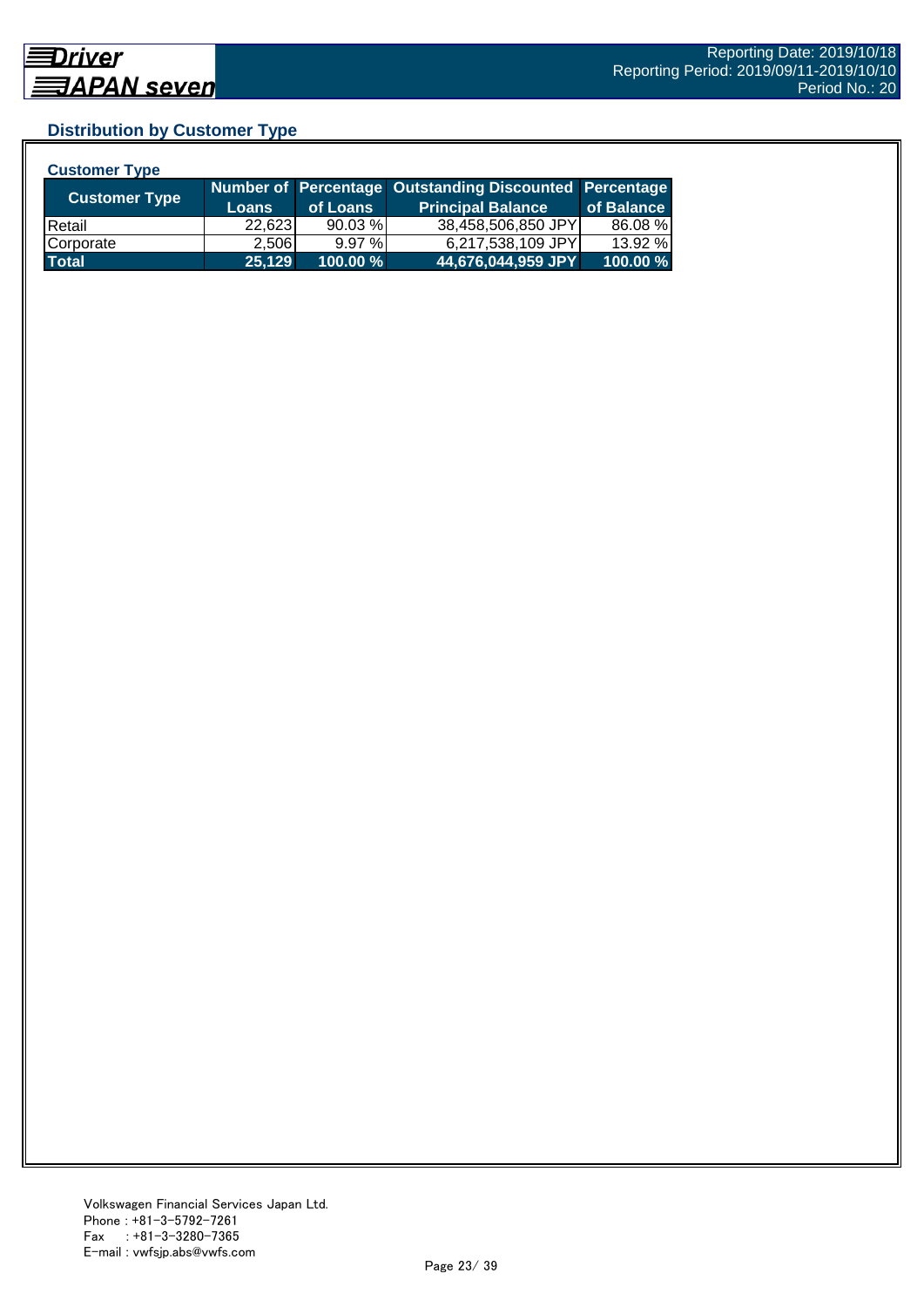## **Distribution by Outstanding Discounted Principal Balance**

| <b>Outstanding Discounted</b>     | <b>Number of</b> |          | <b>Percentage Outstanding Discounted</b> | Percentage of  |
|-----------------------------------|------------------|----------|------------------------------------------|----------------|
| <b>Principal Balance</b>          | <b>Loans</b>     | of Loans | <b>Principal Balance</b>                 | <b>Balance</b> |
| 500,000 JPY<br>$\leq$             | 2,239            | 8.91 %   | 626,360,797 JPY                          | 1.40 %         |
| 500,001 JPY<br>1.000.000 JPY      | 3,790            | 15.08 %  | 2,936,374,671 JPY                        | 6.57 %         |
| 1.500.000 JPY<br>1.000.001 JPY    | 5,262            | 20.94 %  | 6,604,778,442 JPY                        | 14.78 %        |
| 2,000,000 JPY<br>1.500.001 JPY -  | 5,116            | 20.36 %  | 8,902,230,543 JPY                        | 19.93 %        |
| 2,000,001 JPY -<br>2,500,000 JPY  | 3,739            | 14.88%   | 8,346,053,659 JPY                        | 18.68 %        |
| 2.500.001 JPY -<br>3.000.000 JPY  | 2,120            | 8.44 %   | 5,768,840,712 JPY                        | 12.91 %        |
| 3,000,001 JPY -<br>3,500,000 JPY  | 1,134            | 4.51 %   | 3,656,882,333 JPY                        | 8.19%          |
| 4,000,000 JPY<br>3,500,001 JPY -  | 647              | 2.57%    | 2,423,313,862 JPY                        | 5.42 %         |
| 4,000,001 JPY -<br>4,500,000 JPY  | 407              | 1.62 %   | 1,726,304,257 JPY                        | 3.86 %         |
| 4,500,001 JPY -<br>5,000,000 JPY  | 252              | 1.00 %   | 1,189,599,355 JPY                        | 2.66%          |
| 6,000,000 JPY<br>5,000,001 JPY -  | 276              | 1.10 %   | 1,500,574,512 JPY                        | 3.36 %         |
| 7,000,000 JPY<br>6,000,001 JPY -  | 101              | 0.40%    | 645,882,441 JPY                          | 1.45 %         |
| 8,000,000 JPY<br>7,000,001 JPY -  | 38               | 0.15%    | 280,447,354 JPY                          | 0.63%          |
| 9,000,000 JPY<br>8.000.001 JPY    |                  | 0.03%    | 58,952,901 JPY                           | 0.13%          |
| 9.000.001 JPY<br>- 10,000,000 JPY |                  | 0.00%    | 9,449,120 JPY                            | 0.02%          |
| $>= 10,000,001$ JPY               |                  | 0.00%    | 0 JPY                                    | 0.00%          |
| <b>Total</b>                      | 25,129           | 100.00 % | 44,676,044,959 JPY                       | 100.00 %       |

| <b>Statistics</b>                                       |               |
|---------------------------------------------------------|---------------|
| <b>Minimum</b> Outstanding Discounted Principal Balance | 8,764 JPY     |
| <b>Maximum</b> Outstanding Discounted Principal Balance | 9,449,120 JPY |
| <b>Average Outstanding Discounted Principal Balance</b> | 1,777,868 JPY |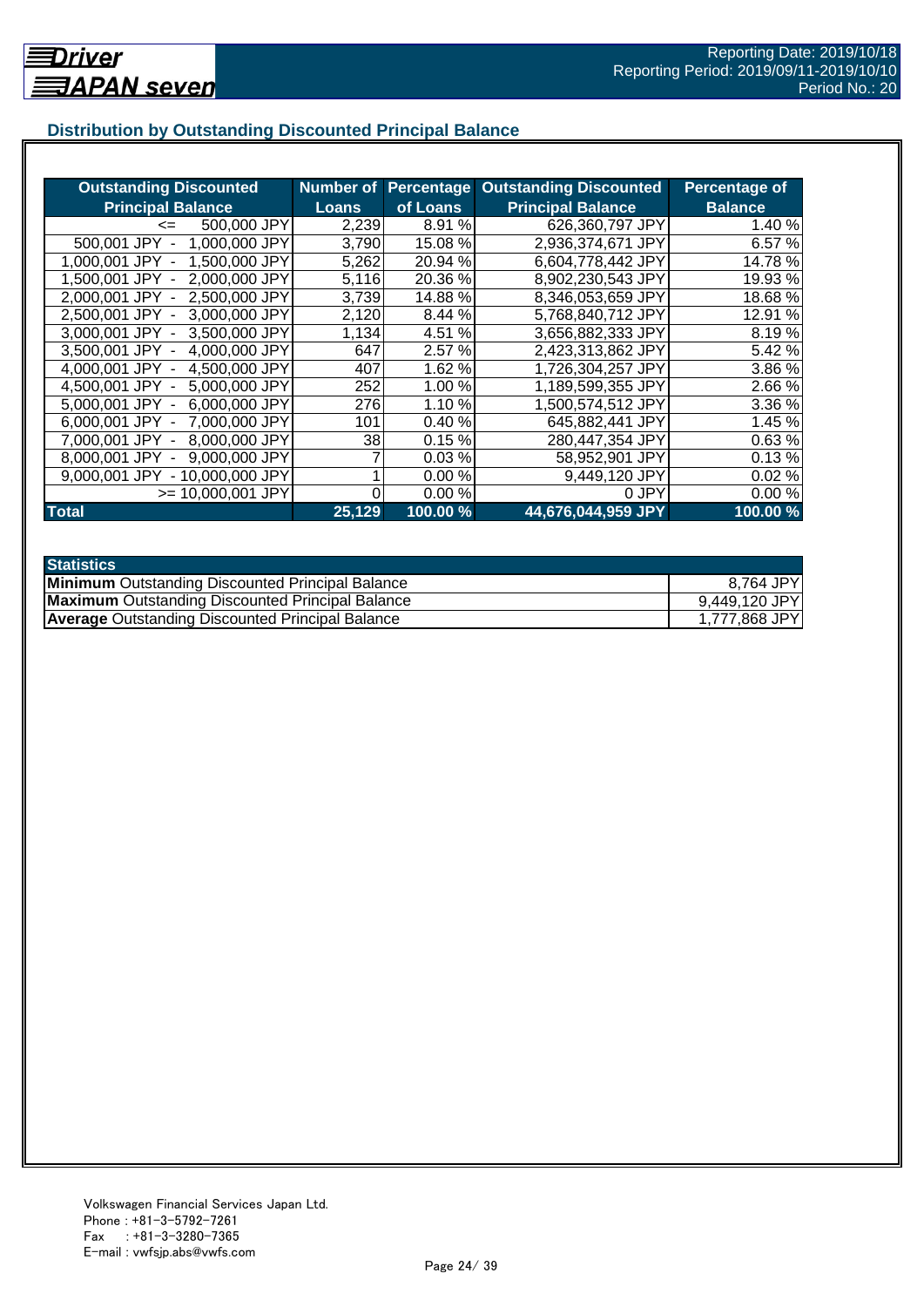## **Distribution by Original Principal Amount**

|                                           | Number of |          | <b>Percentage Outstanding Discounted</b> | <b>Percentage of</b> |
|-------------------------------------------|-----------|----------|------------------------------------------|----------------------|
| <b>Original Principal Balance</b>         | Loans     | of Loans | <b>Principal Balance</b>                 | <b>Balance</b>       |
| 500,000 JPY<br><=                         | 213I      | 0.85%    | 32,390,564 JPY                           | 0.07%                |
| 1,000,000 JPY<br>500,001 JPY              | 1,395     | 5.55 %   | 571,813,803 JPY                          | 1.28 %               |
| 1,500,000 JPY<br>1.000.001 JPY            | 2,820     | 11.22 %  | 2,022,913,882 JPY                        | 4.53 %               |
| 2.000.000 JPY<br>1.500.001 JPY            | 3,875     | 15.42 %  | 4,254,185,459 JPY                        | 9.52 %               |
| 2,500,000 JPY<br>2.000.001 JPY -          | 3,945     | 15.70 %  | 5,626,713,754 JPY                        | 12.59 %              |
| 2,500,001 JPY -<br>3,000,000 JPY          | 3,865     | 15.38 %  | 6,787,832,429 JPY                        | 15.19 %              |
| 3.000.001 JPY -<br>3.500,000 JPY          | 2,920     | 11.62 %  | 6,119,191,917 JPY                        | 13.70 %              |
| 3,500,001 JPY -<br>4,000,000 JPY          | 2,096     | 8.34 %   | 5,087,319,414 JPY                        | 11.39 %              |
| 4,500,000 JPY<br>4.000.001 JPY -          | 1,214     | 4.83 %   | 3,366,649,139 JPY                        | 7.54 %               |
| 4,500,001 JPY -<br>5,000,000 JPY          | 882       | 3.51 %   | 2,724,912,539 JPY                        | 6.10%                |
| 6,000,000 JPY<br>5.000.001 JPY -          | 858       | 3.41 %   | 3,082,470,350 JPY                        | 6.90%                |
| 7,000,000 JPY<br>6.000.001 JPY -          | 476       | 1.89%    | 1,991,548,677 JPY                        | 4.46%                |
| 8,000,000 JPY<br>7.000.001 JPY -          | 273       | 1.09%    | 1,312,010,884 JPY                        | 2.94 %               |
| 9,000,000 JPY<br>8.000.001 JPY            | 123       | 0.49%    | 660,535,304 JPY                          | 1.48%                |
| 9.000.001 JPY<br>10.000.000 JPY<br>$\sim$ | 101       | 0.40%    | 604,139,674 JPY                          | 1.35 %               |
| >= 10.000.001 JPY                         | 73        | 0.29%    | 431,417,170 JPY                          | 0.97%                |
| <b>Total</b>                              | 25,129    | 100.00 % | 44,676,044,959 JPY                       | 100.00%              |

| <b>Statistics</b>                         |                |
|-------------------------------------------|----------------|
| <b>Minimum</b> Original Principal Balance | 100,000 JPY    |
| <b>Maximum</b> Original Principal Balance | 20,000,000 JPY |
| <b>Average Original Principal Balance</b> | 2,826,240 JPY  |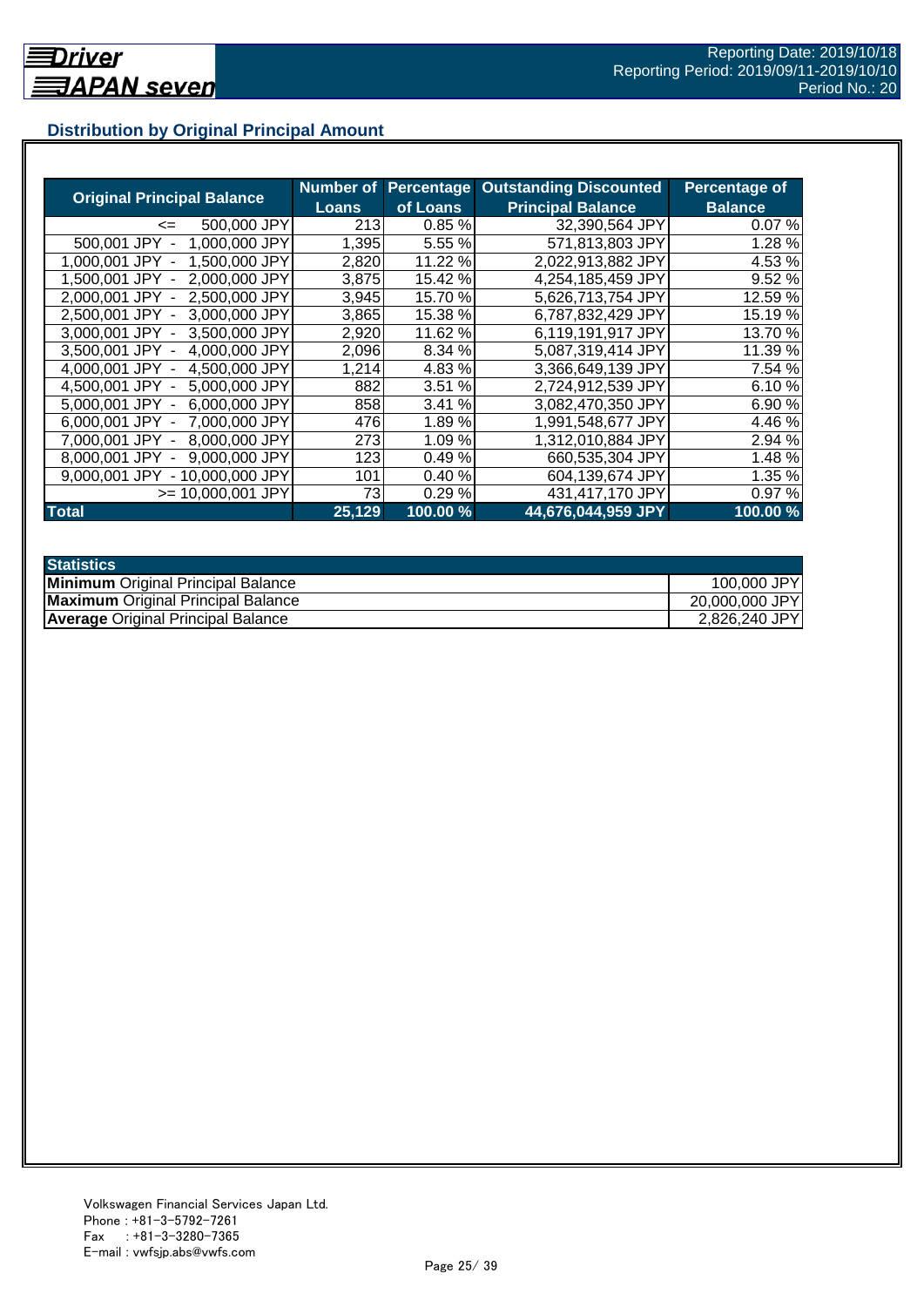## **Distribution by Interest Rate paid by the Obligor**

| Interest Rate paid by the Number of Percentage |              |          | <b>Outstanding Discounted</b> | <b>Percentage</b> |
|------------------------------------------------|--------------|----------|-------------------------------|-------------------|
| <b>Obligor</b>                                 | <b>Loans</b> | of Loans | <b>Principal Balance</b>      | of Balance        |
| < 0.900 %                                      | 289          | 1.15%    | 640,747,325 JPY               | 1.43 %            |
| $0.900\% < 1.500\%$                            | 4,314        | 17.17 %  | 8,614,993,611 JPY             | 19.28 %           |
| 1.500 % < 2.000 %                              | 8,287        | 32.98 %  | 16,325,787,127 JPY            | 36.54 %           |
| $2.000\% < 2.500\%$                            | 161          | 0.64%    | 562,886,692 JPY               | 1.26 %            |
| $2.500\% < 3.000\%$                            | 8.376        | 33.33 %  | 14,897,100,258 JPY            | 33.34 %           |
| $3.000\% < 3.500\%$                            | 986          | 3.92%    | 712,665,064 JPY               | 1.60%             |
| $3.500\% < 4.000\%$                            | 2,708        | 10.78 %  | 2,915,186,854 JPY             | 6.53%             |
| 4.000 % < 4.500 %                              |              | 0.03%    | 6,678,028 JPY                 | 0.01%             |
| 4.500 % $<$ 5.000 %                            |              | 0.00%    | 0 JPY                         | 0.00%             |
| 5.000 % or more                                |              | 0.00 %   | 0 JPY                         | 0.00%             |
| <b>Total</b>                                   | 25,129       | 100.00 % | 44,676,044,959 JPY            | 100.00 %          |

| <b>Statistics</b>                     |           |
|---------------------------------------|-----------|
| Minimum Interest Rate                 | $0.10 \%$ |
| Maximum Interest Rate                 | 4.09 %    |
| <b>Weighted Average Interest Rate</b> | 2.19%     |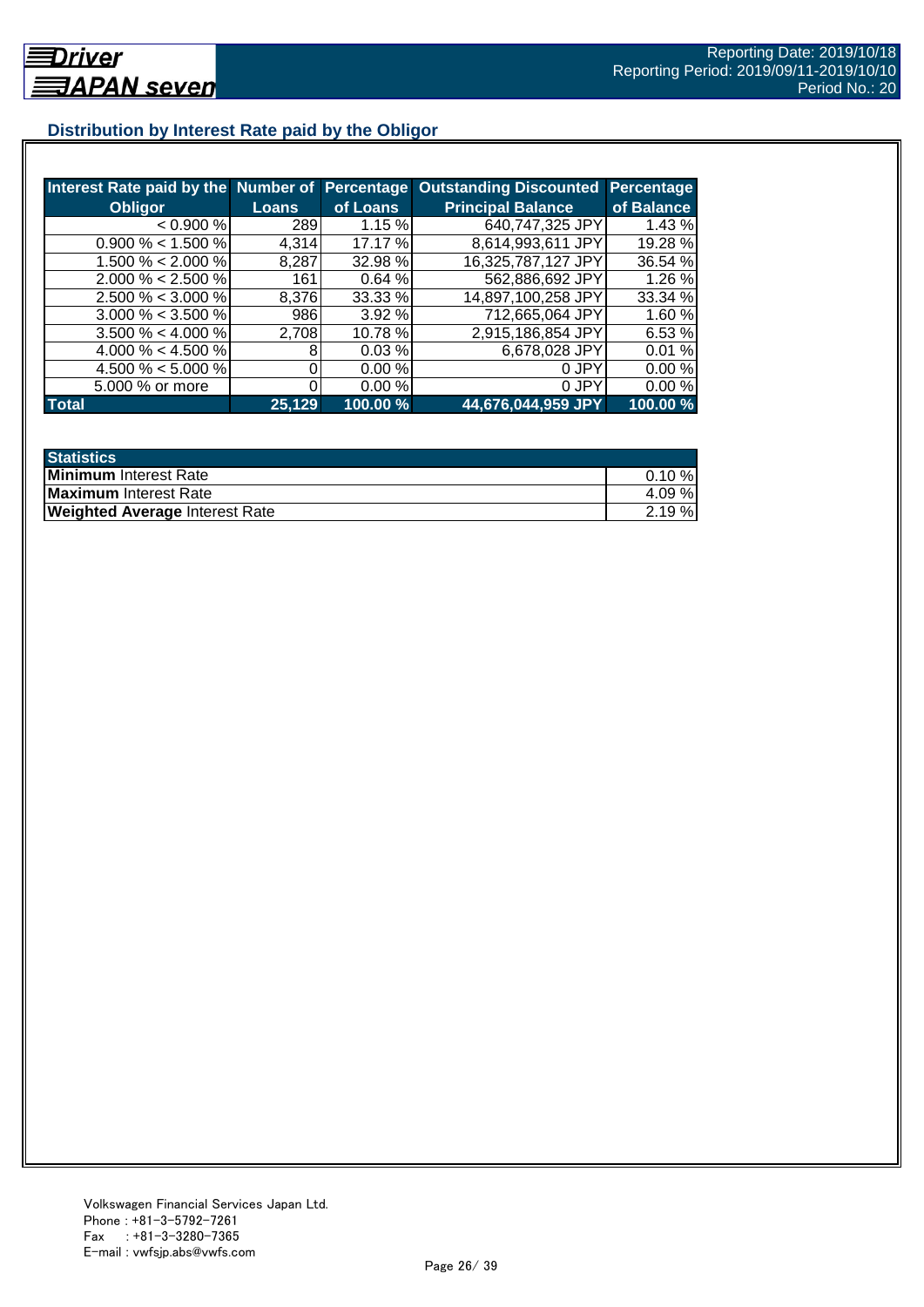## **Distribution by Original Term**

| Length of Original Term Number of Percentage |                 |          | <b>Outstanding Discounted</b> | <b>Percentage</b> |
|----------------------------------------------|-----------------|----------|-------------------------------|-------------------|
| (months)                                     | <b>Loans</b>    | of Loans | <b>Principal Balance</b>      | of Balance        |
| $6 - 12$                                     |                 | 0.00 %   | 184,741 JPY                   | 0.00%             |
| $13 - 18$                                    | 12 <sub>l</sub> | 0.05%    | 1,232,419 JPY                 | 0.00%             |
| $19 - 24$                                    | 610             | 2.43%    | 197,182,488 JPY               | 0.44%             |
| $25 - 30$                                    | 82              | 0.33%    | 30,981,896 JPY                | 0.07%             |
| $31 - 36$                                    | 9,600           | 38.20 %  | 17,534,494,165 JPY            | 39.25 %           |
| $37 - 42$                                    | 65I             | 0.26%    | 49,785,733 JPY                | 0.11%             |
| $43 - 48$                                    | 1,484           | 5.91 %   | 1,709,123,058 JPY             | 3.83 %            |
| $49 - 54$                                    | 15              | 0.06%    | 16,301,477 JPY                | 0.04%             |
| $55 - 60$                                    | 12,735          | 50.68 %  | 24,212,545,852 JPY            | 54.20 %           |
| $61 - 66$                                    | 15              | 0.06%    | 25,726,968 JPY                | 0.06%             |
| $67 - 72$                                    | 394             | 1.57%    | 614,820,245 JPY               | 1.38 %            |
| 73 - 84                                      | 116             | 0.46%    | 283,665,917 JPY               | 0.63%             |
| <b>Total</b>                                 | 25.129          | 100.00 % | 44,676,044,959 JPY            | 100.00 %          |

| <b>Statistics</b>                               |       |
|-------------------------------------------------|-------|
| <b>Minimum</b> Original Term in months          |       |
| <b>Maximum</b> Original Term in months          | 84    |
| <b>Weighted Average Original Term in months</b> | 50.24 |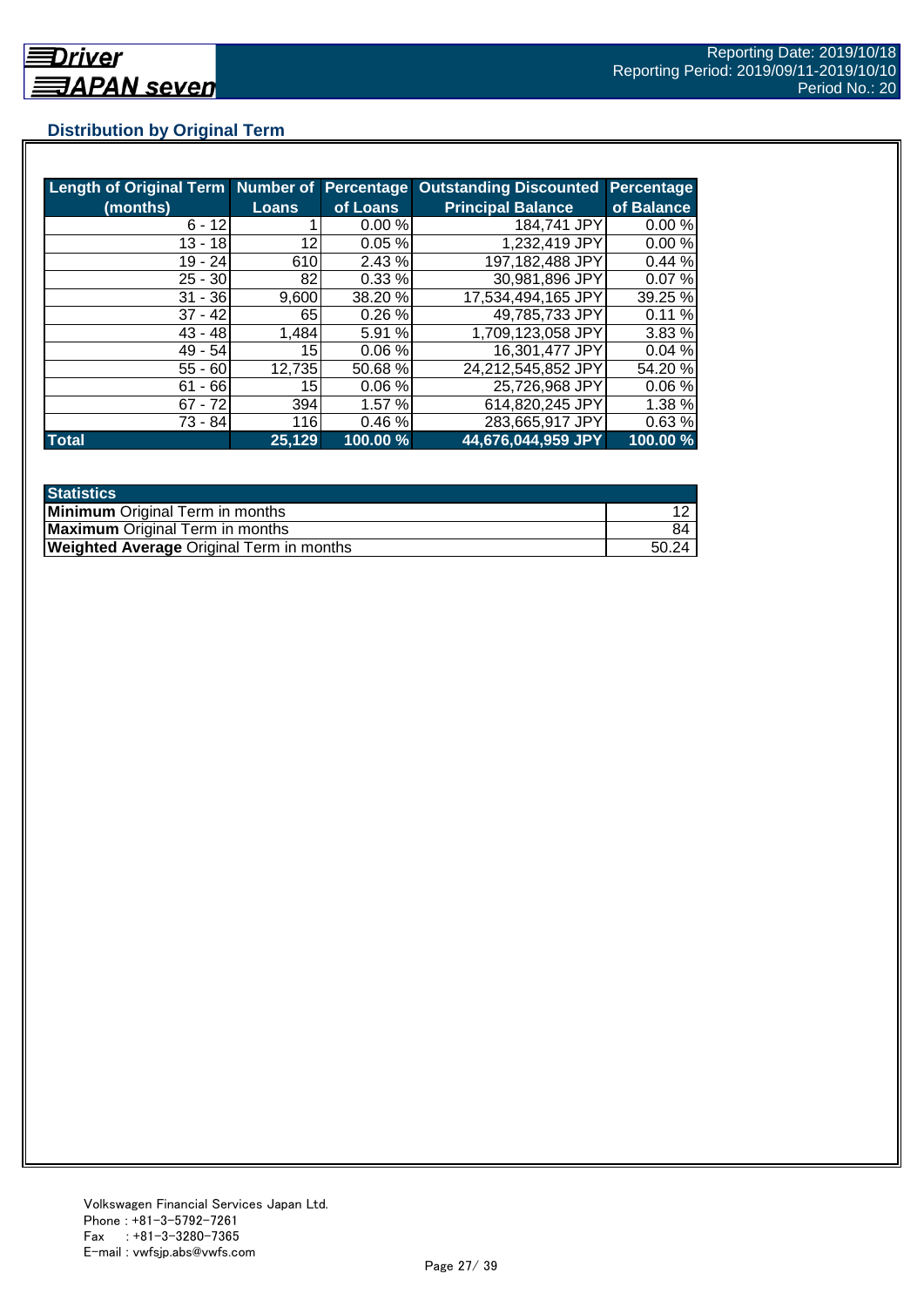## **Distribution by Remaining Term**

| <b>Length of Remaining</b> |              | <b>Number of Percentage</b> | <b>Outstanding Discounted</b> | <b>Percentage</b> |
|----------------------------|--------------|-----------------------------|-------------------------------|-------------------|
| <b>Term (months)</b>       | <b>Loans</b> | of Loans                    | <b>Principal Balance</b>      | of Balance        |
| $= 12$                     | 7,189        | 28.61 %                     | 10,572,924,366 JPY            | 23.67 %           |
| $13 - 18$                  | 3,679        | 14.64 %                     | 6,688,943,860 JPY             | 14.97 %           |
| $19 - 24$                  | 2,302        | 9.16 %                      | 3,731,160,509 JPY             | 8.35 %            |
| $25 - 30$                  | 3,529        | 14.04 %                     | 5.968,365,278 JPY             | 13.36 %           |
| $31 - 36$                  | 4,471        | 17.79 %                     | 8,745,242,087 JPY             | 19.57 %           |
| $37 - 42$                  | 2,662        | 10.59 %                     | 5,854,018,179 JPY             | 13.10 %           |
| $43 - 48$                  | 1,017        | 4.05 %                      | 2,422,881,067 JPY             | 5.42 %            |
| 49 - 54                    | 197          | 0.78%                       | 469,538,139 JPY               | 1.05%             |
| $55 - 60$                  | 56           | 0.22%                       | 141,790,686 JPY               | 0.32%             |
| $61 - 66$                  | 19           | 0.08%                       | 58,548,081 JPY                | 0.13%             |
| $67 - 72$                  |              | 0.03%                       | 19,602,213 JPY                | 0.04%             |
| 73 - 84                    |              | 0.00%                       | 3,030,494 JPY                 | 0.01%             |
| <b>Total</b>               | 25,129       | 100.00 %                    | 44,676,044,959 JPY            | 100.00 %          |

| <b>Statistics</b>                                |       |
|--------------------------------------------------|-------|
| <b>Minimum</b> Remaining Term in months          |       |
| <b>Maximum</b> Remaining Term in months          |       |
| <b>Weighted Average Remaining Term in months</b> | 24.82 |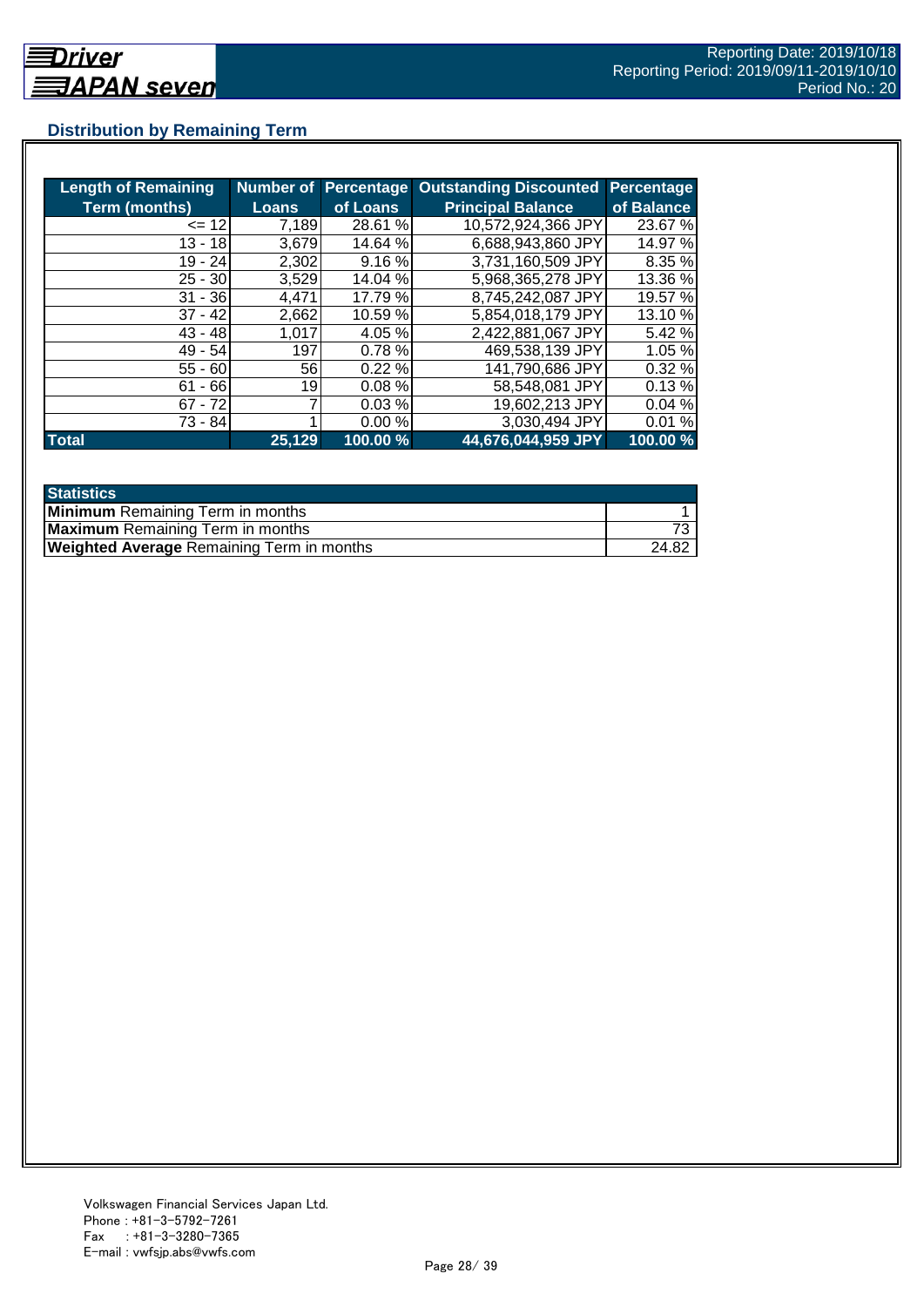## **Distribution by Seasoning**

|                           |                 |          | <b>Number of Percentage Outstanding Discounted</b> | Percentage |
|---------------------------|-----------------|----------|----------------------------------------------------|------------|
| <b>Seasoning (months)</b> | <b>Loans</b>    | of Loans | <b>Principal Balance</b>                           | of Balance |
| $= 12$                    | 455             | 1.81 %   | 1,058,443,435 JPY                                  | 2.37 %     |
| $13 - 18$                 | 2,688           | 10.70 %  | 5,557,125,331 JPY                                  | 12.44 %    |
| $19 - 24$                 | 7,578           | 30.16 %  | 14,734,410,302 JPY                                 | 32.98 %    |
| $25 - 30$                 | 8,597           | 34.21 %  | 15,051,669,080 JPY                                 | 33.69 %    |
| $31 - 36$                 | 3,927           | 15.63 %  | 6,121,309,329 JPY                                  | 13.70 %    |
| $37 - 42$                 | 1,086           | 4.32 %   | 1,381,712,627 JPY                                  | 3.09%      |
| $43 - 48$                 | 477             | 1.90 %   | 540,951,210 JPY                                    | 1.21 %     |
| 49 - 54                   | 178             | 0.71%    | 140,079,016 JPY                                    | 0.31%      |
| $55 - 60$                 | 124             | 0.49%    | 79,628,530 JPY                                     | 0.18%      |
| $61 - 66$                 | 6               | 0.02%    | 4,912,077 JPY                                      | 0.01%      |
| $67 - 72$                 | 10 <sup>1</sup> | 0.04%    | 4,940,387 JPY                                      | 0.01%      |
| 73 - 84                   | 3               | 0.01%    | 863,635 JPY                                        | 0.00%      |
| <b>Total</b>              | 25,129          | 100.00 % | 44,676,044,959 JPY                                 | 100.00 %   |

| <b>Statistics</b>                           |       |
|---------------------------------------------|-------|
| <b>Minimum</b> Seasoning in months          |       |
| <b>Maximum</b> Seasoning in months          |       |
| <b>Weighted Average Seasoning in months</b> | 25.42 |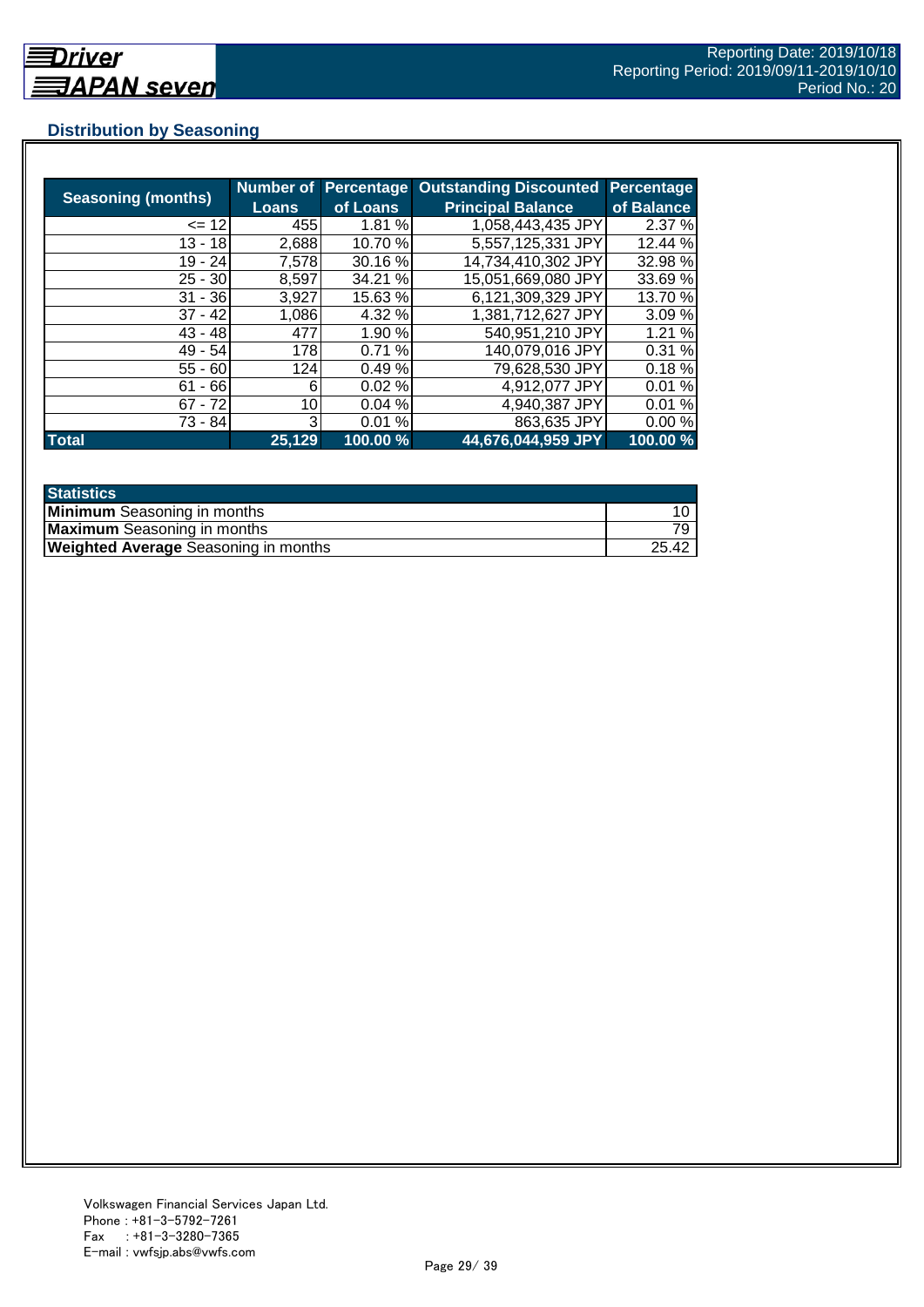## **Distribution by Type of Car**

| <b>Type of Car</b> |              |          |                                                        |            |
|--------------------|--------------|----------|--------------------------------------------------------|------------|
|                    |              |          | Number of Percentage Outstanding Discounted Percentage |            |
| <b>Type of Car</b> | <b>Loans</b> | of Loans | <b>Principal Balance</b>                               | of Balance |
| <b>New</b>         | 16,751       | 66.66 %  | 35,166,810,375 JPY                                     | 78.72 %    |
| Used               | 8.378        | 33.34 %  | 9,509,234,584 JPY                                      | 21.28%     |
| <b>Total</b>       | 25,129       | 100.00 % | 44,676,044,959 JPY                                     | 100.00 %   |

#### **Type of Car: Only Balloon Loans**

| Type of Car  | <b>Loans</b> | of Loans | Number of Percentage Outstanding Discounted Percentage<br><b>Principal Balance</b> | of Balance |
|--------------|--------------|----------|------------------------------------------------------------------------------------|------------|
| <b>New</b>   | 16,006       | 76.17 %  | 34.158.964.011 JPYL                                                                | 83.13 %    |
| Used         | 5.007        | 23.83 %  | 6,933,198,460 JPY                                                                  | 16.87 %    |
| <b>Total</b> | 21,013       | 100.00 % | 41,092,162,471 JPY                                                                 | 100.00%    |

#### **Type of Car: Only Equal Instalment Loans**

| <b>Type of Car</b> |              |             | Number of Percentage Outstanding Discounted Percentage |            |
|--------------------|--------------|-------------|--------------------------------------------------------|------------|
|                    | <b>Loans</b> | of Loans    | <b>Principal Balance</b>                               | of Balance |
| <b>New</b>         | 745I         | 18.10%      | 1,007,846,364 JPY                                      | 28.12 %    |
| Used               | 3.371        | 81.90%      | 2,576,036,124 JPY                                      | 71.88 %    |
| <b>Total</b>       | 4.116        | $100.00 \%$ | 3,583,882,488 JPY                                      | 100.00 %   |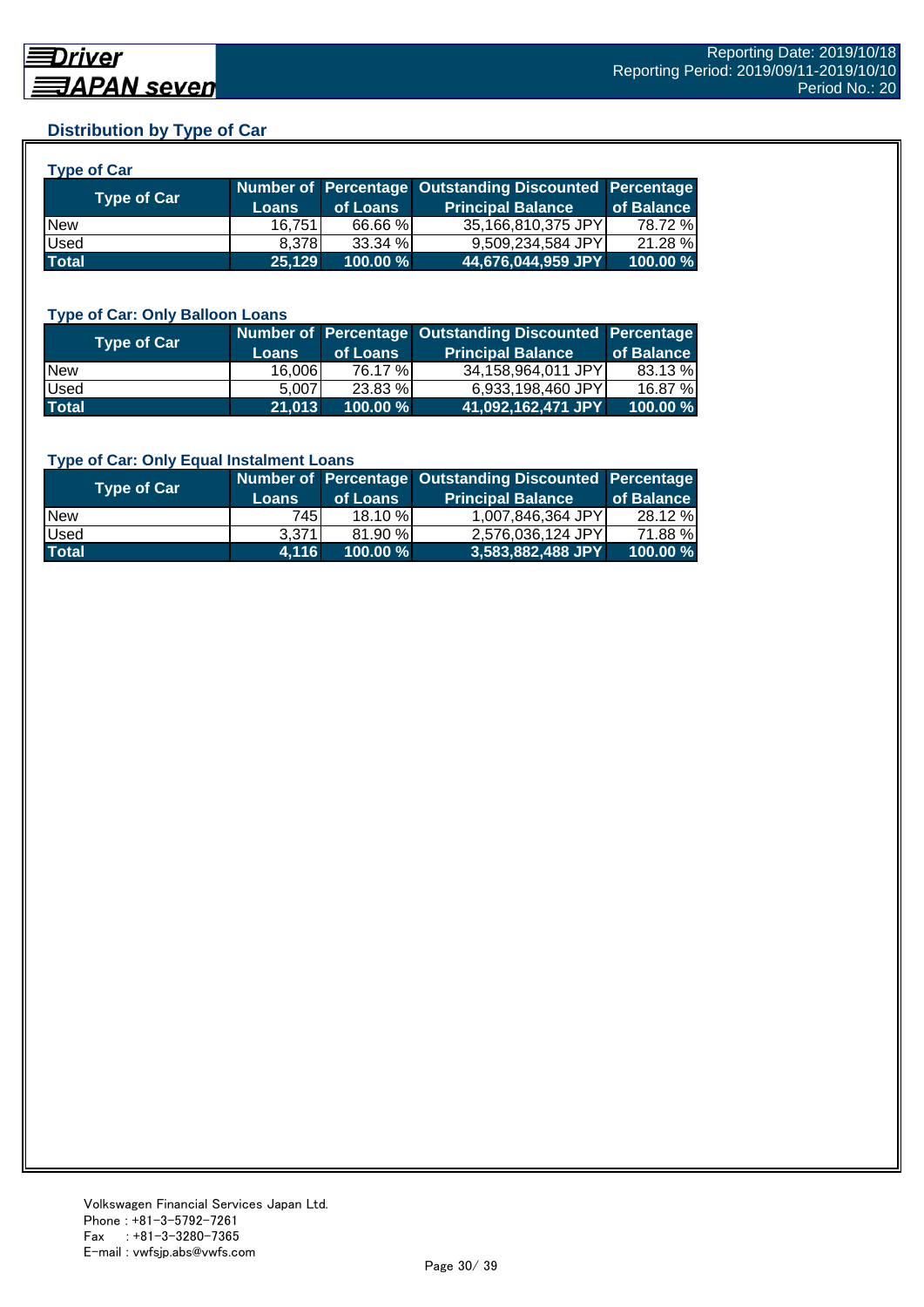#### **Distribution by Brand and Model**

| <b>Make</b><br><b>Model</b>                     |                  |                  | Number of Percentage Outstanding Discounted Percentage |                 |
|-------------------------------------------------|------------------|------------------|--------------------------------------------------------|-----------------|
|                                                 | Loans            | of Loans         | <b>Principal Balance</b>                               | of Balance      |
| Audi<br>Α1                                      | 796              | 3.17%            | 966,074,889 JPY                                        | 2.16 %          |
| $\overline{A3}$                                 | 2,075            | 8.26%            | 3,178,836,089 JPY                                      | 7.12%           |
| A4                                              | 1,747            | 6.95%            | 4,149,075,775 JPY                                      | 9.29%           |
| A5                                              | 576<br>520       | 2.29%            | 1,553,689,152 JPY                                      | 3.48 %          |
| A6<br>A7                                        | 183              | 2.07%<br>0.73%   | 1,174,945,006 JPY                                      | 2.63%<br>1.36 % |
| A8                                              | 60               | 0.24 %           | 605,811,790 JPY<br>226,083,512 JPY                     | 0.51%           |
| S1                                              | 80               | 0.32%            | 129,189,749 JPY                                        | 0.29%           |
| $\overline{\mathbb{S}^3}$                       | 270              | 1.07%            | 603,392,622 JPY                                        | 1.35 %          |
| S4                                              | 140              | 0.56%            | 507,958,702 JPY                                        | 1.14 %          |
| S5                                              | 89               | 0.35%            | 332,212,612 JPY                                        | 0.74 %          |
| S6                                              | 20               | 0.08%            | 71,387,800 JPY                                         | 0.16%           |
| S7                                              | $\overline{23}$  | 0.09%            | 79,141,363 JPY                                         | 0.18%           |
| S8                                              | 11               | 0.04%            | 50,562,736 JPY                                         | 0.11%           |
| $\overline{SQ5}$                                | 29               | 0.12%            | 156,316,690 JPY                                        | 0.35%           |
| RS3                                             | 26               | 0.10%            | 103,792,539 JPY                                        | 0.23%           |
| RS4                                             | $\mathbf 5$      | 0.02%            | 19,521,202 JPY                                         | 0.04%           |
| RS5                                             | 5                | 0.02%            | 13,112,223 JPY                                         | 0.03%           |
| RS6                                             | 5                | 0.02%            | 17,011,801 JPY                                         | 0.04%           |
| RS7                                             | 5                | 0.02%            | 22.172.789 JPY                                         | 0.05%           |
| Q2                                              | 503              | 2.00%            | 1,127,029,885 JPY                                      | 2.52 %          |
| $\overline{\mathsf{Q3}}$                        | 644              | 2.56%            | 1,162,158,432 JPY                                      | 2.60%           |
| Q5                                              | 468              | 1.86%            | 1,290,425,204 JPY                                      | 2.89%           |
| Q7                                              | 186              | 0.74%            | 833,291,613 JPY                                        | 1.87%           |
| RSQ3                                            | 11               | 0.04%            | 36,619,236 JPY                                         | 0.08%           |
| TΤ                                              | 562              | 2.24 %           | 1,308,648,117 JPY                                      | 2.93 %          |
| R <sub>8</sub>                                  | 8                | 0.03%            | 45,890,395 JPY                                         | 0.10%           |
| AUDI OTHERS                                     | 0                | 0.00%            | 0 JPY                                                  | 0.00%           |
| <b>Subtotal</b>                                 | 9,047            | 36.00 %          | 19,764,351,923 JPY                                     | 44.24 %         |
| <b>ARNAGE</b><br><b>Bentley</b>                 | 0                | 0.00%            | 0 JPY                                                  | 0.00%           |
| AZURE                                           | $\mathbf 0$      | 0.00%            | 0 JPY                                                  | 0.00%           |
| <b>BENTAYGA</b>                                 | 0                | 0.00%            | 0 JPY                                                  | 0.00%           |
| CONTINENTAL                                     | 9                | 0.04%            | 46,380,752 JPY                                         | 0.10%           |
| <b>FLYING SPUR</b>                              | $\boldsymbol{2}$ | 0.01%            | 6,744,064 JPY                                          | 0.02%           |
| MULSANNE                                        | 0                | 0.00%            | 0 JPY                                                  | 0.00%           |
| BENTLEY<br><b>OTHERS</b>                        | $\mathbf 0$      | 0.00%            | 0 JPY                                                  | 0.00%           |
| Subtotal                                        | 11               | 0.04%            | 53,124,816 JPY                                         | 0.12%           |
| Lamborghini<br>AVENTADOR                        | 0                | 0.00%            | 0 JPY                                                  | 0.00%           |
| <b>DIABLO</b>                                   | $\mathbf 0$      | 0.00%            | 0 JPY                                                  | 0.00%           |
| GALLARDO                                        | $\overline{2}$   | 0.01%            | 10,997,598 JPY                                         | 0.02%           |
| HURACÁN                                         | $\overline{4}$   | 0.02%            | 19,575,667 JPY                                         | 0.04%           |
| <b>MULCIELAGO</b>                               | $\mathsf 0$      | 0.00%            | 0 JPY                                                  | 0.00%           |
| LAMBORGHINI                                     |                  |                  |                                                        |                 |
| <b>OTHERS</b>                                   | $\pmb{0}$        | 0.00%            | 0 JPY                                                  | 0.00%           |
| Subtotal                                        | 6                | 0.02%            | 30,573,265 JPY                                         | 0.07%           |
| VW<br><b>ARTEON</b>                             | 106              | 0.42%            | 375,433,237 JPY                                        | 0.84%           |
| <b>BEETLE</b>                                   | 1,579            | 6.28%            | 2,293,777,854 JPY                                      | 5.13%           |
| <b>BORA</b>                                     | 0                | 0.00%            | 0 JPY                                                  | 0.00%           |
| EOS                                             | 0                | 0.00%            | 0 JPY                                                  | 0.00%           |
| GOLF                                            | 6,341            | 25.23 %          | 10,127,269,344 JPY                                     | 22.67%          |
| JETTA                                           | 2                | 0.01%            | 596,667 JPY                                            | 0.00%           |
| LUPO                                            | $\overline{0}$   | 0.00%            | 0 JPY                                                  | 0.00%           |
| PASSAT                                          | 1,270            | 5.05%            | 2,370,476,350 JPY                                      | 5.31 %          |
| POLO                                            | 2,814            | 11.20%           | 3,149,433,654 JPY                                      | 7.05 %          |
| <b>SCIROCCO</b>                                 | 8                | 0.03%            | 6,146,225 JPY                                          | 0.01%           |
| SHARAN                                          | 433              | 1.72%<br>3.92%   | 764,680,526 JPY                                        | 1.71%<br>4.96%  |
| <b>TIGUAN</b><br><b>TOUAREG</b>                 | 986<br>59        | 0.23%            | 2,217,941,472 JPY<br>147,519,270 JPY                   | 0.33%           |
| <b>TOURAN</b>                                   | 1,399            | 5.57%            | 2,502,504,353 JPY                                      | 5.60%           |
| UP                                              | 1,058            | 4.21 %           | 862,057,048 JPY                                        | 1.93%           |
| VENTO                                           | 0                | 0.00%            | 0 JPY                                                  | 0.00%           |
| <b>VW OTHERS</b>                                |                  |                  |                                                        |                 |
|                                                 |                  |                  |                                                        |                 |
|                                                 | 0                | 0.00%            | 0 JPY                                                  | 0.00%           |
| <b>Subtotal</b>                                 | 16,055<br>10     | 63.47 %<br>0.04% | 24,817,836,000 JPY                                     | 54.71 %         |
| <b>Non VW Group Vehicles</b><br><b>Subtotal</b> | 10               | 0.04%            | 10,158,955 JPY<br>10,158,955 JPY                       | 0.02%<br>0.02%  |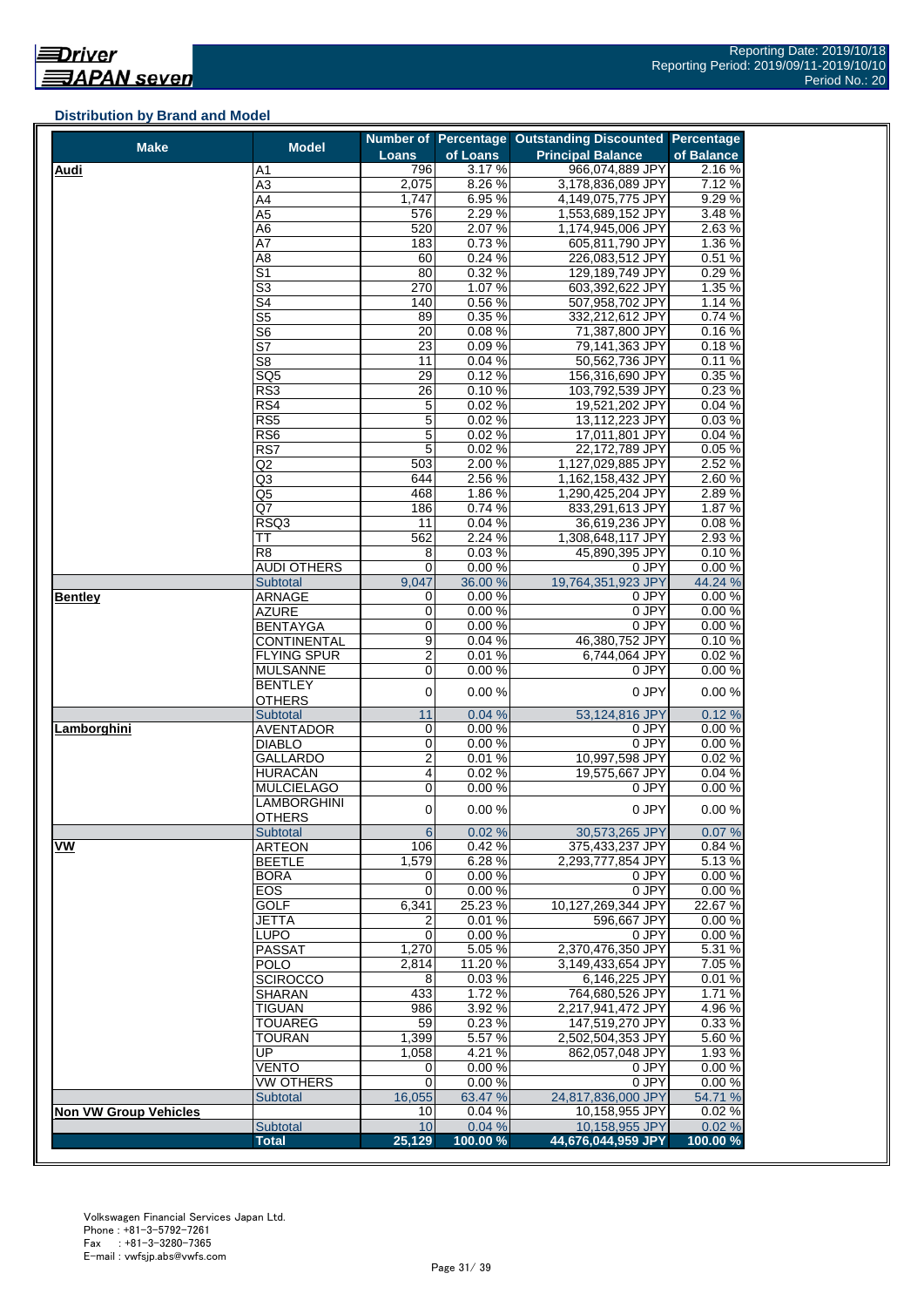## **Geographic Distribution by Prefecture**

|                   |              | <b>Number of Percentage</b> | <b>Outstanding Discounted</b> | <b>Percentage</b> |
|-------------------|--------------|-----------------------------|-------------------------------|-------------------|
| <b>Prefecture</b> | <b>Loans</b> | of Loans                    | <b>Principal Balance</b>      | of Balance        |
| Tokyo             | 3,795        | 15.10 %                     | 7,663,673,615 JPY             | 17.15 %           |
| Kanagawa          | 2,544        | 10.12 %                     | 4,663,775,735 JPY             | 10.44 %           |
| Aichi             | 1,930        | 7.68 %                      | 3,297,899,902 JPY             | 7.38 %            |
| Saitama           | 1,658        | 6.60%                       | 2,968,314,429 JPY             | 6.64 %            |
| Osaka             | 1,551        | 6.17%                       | 2,935,588,900 JPY             | 6.57 %            |
| Fukuoka           | 1,214        | 4.83 $\sqrt{2}$             | 2,176,542,911 JPY             | 4.87%             |
| Chiba             | 1,067        | $4.25\,\sqrt{2}$            | 1,815,414,014 JPY             | 4.06%             |
| Hokkaido          | 907          | 3.61 $\sqrt{8}$             | 1,738,945,515 JPY             | $3.89\%$          |
| Ibaraki           | 793          | 3.16 %                      | 1,379,475,250 JPY             | 3.09%             |
| Hyogo             | 801          | 3.19 $\sqrt{8}$             | 1,358,703,063 JPY             | $3.04\%$          |
| Shizuoka          | 755          | 3.00 %                      | 1,317,848,906 JPY             | 2.95 %            |
| Tochigi           | 614          | 2.44 %                      | 1,015,353,195 JPY             | 2.27%             |
| Gunma             | 495          | 1.97 %                      | 835,472,226 JPY               | 1.87%             |
| Miyagi            | 475          | 1.89%                       | 804,469,129 JPY               | 1.80%             |
| Hiroshima         | 492          | 1.96 %                      | 750,334,278 JPY               | 1.68%             |
| Kyoto             | 402          | 1.60%                       | 696,618,977 JPY               | 1.56 %            |
| Gifu              | 377          | 1.50 %                      | 641,813,062 JPY               | 1.44 %            |
| Nagano            | 355          | $1.41\%$                    | 595,032,484 JPY               | 1.33 %            |
| Mie               | 310          | $1.23\%$                    | 527,718,242 JPY               | 1.18%             |
| Fukushima         | 308          | $1.23\%$                    | 502,420,635 JPY               | 1.12 %            |
| Oita              | 271          | $1.08\%$                    | 474,542,838 JPY               | 1.06 %            |
| Nara              | 247          | $0.98\%$                    | 437,527,502 JPY               | 0.98%             |
| Niigata           | 269          | 1.07 %                      | 403,345,300 JPY               | 0.90%             |
| Okayama           | 249          | 0.99%                       | 383,616,858 JPY               | 0.86%             |
| Shiga             | 226          | $0.90\,\sqrt{2}$            | 381,162,510 JPY               | 0.85%             |
| Kagoshima         | 221          | 0.88%                       | 380,720,250 JPY               | 0.85%             |
| Kumamoto          | 241          | 0.96 %                      | 379,961,387 JPY               | 0.85 %            |
| Yamanashi         | 193          | 0.77 %                      | 350,671,771 JPY               | 0.78%             |
| Yamaguchi         | 233          | 0.93%                       | 346,486,634 JPY               | 0.78%             |
| Ishikawa          | 190          | 0.76%                       | 325,630,347 JPY               | 0.73%             |
| Yamagata          | 195          | 0.78%                       | 291,596,623 JPY               | 0.65%             |
| Wakayama          | 162          | $0.64\sqrt{2}$              | 282,064,799 JPY               | 0.63%             |
| Toyama            | 194          | $0.77\sqrt[6]{6}$           | 278,706,821 JPY               | 0.62%             |
| Fukui             | 144          | $0.57\%$                    | 257,334,095 JPY               | 0.58%             |
| Nagasaki          | 150          | 0.60%                       | 250,098,555 JPY               | 0.56%             |
| Iwate             | 150          | 0.60%                       | 247,971,553 JPY               | 0.56%             |
| Miyazaki          | 133          | 0.53%                       | 237,429,037 JPY               | 0.53%             |
| Ehime             | 134          | 0.53 %                      | 221,577,193 JPY               | 0.50%             |
| Kagawa            | 113          | 0.45 %                      | 179,505,038 JPY               | 0.40%             |
| Saga              | 113          | 0.45%                       | 172,736,338 JPY               | 0.39 %            |
| Aomori            | 109          | 0.43 %                      | 164,792,241 JPY               | 0.37 %            |
| Tokushima         | 89           | 0.35 %                      | 138,538,727 JPY               | 0.31 %            |
| Akita             | 89           | 0.35 %                      | 136,068,379 JPY               | 0.30%             |
| Okinawa           | 55           | 0.22 %                      | 79,978,983 JPY                | 0.18%             |
| Shimane           | 38           | $0.15\,\sqrt{2}$            | 73,637,884 JPY                | 0.16%             |
| Kouchi            | 44           | 0.18%                       | 60,514,643 JPY                | 0.14%             |
| Tottori           | 34           | 0.14%                       | 54,414,185 JPY                | 0.12%             |
| <b>Total</b>      | 25,129       | $100.00\%$                  | 44,676,044,959 JPY            | 100.00 %          |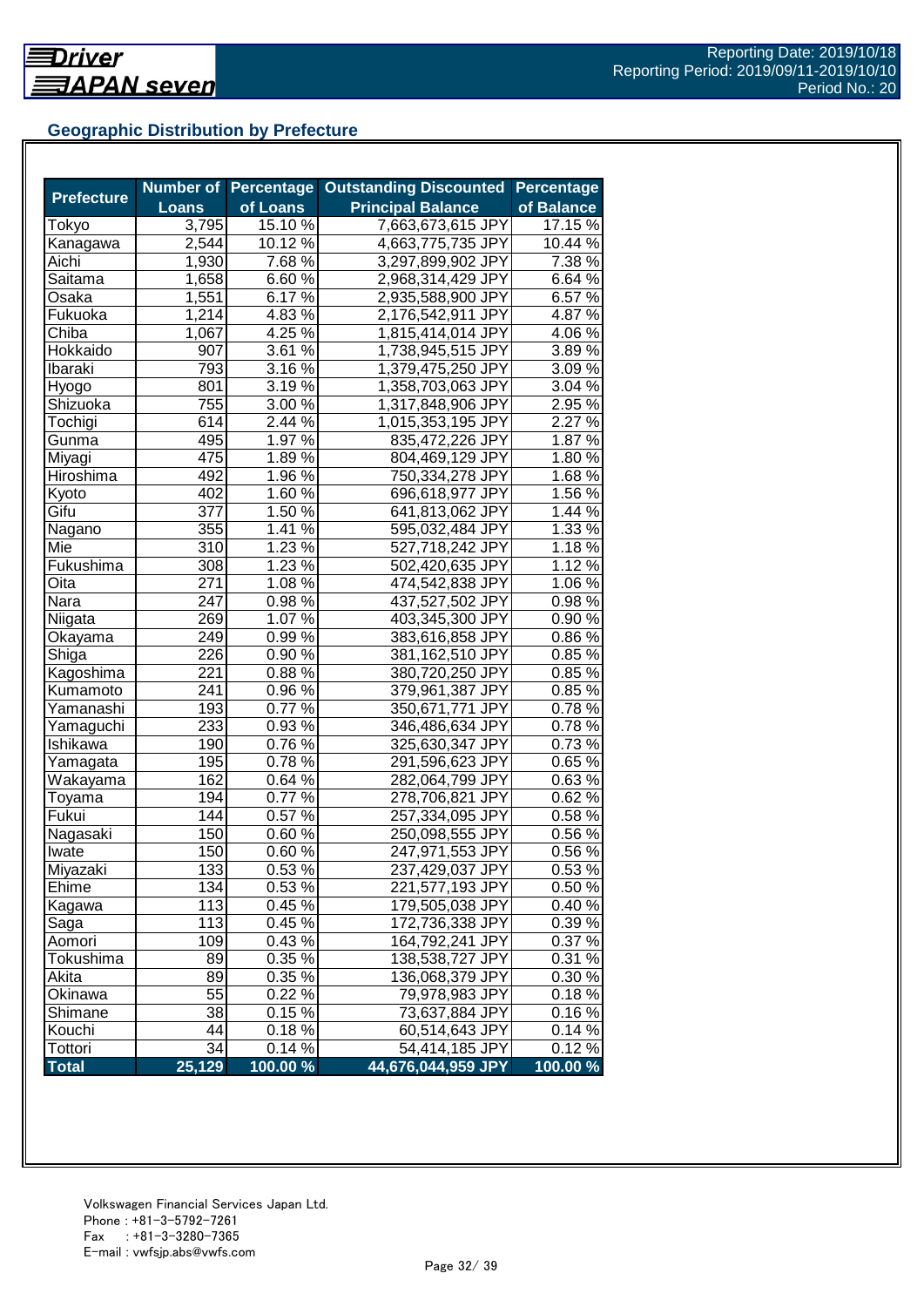## **Distribution by Obligor Concentration**

| Distribution of Loan Contracts and Vehicles per Obligor |           |                  |        |          |                                                        |            |  |  |
|---------------------------------------------------------|-----------|------------------|--------|----------|--------------------------------------------------------|------------|--|--|
| <b>Contract</b>                                         | Number of | Percentage of    |        |          | Number of Percentage Outstanding Discounted Percentage |            |  |  |
| <b>Concentration Customers</b>                          |           | <b>Customers</b> | Loans  | of Loans | <b>Principal Balance</b>                               | of Balance |  |  |
|                                                         | 24,158    | 96.55 %          | 24,158 | 96.14 %  | 42,634,808,644 JPY                                     | 95.43 %    |  |  |
|                                                         | 808       | 3.23%            | 902    | 3.59%    | 1,871,893,876 JPY                                      | 4.19%      |  |  |
| ົ                                                       | 49        | 0.20%            | 62I    | 0.25%    | 155,961,499 JPY                                        | 0.35%      |  |  |
|                                                         |           | $0.02 \%$        |        | 0.03%    | 13,380,940 JPY                                         | 0.03%      |  |  |
|                                                         |           | 0.00%            |        | 0.00%    | 0 JPY                                                  | 0.00%      |  |  |
| $6 - 10$                                                |           | 0.00%            |        | 0.00 %   | 0 JPY                                                  | 0.00%      |  |  |
| 11 or more                                              |           | 0.00%            |        | 0.00 %   | 0 JPY                                                  | 0.00%      |  |  |
| <b>Total</b>                                            | 25,020    | 100.00 %         | 25,129 | 100.00 % | 44,676,044,959 JPY                                     | 100.00 %   |  |  |

#### **Top 20 Obligor**

| <b>Number</b>      |                  | Number of Outstanding Discounted Percentage |            |
|--------------------|------------------|---------------------------------------------|------------|
|                    | <b>Contracts</b> | <b>Principal Balance</b>                    | of Balance |
| 1                  |                  | 11,936,452 JPY                              | 0.03%      |
| $\overline{c}$     | $\overline{c}$   | 11,873,271 JPY                              | 0.03%      |
| 3                  | $\overline{2}$   | 10,825,447 JPY                              | 0.02%      |
| 4                  | 1                | 9,449,120 JPY                               | 0.02%      |
| 5                  | $\overline{2}$   | 9,133,814 JPY                               | 0.02%      |
| 6                  | 1                | 8,863,504 JPY                               | 0.02%      |
| $\overline{7}$     | 1                | 8,841,050 JPY                               | 0.02%      |
| 8                  | $\overline{2}$   | 8,519,460 JPY                               | 0.02%      |
| 9                  | 1                | 8,346,150 JPY                               | 0.02%      |
| 10                 | 1                | 8,321,821 JPY                               | 0.02%      |
| 11                 | 1                | 8,291,746 JPY                               | 0.02%      |
| 12                 |                  | 8,159,906 JPY                               | 0.02%      |
| 13                 | 1                | 8,128,724 JPY                               | 0.02%      |
| 14                 | $\overline{2}$   | 8,072,579 JPY                               | 0.02%      |
| 15                 | $\overline{2}$   | 8,018,707 JPY                               | 0.02%      |
| 16                 | 1                | 7,912,697 JPY                               | 0.02%      |
| 17                 |                  | 7,903,255 JPY                               | $0.02\%$   |
| 18                 |                  | 7,873,188 JPY                               | 0.02%      |
| 19                 |                  | 7,826,576 JPY                               | 0.02%      |
| 20                 |                  | 7,789,111 JPY                               | 0.02%      |
| <b>Total 1 -20</b> | 27               | 176,086,578 JPY                             | 0.39%      |

Remarks:

Figures above are calculated based on each of the Sub-Servicers respectively and not across both of the Sub-Servicers.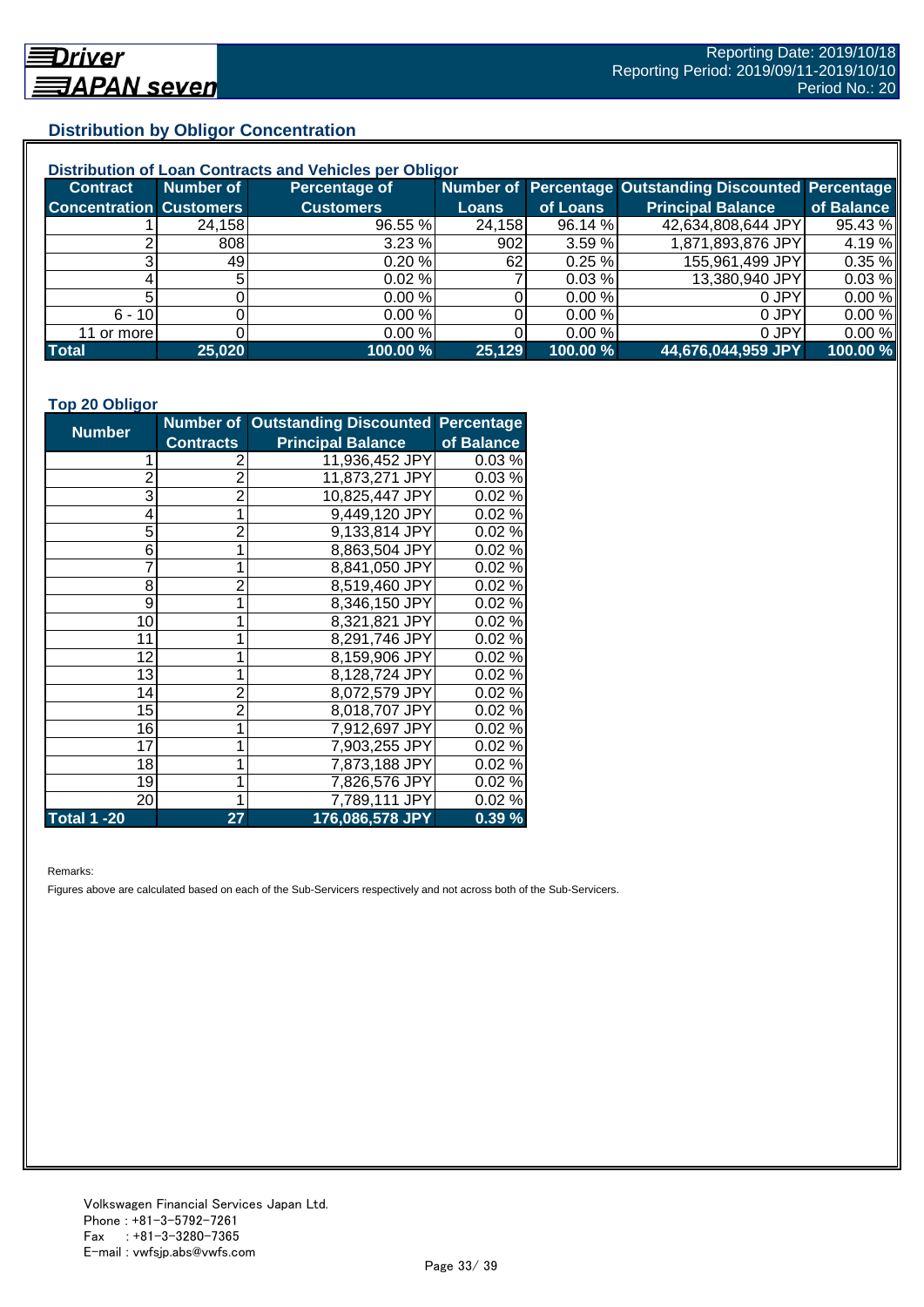## **Distribution by Contract Start Month**

| <b>Origination Month</b> | <b>Number of Loans</b>        | <b>Percentage of Loans</b> | Outstanding Discounted Principal Balance Percentage of Balance |                 |
|--------------------------|-------------------------------|----------------------------|----------------------------------------------------------------|-----------------|
| 02.2013                  |                               | 0.00%                      | 238,103 JPY                                                    | 0.00%           |
| 03.2013                  |                               | 0.00%                      | 212,568 JPY                                                    | 0.00%           |
| 04.2013<br>05.2013       | 0                             | 0.00%<br>0.00%             | 0 JPY<br>0 JPY                                                 | 0.00%<br>0.00%  |
| 06.2013                  | 0<br>0                        | 0.00%                      | 0 JPY                                                          | 0.00%           |
| 07.2013                  | 0                             | 0.00%                      | 0 JPY                                                          | 0.00%           |
| 08.2013                  |                               | 0.00%                      | 412,964 JPY                                                    | 0.00%           |
| 09.2013                  | 0                             | 0.00%                      | 0 JPY                                                          | 0.00%           |
| 10.2013                  |                               | 0.01%                      | 41,498 JPY                                                     | 0.00%           |
| 11.2013                  |                               | 0.00%                      | 527,077 JPY                                                    | 0.00%           |
| 12.2013                  | 3                             | 0.01%                      | 3,012,841 JPY                                                  | 0.01%           |
| 01.2014                  | $\overline{2}$                | 0.01%                      | 278,707 JPY                                                    | 0.00%           |
| 02.2014                  |                               | 0.01%                      | 1,080,264 JPY                                                  | 0.00%           |
| 03.2014                  | 2                             | 0.01%                      | 1,506,846 JPY                                                  | 0.00%           |
| 04.2014                  |                               | 0.00%                      | 1,332,427 JPY                                                  | 0.00%           |
| 05.2014                  | 0                             | 0.00%                      | 0 JPY                                                          | 0.00%           |
| 06.2014                  | 2                             | 0.01%                      | 821,470 JPY                                                    | 0.00%           |
| 07.2014                  | 0                             | 0.00%                      | 0 JPY                                                          | 0.00%           |
| 08.2014                  |                               | 0.00%                      | 1,251,334 JPY                                                  | 0.00%           |
| 09.2014                  |                               | 0.00%                      | 802,817 JPY                                                    | 0.00%           |
| 10.2014                  | 20                            | 0.08%                      | 8,664,981 JPY                                                  | 0.02%           |
| 11.2014                  | 19                            | 0.08%                      | 15,806,087 JPY                                                 | 0.04%           |
| 12.2014                  | 28                            | 0.11%                      | 19,317,199 JPY                                                 | 0.04%           |
| 01.2015                  | 27                            | 0.11%                      | 15,266,907 JPY                                                 | 0.03%           |
| 02.2015                  | 29                            | 0.12%                      | 19,770,539 JPY                                                 | 0.04%           |
| 03.2015                  | 45                            | 0.18%                      | 35,531,001 JPY                                                 | 0.08%           |
| 04.2015                  | 18<br>25                      | 0.07%<br>0.10%             | 11,312,240 JPY                                                 | 0.03%           |
| 05.2015<br>06.2015       | 25                            | 0.10%                      | 19,382,358 JPY<br>25,089,282 JPY                               | 0.04%<br>0.06%  |
| 07.2015                  | 30                            | 0.12%                      | 22,576,226 JPY                                                 | 0.05%           |
| 08.2015                  | 35                            | 0.14%                      | 26,187,909 JPY                                                 | 0.06%           |
| 09.2015                  | 60                            | 0.24%                      | 58,936,403 JPY                                                 | 0.13%           |
| 10.2015                  | 43                            | 0.17%                      | 42,646,668 JPY                                                 | 0.10%           |
| 11.2015                  | 42                            | 0.17%                      | 45,565,812 JPY                                                 | 0.10%           |
| 12.2015                  | 65                            | 0.26%                      | 74,749,498 JPY                                                 | 0.17%           |
| 01.2016                  | 106                           | 0.42%                      | 127,769,442 JPY                                                | 0.29%           |
| 02.2016                  | 161                           | 0.64%                      | 191,283,387 JPY                                                | 0.43%           |
| 03.2016                  | 248                           | 0.99%                      | 287,176,637 JPY                                                | 0.64%           |
| 04.2016                  | 106                           | 0.42%                      | 128,361,109 JPY                                                | 0.29%           |
| 05.2016                  | 156                           | 0.62%                      | 196,477,035 JPY                                                | 0.44 %          |
| 06.2016                  | 156                           | 0.62%                      | 198,559,443 JPY                                                | 0.44 %          |
| 07.2016                  | 182                           | 0.72%                      | 235,177,776 JPY                                                | 0.53%           |
| 08.2016                  | 238                           | 0.95%                      | 335,960,627 JPY                                                | 0.75%           |
| 09.2016                  | 303                           | 1.21 %                     | 446,237,365 JPY                                                | 1.00%           |
| 10.2016                  | 274                           | 1.09 %                     | 397,094,650 JPY                                                | 0.89%           |
| 11.2016                  | 390                           | 1.55 %                     | 590,871,595 JPY                                                | 1.32 %          |
| 12.2016                  | 871<br>830                    | 3.47 %                     | 1,317,428,451 JPY                                              | 2.95 %          |
| 01.2017<br>02.2017       | 1,259                         | 3.30 %<br>5.01%            | 1,319,222,898 JPY<br>2,050,454,370 JPY                         | 2.95 %<br>4.59% |
| 03.2017                  | 2,176                         | 8.66%                      | 3,602,127,851 JPY                                              | 8.06%           |
| 04.2017                  | 897                           | 3.57%                      | 1,484,094,633 JPY                                              | 3.32 %          |
| 05.2017                  | 1,265                         | 5.03%                      | 2,163,513,090 JPY                                              | 4.84 %          |
| 06.2017                  | 1,688                         | 6.72%                      | 2.974.666.023 JPY                                              | 6.66%           |
| 07.2017                  | 1,167                         | 4.64 %                     | 2,131,428,178 JPY                                              | 4.77%           |
| 08.2017                  | 1,404                         | 5.59%                      | 2,695,839,305 JPY                                              | 6.03%           |
| 09.2017                  | 2,205                         | 8.77 %                     | 4,391,211,053 JPY                                              | 9.83%           |
| 10.2017                  | 1,503                         | 5.98 %                     | 2,835,506,341 JPY                                              | 6.35 %          |
| 11.2017                  | 2,010                         | 8.00 %                     | 3,898,831,110 JPY                                              | 8.73%           |
| 12.2017                  | 724                           | 2.88%                      | 1,413,515,659 JPY                                              | 3.16%           |
| 01.2018                  | 535                           | $2.13\%$                   | 1,028,338,552 JPY                                              | 2.30 %          |
| 02.2018                  | 601                           | 2.39 %                     | 1,167,007,587 JPY                                              | 2.61 %          |
| 03.2018                  | 937                           | 3.73%                      | 1,887,695,525 JPY                                              | 4.23 %          |
| 04.2018                  | 369                           | 1.47%                      | 771,643,535 JPY                                                | 1.73%           |
| 05.2018                  | 441                           | 1.75%                      | 859,852,613 JPY                                                | 1.92 %          |
| 06.2018                  | 469                           | 1.87%                      | 997.583.713 JPY                                                | 2.23 %          |
| 07.2018                  | 250                           | 0.99%                      | 544,391,314 JPY                                                | 1.22 %          |
| 08.2018                  | 222                           | 0.88%                      | 495,958,631 JPY                                                | 1.11 %          |
| 09.2018                  | 252                           | 1.00%                      | 599,108,644 JPY                                                | 1.34 %          |
| 10.2018                  | 134                           | 0.53%                      | 322.184.573 JPY                                                | 0.72%           |
| 11.2018<br>12.2018       | 69                            | 0.27%                      | 137,150,218 JPY                                                | 0.31%           |
|                          | 0                             | 0.00%                      | 0 JPY                                                          | 0.00%           |
| 01.2019                  | 0                             | 0.00%                      | 0 JPY                                                          | 0.00%           |
| 02.2019                  | 0                             | 0.00 %<br>0.00%            | 0 JPY                                                          | 0.00%           |
| 03.2019                  | 0                             |                            | 0 JPY<br>0 JPY                                                 | 0.00%           |
| 04.2019<br>05.2019       | 0                             | 0.00%<br>0.00%             | 0 JPY                                                          | 0.00%<br>0.00%  |
| 06.2019                  | 0                             |                            |                                                                |                 |
| 07.2019                  | $\overline{0}$<br>$\mathbf 0$ | 0.00%                      | 0 JPY<br>0 JPY                                                 | 0.00%           |
|                          | 0                             | 0.00%<br>0.00%             | 0 JPY                                                          | 0.00%<br>0.00%  |
|                          |                               |                            |                                                                |                 |
| 08.2019<br>09.2019       |                               | 0.00%                      | 0 JPY                                                          | 0.00%           |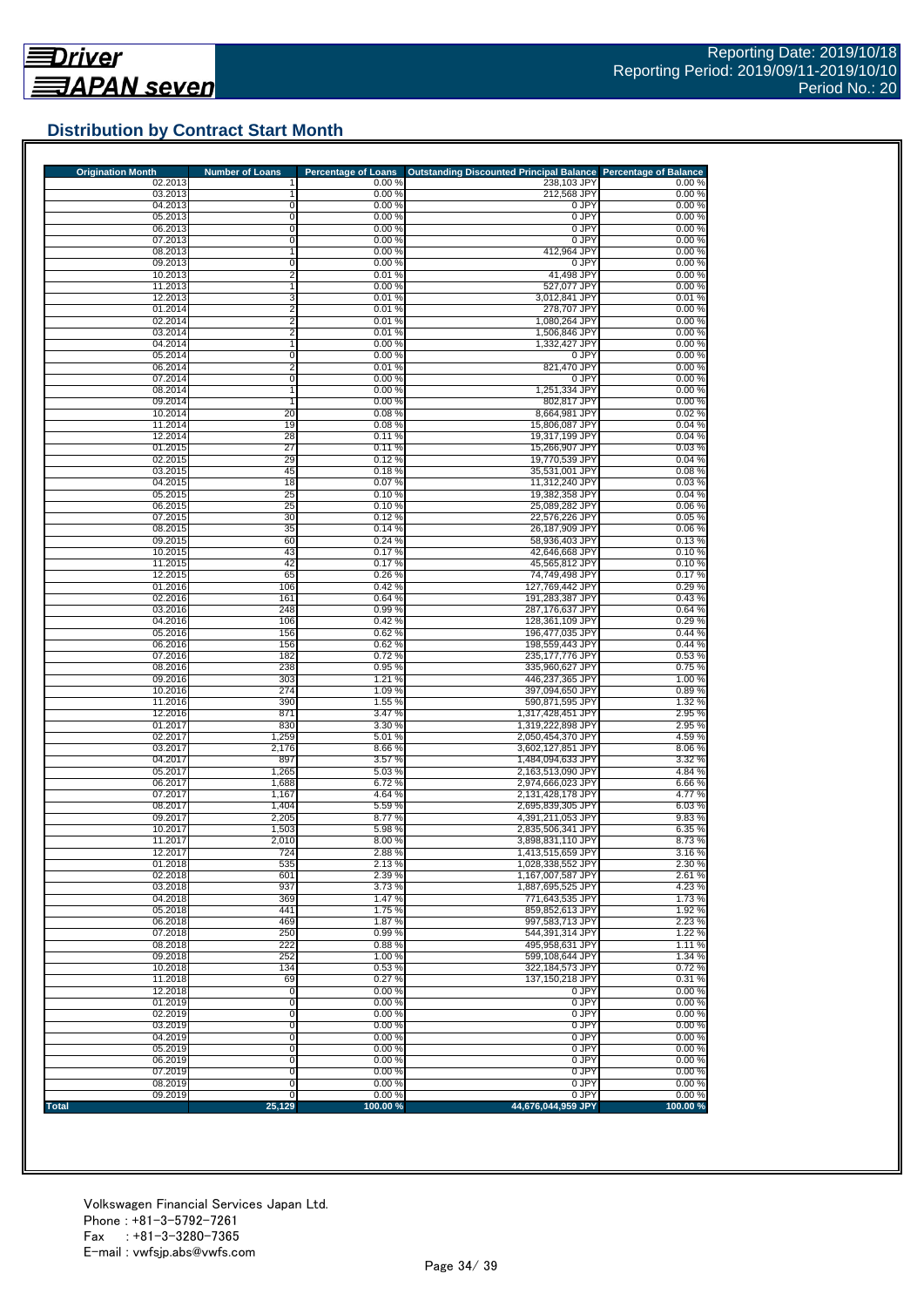## **Distribution by Contract End Month**

| <b>Maturity Month</b> |                    | <b>Number of Loans</b>  | <b>Percentage of Loans</b> | <b>Outstanding Discounted Principal Balance</b> | <b>Percentage of Balance</b>     |
|-----------------------|--------------------|-------------------------|----------------------------|-------------------------------------------------|----------------------------------|
|                       | 10.2019            | 224                     | 0.89%                      | 144,816,241 JPY                                 | 0.32%                            |
|                       | 11.2019            | 290                     | 1.15 %                     | 227,483,834 JPY                                 | 0.51%                            |
|                       | 12.2019<br>01.2020 | 434<br>458              | 1.73 %<br>1.82 %           | 523,881,758 JPY<br>568,634,158 JPY              | 1.17 %<br>1.27 %                 |
|                       | 02.2020            | 631                     | 2.51%                      | 867,502,877 JPY                                 | 1.94 %                           |
|                       | 03.2020            | 1,074                   | 4.27 %                     | 1,493,336,906 JPY                               | 3.34 %                           |
|                       | 04.2020            | 377                     | 1.50 %                     | 535,445,289 JPY                                 | 1.20%                            |
|                       | 05.2020            | 599                     | 2.38 %                     | 892,597,107 JPY                                 | 2.00 %                           |
|                       | 06.2020            | 776                     | 3.09%                      | 1,238,228,821 JPY                               | 2.77 %                           |
|                       | 07.2020            | 582                     | 2.32 %                     | 946,716,108 JPY                                 | 2.12 %                           |
|                       | 08.2020            | 696                     | 2.77 %                     | 1,213,449,672 JPY                               | 2.72 %                           |
|                       | 09.2020            | 1,048                   | 4.17%                      | 1,920,831,595 JPY                               | 4.30 %                           |
|                       | 10.2020            | 676<br>955              | 2.69%                      | 1,295,979,518 JPY                               | 2.90 %                           |
|                       | 11.2020<br>12.2020 | 441                     | 3.80 %<br>1.75 %           | 1,866,317,394 JPY<br>777,100,755 JPY            | 4.18%<br>1.74 %                  |
|                       | 01.2021            | 368                     | 1.46 %                     | 660,517,636 JPY                                 | 1.48 %                           |
|                       | 02.2021            | 483                     | 1.92 %                     | 774,672,430 JPY                                 | 1.73%                            |
|                       | 03.2021            | 756                     | 3.01 %                     | 1,314,356,127 JPY                               | 2.94 %                           |
|                       | 04.2021            | 277                     | 1.10 %                     | 450,273,023 JPY                                 | 1.01 %                           |
|                       | 05.2021            | 401                     | 1.60%                      | 640,581,644 JPY                                 | 1.43 %                           |
|                       | 06.2021            | 412                     | 1.64%                      | 691,044,935 JPY                                 | 1.55 %                           |
|                       | 07.2021            | 320                     | 1.27 %                     | 506,641,153 JPY                                 | 1.13 %                           |
|                       | 08.2021            | 377                     | 1.50 %                     | 601,464,919 JPY                                 | 1.35 %                           |
|                       | 09.2021<br>10.2021 | 515<br>309              | 2.05%<br>1.23 %            | 841,154,835 JPY<br>461,723,365 JPY              | 1.88%<br>1.03%                   |
|                       | 11.2021            | 378                     | 1.50 %                     | 608,082,766 JPY                                 | 1.36 %                           |
|                       | 12.2021            | 523                     | 2.08 %                     | 824,331,857 JPY                                 | 1.85 %                           |
|                       | 01.2022            | 445                     | 1.77 %                     | 763.025.027 JPY                                 | 1.71 %                           |
|                       | 02.2022            | 675                     | 2.69%                      | 1,179,292,351 JPY                               | 2.64 %                           |
|                       | 03.2022            | 1,199                   | 4.77 %                     | 2,131,909,912 JPY                               | 4.77 %                           |
|                       | 04.2022            | 532                     | 2.12%                      | 938,695,866 JPY                                 | 2.10%                            |
|                       | 05.2022            | 678                     | 2.70 %                     | 1,235,064,577 JPY                               | 2.76%                            |
|                       | 06.2022            | 893                     | 3.55 %                     | 1,671,364,222 JPY                               | 3.74 %                           |
|                       | 07.2022            | 577                     | 2.30 %                     | 1,133,167,948 JPY                               | 2.54 %                           |
|                       | 08.2022            | 686                     | 2.73 %                     | 1,419,891,282 JPY                               | 3.18%                            |
|                       | 09.2022<br>10.2022 | 1,105<br>674            | 4.40%<br>2.68%             | 2,347,058,192 JPY<br>1,435,616,848 JPY          | 5.25 %<br>3.21%                  |
|                       | 11.2022            | 837                     | 3.33%                      | 1,837,902,453 JPY                               | 4.11%                            |
|                       | 12.2022            | 301                     | 1.20%                      | 685,189,277 JPY                                 | 1.53 %                           |
|                       | 01.2023            | 221                     | 0.88%                      | 461,478,772 JPY                                 | 1.03%                            |
|                       | 02.2023            | 262                     | 1.04 %                     | 590,176,702 JPY                                 | 1.32 %                           |
|                       | 03.2023            | 367                     | 1.46 %                     | 843,654,127 JPY                                 | 1.89%                            |
|                       | 04.2023            | 194                     | 0.77%                      | 461,164,865 JPY                                 | 1.03 %                           |
|                       | 05.2023            | 210                     | 0.84%                      | 456,683,450 JPY                                 | 1.02%                            |
|                       | 06.2023            | 223                     | 0.89%                      | 543,546,489 JPY                                 | 1.22 %                           |
|                       | 07.2023            | 130                     | 0.52%                      | 319,918,193 JPY                                 | 0.72%                            |
|                       | 08.2023<br>09.2023 | 123<br>137              | 0.49%<br>0.55%             | 288,659,874 JPY<br>352,908,196 JPY              | 0.65%<br>0.79%                   |
|                       | 10.2023            | 96                      | 0.38%                      | 249,763,591 JPY                                 | 0.56%                            |
|                       | 11.2023            | 54                      | 0.21%                      | 119,351,845 JPY                                 | 0.27%                            |
|                       | 12.2023            | $\overline{8}$          | 0.03%                      | 20,949,092 JPY                                  | 0.05%                            |
|                       | 01.2024            | 16                      | 0.06%                      | 34,400,350 JPY                                  | 0.08%                            |
|                       | 02.2024            | 8                       | 0.03%                      | 18,606,548 JPY                                  | 0.04%                            |
|                       | 03.2024            | 15                      | 0.06%                      | 26,466,713 JPY                                  | 0.06%                            |
|                       | 04.2024            | 4                       | 0.02%                      | 9,068,592 JPY                                   | 0.02%                            |
|                       | 05.2024            | 6                       | 0.02%                      | 12,287,971 JPY                                  | 0.03%                            |
|                       | 06.2024            | 16                      | 0.06%<br>0.03%             | 36,422,486 JPY                                  | 0.08%                            |
|                       | 07.2024<br>08.2024 | 8<br>8                  | 0.03%                      | 21,804,262 JPY<br>22,940,132 JPY                | 0.05%<br>0.05%                   |
|                       | 09.2024            | 14                      | 0.06%                      | 39,267,243 JPY                                  | 0.09%                            |
|                       | 10.2024            | 6                       | 0.02%                      | 17,371,452 JPY                                  | 0.04%                            |
|                       | 11.2024            |                         | 0.03%                      | 25,399,929 JPY                                  | 0.06%                            |
|                       | 12.2024            | 2                       | 0.01%                      | 5,489,041 JPY                                   | 0.01%                            |
|                       | 01.2025            | $\overline{\mathbf{c}}$ | 0.01%                      | 4,494,382 JPY                                   | 0.01%                            |
|                       | 02.2025            | $\overline{\mathbf{c}}$ | 0.01%                      | 5,793,277 JPY                                   | 0.01%                            |
|                       | 03.2025            | 0                       | 0.00%                      | 0 JPY                                           | 0.00%                            |
|                       | 04.2025            | 0                       | 0.00%                      | 0 JPY                                           | 0.00%                            |
|                       | 05.2025            | $\overline{\mathbf{c}}$ | 0.01%                      | 5,848,862 JPY                                   | 0.01%                            |
|                       | 06.2025            | 3                       | 0.01%                      | 7,257,765 JPY                                   | 0.02%                            |
|                       |                    |                         |                            |                                                 |                                  |
|                       | 07.2025            |                         | 0.00%                      | 3,586,171 JPY                                   |                                  |
|                       | 08.2025            |                         | 0.00%                      | 2.909.415 JPY                                   |                                  |
|                       | 09.2025<br>10.2025 | 0<br>1                  | 0.00 %<br>0.00%            | 0 JPY<br>3.030.494 JPY                          | 0.01%<br>0.01%<br>0.00%<br>0.01% |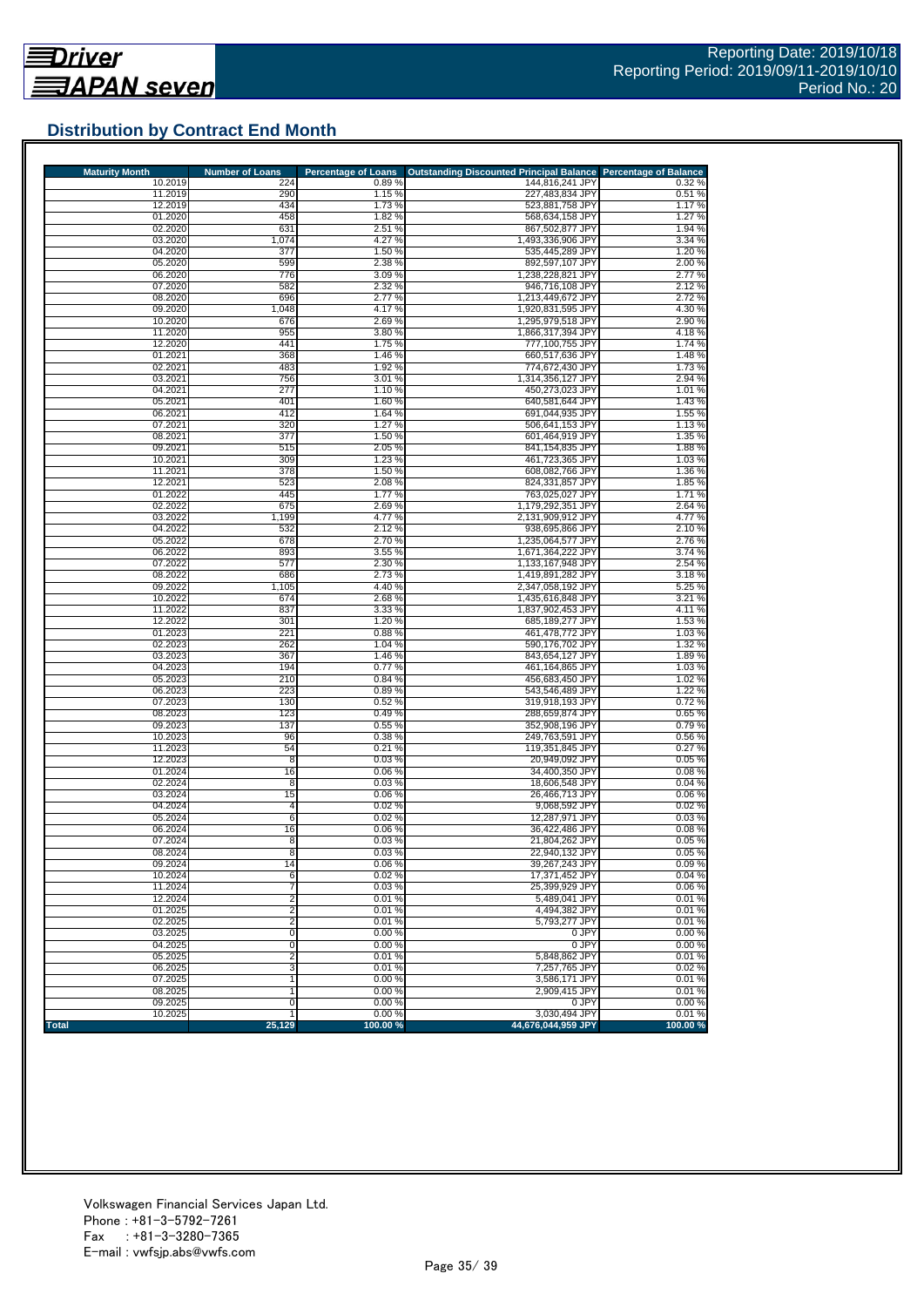## **Distribution by Monthly Payment**

|                            | <b>Number of</b> | Percentage | <b>Outstanding Discounted</b> | Percentage |
|----------------------------|------------------|------------|-------------------------------|------------|
| <b>Monthly Payment</b>     | <b>Loans</b>     | of Loans   | <b>Principal Balance</b>      | of Balance |
| 10,000 JPY<br>$\leq$       | 1,293            | 5.15%      | 1,488,929,087 JPY             | 3.33 %     |
| 20,000 JPY<br>10.001 JPY   | 4,587            | 18.25 %    | 5,524,813,396 JPY             | 12.37 %    |
| 30,000 JPY<br>20.001 JPY   | 6,441            | 25.63%     | 9,225,302,799 JPY             | 20.65 %    |
| 40,000 JPY<br>30.001 JPY   | 5,098            | 20.29 %    | 8,743,866,662 JPY             | 19.57 %    |
| 50,000 JPY<br>40.001 JPY   | 2,913            | 11.59 %    | 5,928,850,178 JPY             | 13.27 %    |
| 60,000 JPY<br>50,001 JPY   | 1,724            | 6.86%      | 3,985,195,527 JPY             | 8.92 %     |
| 70,000 JPY<br>60,001 JPY   | 978              | 3.89%      | 2,544,796,275 JPY             | 5.70%      |
| 80,000 JPY<br>70.001 JPY   | 568              | 2.26 %     | 1,612,736,075 JPY             | 3.61%      |
| 80,001 JPY<br>90,000 JPY   | 391              | 1.56 %     | 1,168,720,618 JPY             | 2.62%      |
| 100,000 JPY<br>90,001 JPY  | 343              | 1.36 %     | 1,175,299,712 JPY             | 2.63%      |
| 110,000 JPY<br>100,001 JPY | 194              | 0.77%      | 679,280,528 JPY               | 1.52 %     |
| 120,000 JPY<br>110,001 JPY | 138              | 0.55%      | 566,881,681 JPY               | 1.27 %     |
| 130,000 JPY<br>120.001 JPY | 124              | 0.49%      | 516,255,413 JPY               | 1.16%      |
| 140,000 JPY<br>130.001 JPY | 94               | 0.37%      | 415,052,845 JPY               | 0.93%      |
| 140,001 JPY<br>50,000 JPY  | 72               | 0.29%      | 335,573,611 JPY               | 0.75%      |
| 150,001 JPY<br>$>=$        | 171              | 0.68%      | 764,490,552 JPY               | 1.71%      |
| <b>Total</b>               | 25,129           | 100.00 %   | 44,676,044,959 JPY            | 100.00%    |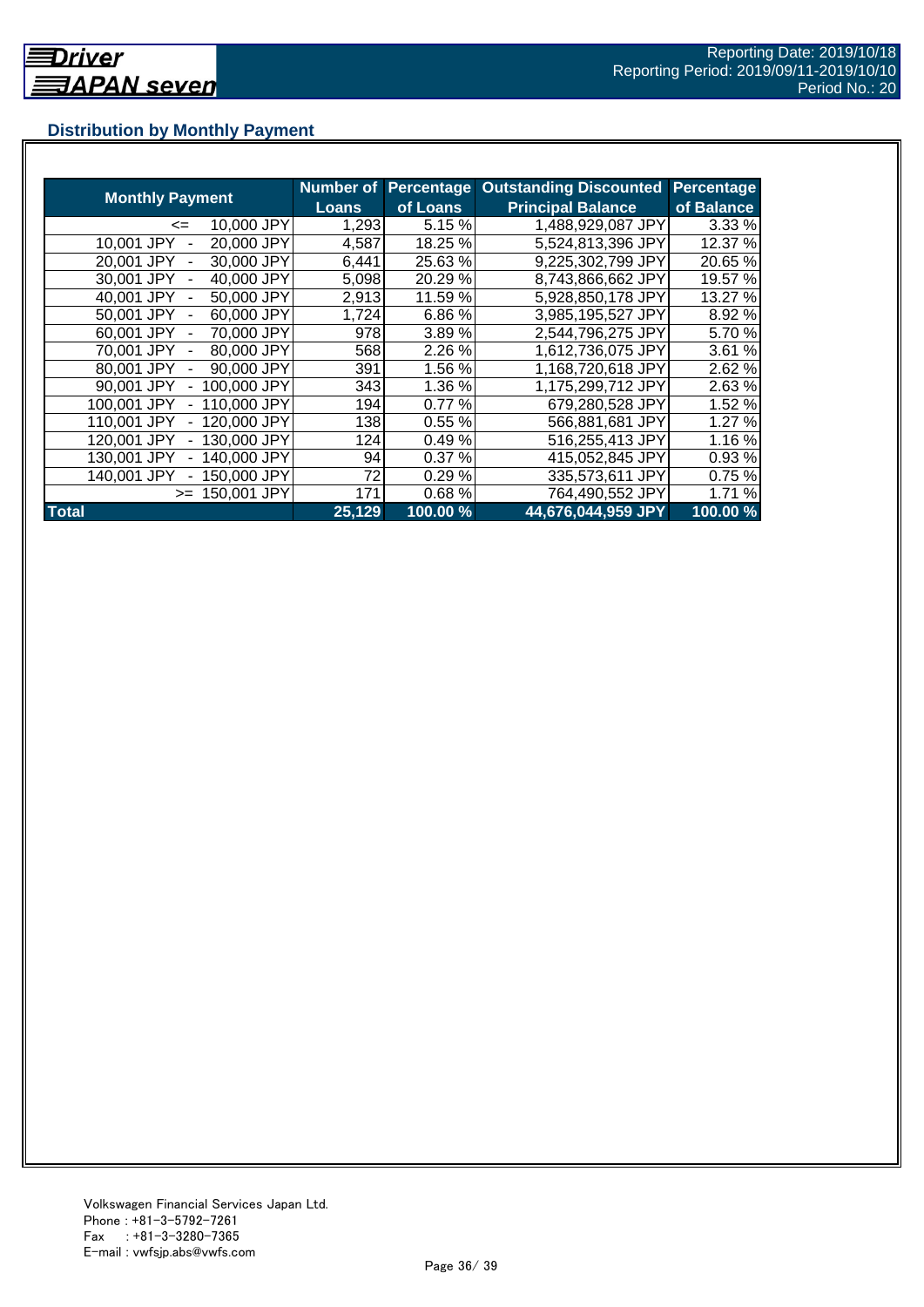## **Distribution by Bonus Payment**

|                            |              |          | Number of Percentage Outstanding Discounted | <b>Percentage</b> |
|----------------------------|--------------|----------|---------------------------------------------|-------------------|
| <b>Bonus Payment</b>       | <b>Loans</b> | of Loans | <b>Principal Balance</b>                    | of Balance        |
| No Bonus Payment           | 15,238       | 60.64 %  | 26,623,114,971 JPY                          | 59.59 %           |
| 25,000 JPY<br>1 JPY -      | 204          | 0.81%    | 283,602,729 JPY                             | 0.63%             |
| 50,000 JPY<br>25,001 JPY - | 2,446        | 9.73%    | 3,553,588,677 JPY                           | 7.95 %            |
| 50,001 JPY - 75,000 JPY    | 811          | 3.23 %   | 1,296,881,276 JPY                           | 2.90 %            |
| 75,001 JPY - 100,000 JPY   | 3,384        | 13.47 %  | 6,008,349,872 JPY                           | 13.45 %           |
| 100,001 JPY - 125,000 JPY  | 458          | 1.82 %   | 885,050,217 JPY                             | 1.98%             |
| 125,001 JPY - 150,000 JPY  | 1,347        | 5.36 %   | 2,888,163,928 JPY                           | 6.46%             |
| 150,001 JPY - 175,000 JPY  | 141          | 0.56 %   | 297,385,655 JPY                             | 0.67%             |
| 175,001 JPY - 200,000 JPY  | 6961         | 2.77 %   | 1,664,806,764 JPY                           | 3.73 %            |
| 200,001 JPY - 225,000 JPY  | 36           | 0.14%    | 91,219,266 JPY                              | 0.20%             |
| 225,001 JPY - 250,000 JPY  | 159          | 0.63%    | 451,213,412 JPY                             | 1.01%             |
| 250,001 JPY - 275,000 JPY  | 12           | 0.05%    | 30,472,492 JPY                              | 0.07%             |
| 275,001 JPY - 300,000 JPY  | 120          | 0.48%    | 352,624,501 JPY                             | 0.79%             |
| 300,001 JPY - 325,000 JPY  | 6            | 0.02%    | 17,148,867 JPY                              | 0.04%             |
| 325,001 JPY - 350,000 JPY  | 35           | 0.14%    | 112,510,613 JPY                             | 0.25%             |
| 350,001 JPY - 375,000 JPY  | 2            | 0.01%    | 3,761,551 JPY                               | 0.01%             |
| 375,001 JPY - 400,000 JPY  | 15           | 0.06%    | 52,206,758 JPY                              | 0.12%             |
| 400,001 JPY - 425,000 JPY  |              | 0.00%    | 5,270,452 JPY                               | 0.01%             |
| 425,001 JPY - 450,000 JPY  |              | 0.02%    | 11,590,547 JPY                              | 0.03%             |
| 450,001 JPY - 475,000 JPY  |              | 0.00%    | 0 JPY                                       | 0.00%             |
| 475,001 JPY - 500,000 JPY  | 11           | 0.04%    | 41,881,560 JPY                              | 0.09%             |
| 500,001 JPY or more        | 3            | 0.01%    | 5,200,851 JPY                               | 0.01%             |
| <b>Total</b>               | 25,129       | 100.00 % | 44,676,044,959 JPY                          | 100.00 %          |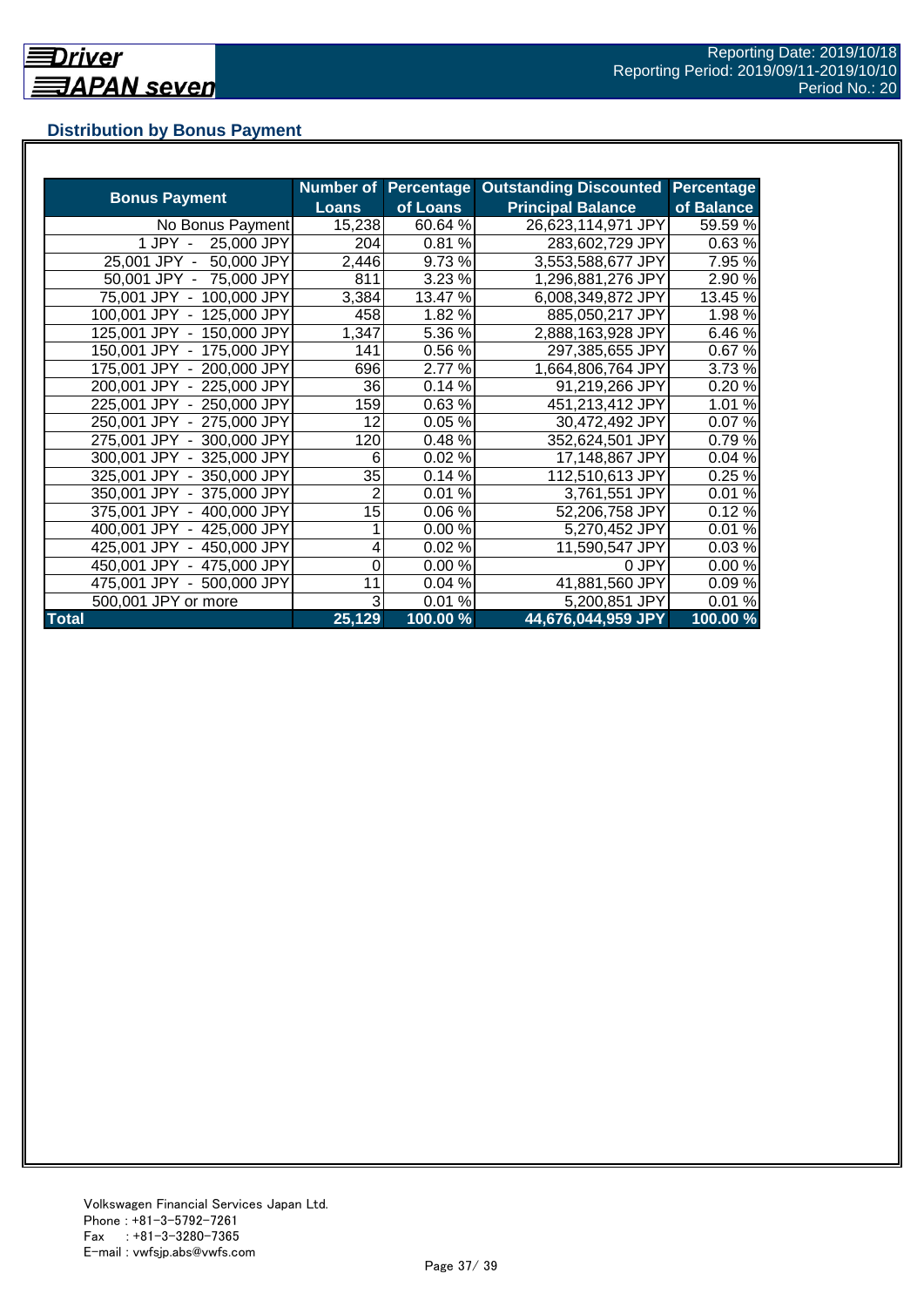## **Distribution by Motor Type**

| <b>Motor Type</b> | <b>Loans</b> | of Loans    | Number of Percentage Outstanding Discounted Percentage<br>Principal Balance <sup>'</sup> | of Balance |
|-------------------|--------------|-------------|------------------------------------------------------------------------------------------|------------|
| EA 189            |              | $0.00 \%$   | 0 JPY                                                                                    | $0.00 \%$  |
| Other             | 25.129       | $100.00\%$  | 44,676,044,959 JPY                                                                       | 100.00 %   |
| <b>Total</b>      | 25,129       | $100.00 \%$ | 44,676,044,959 JPY                                                                       | 100.00%    |